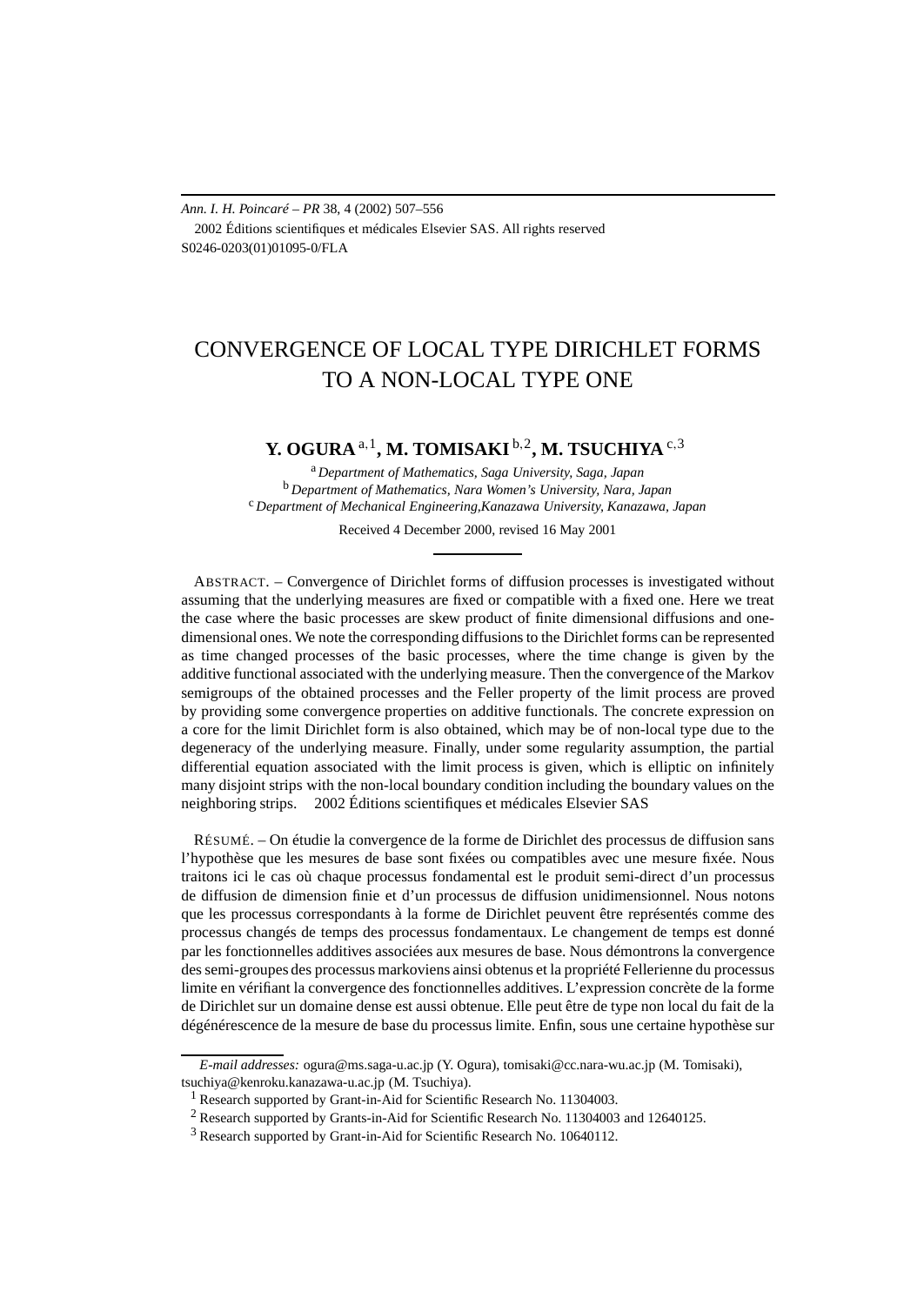régularité, nous présentons l'équation aux derivées partielles associée au processus limite. Il est elliptique sur une infinité de bandes deux à deux disjointes et satisfait à une condition au bord sur la frontière de chaque bande, en fonction des valeurs sur les bandes voisines.  $\circ$  2002 Éditions scientifiques et médicales Elsevier SAS

#### **1. Introduction**

In the study of convergence of a sequence of Markov processes, the theory of Dirichlet forms is one of the most useful tools. In fact, the notion of  $\Gamma$ -convergence and Mosco convergence as well as a monotone convergence theorem derive a lot of interesting results (see [2,15,17,12,10,14,20], etc.). However, they are basically for a sequence of Markov processes associated with Dirichlet forms on a fixed underlying Hilbert space, which means that the underlying measures are fixed or at least compatible with a fixed one.

In this article, we will be concerned with a sequence of diffusion processes whose underlying measures of Dirichlet forms converge to a degenerate one. Especially, we are interested in the case where a sequence of diffusion processes converges to a nonlocal Markov process, which never happens unless the underlying measures degenerate. As a prototype of such sequences, we adopt that of diffusion processes which are skew products of finite dimensional diffusion processes and one-dimensional ones. This enables us to express the semigroups as time changed processes of product diffusions and obtain some properties such as convergence of semigroups and Feller property of the limit process. The feature of the Dirichlet forms with degenerate underlying measures and Dirichlet energy are already given in [7] using harmonic operators. We would notice that those are actually expressed as a sum of local Dirichlet forms on the support of the underlying measure and non-local Dirichlet forms on its boundaries. We will give the explicit form of the Lévy measure for the Dirichlet form obtained as a limit of diffusion processes in our setting (see Theorem 5.1 below). As is noted in [18] and [19], the Dirichlet form of the type thus obtained corresponds to the second order differential equation with non-local type boundary condition. Our simpler proof of Feller property here offers another approach to this problem, which is actually an extension of the results in [8]. However we must confess that this is fully based on the skew product structure, and the rather tedious real analysis might be on stage if one deal with more general processes. Finally, we would say that the results even in our case give a new type of phenomena of the convergence of Dirichlet forms and well provide the rough shape of formulas in forthcoming general settings.

This article is organized as follows. In the next Section 2, we set up our problem in terms of Dirichlet forms and give an intuitive scope of our limit theorem. We establish our limit theorem in Section 3, where we express the processes in terms of time change by additive functionals and prove their convergence. In Section 4, we show the Feller property of the semigroup of the limit process, using the expression of one-dimensional diffusion processes by a Brownian motion and its local time. In Section 5, we give the explicit form of the Dirichlet form associated with the limit process as a sum of local and non-local Dirichlet forms under a little stronger conditions. We also give several examples, in which we can compute the explicit formulas of Lévy measures and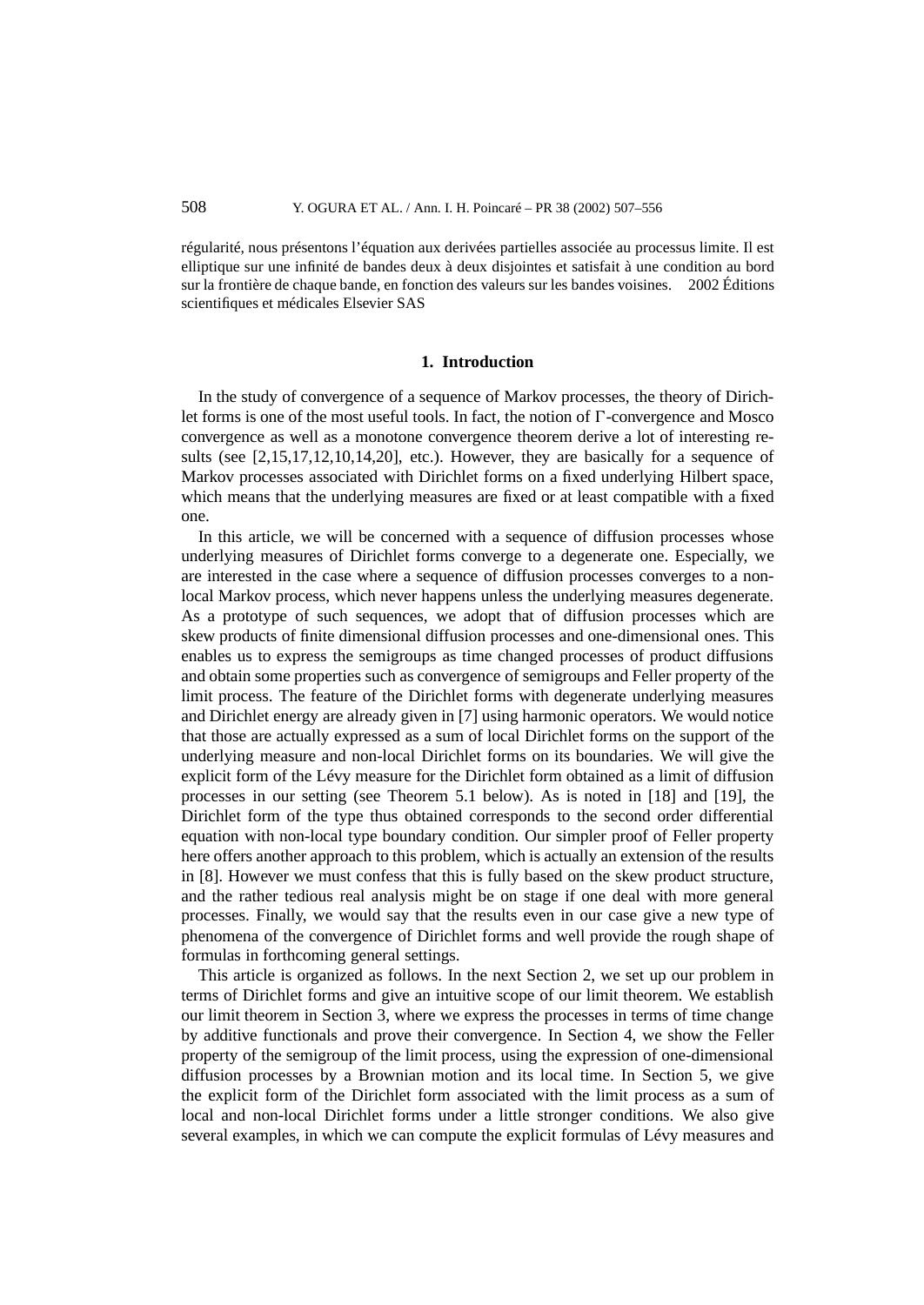determine the domain of the Dirichlet forms except for the last one. In the final Section 6, we study the partial differential equations for the resolvent of the limit process. The obtained one is elliptic on infinitely many disjoint strips with the non-local boundary condition including the boundary values on the neighboring strips.

### **2. Preliminaries**

For  $E = \mathbb{R}^d$  or  $E = \mathbb{R}^{d-1}$ , we denote by  $C(E)$  the space of all bounded continuous functions on *E*, and by  $\hat{C}(E)$  the space of those functions in  $C(E)$  which vanish at infinity. The set of all infinitely differentiable functions on *E* with compact support is denoted by  $C_0^{\infty}(E)$ , while the Sobolev space of order one by  $H^1(E)$ . We also write as  $x = (x^1, \ldots, x^{d-1}, x^d) = (x', x^d) \in \mathbb{R}^{d-1} \times \mathbb{R}$ , and denote by dx, d*x* , d*ξ* the *d*-dimensional, *(d* − 1*)*-dimensional, one-dimensional Lebesgue measure respectively.

Let  $a^{ij} = a^{ij}(x')$ , *i*,  $j = 1, 2, ..., d - 1$ , be a system of bounded measurable functions on  $\mathbb{R}^{d-1}$  which compose a symmetric and uniformly elliptic matrix  $(a^{ij})_{i,j=1,2,...,d-1}$ . Let also  $a^{dd} = a^{dd}(\xi)$  be a bounded measurable function which is bounded from below by a positive constant.

For each  $n \in \mathbb{N}$ , let  $\rho_0^{(n)} = \rho_0^{(n)}(\xi)$  be a nonnegative bounded measurable function on  $\mathbb R$ and  $\mu_0^{(n)} = \mu_0^{(n)}(x)$  a bounded measurable function on  $\mathbb{R}^d$  which are bounded from below by a positive constant. We now let  $\mu^{(n)}(dx) = \mu_0^{(n)}(x) dx$  and consider the Dirichlet form  $(\mathcal{E}^{(n)}\mathcal{F}^{(n)})$  on  $L^2(\mathbb{R}^d, \mu^{(n)})$  given by

$$
\mathcal{E}^{(n)}(u,v) = \frac{1}{2} \int\limits_{\mathbb{R}^d} \left\{ \left( 1 + \rho_0^{(n)}(x^d) \right) \sum_{i,j=1}^{d-1} a^{ij}(x') \partial_{x^i} u(x) \partial_{x^j} v(x) + a^{dd}(x^d) \partial_{x^d} u(x) \partial_{x^d} v(x) \right\} dx,
$$
\n(2.1)

$$
\mathcal{F}^{(n)} = H^1(\mathbb{R}^d),\tag{2.2}
$$

where the derivatives  $\partial_{x_i} u := \partial u / \partial x^i$ ,  $1 \leq i \leq d$ , are taken in the distribution sense. It then follows that the Dirichlet form  $(\mathcal{E}^{(n)}, \mathcal{F}^{(n)})$  on  $L^2(\mathbb{R}^d, \mu^{(n)})$  is regular, so that there exists an associated Hunt process  $\mathbf{X}^{(n)}$  on  $\mathbb{R}^d$  (see [7]). It is also known that the associated semigroup  $\{p_t^{(n)}: t > 0\}$  on  $L^2(\mathbb{R}^d, \mu^{(n)})$  is Markovian in the sense that  $0 \leq p_t^{(n)} f \leq 1$ , a.e. whenever  $0 \leq f \leq 1$ , a.e. ([7]).

PROPOSITION 2.1. – *For each*  $n \in \mathbb{N}$ ,  $\{p_t^{(n)}: t > 0\}$  *is a Feller semigroup on*  $\widehat{C}(\mathbb{R}^d)$ *. Namely,*

$$
p_t^{(n)}(\widehat{C}(\mathbb{R}^d)) \subset \widehat{C}(\mathbb{R}^d), \quad t > 0,
$$
  

$$
\limsup_{t \downarrow 0} |p_t^{(n)} f(x) - f(x)| = 0, \quad f \in \widehat{C}(\mathbb{R}^d).
$$

*There exists a conservative diffusion process*  $\mathbf{X}^{(n)} = (X_t^{(n)}, P_x^{(n)})$  *on*  $\mathbb{R}^d$  *which has*  ${p_t^{(n)}, t > 0}$  *as the transition operator, that is,*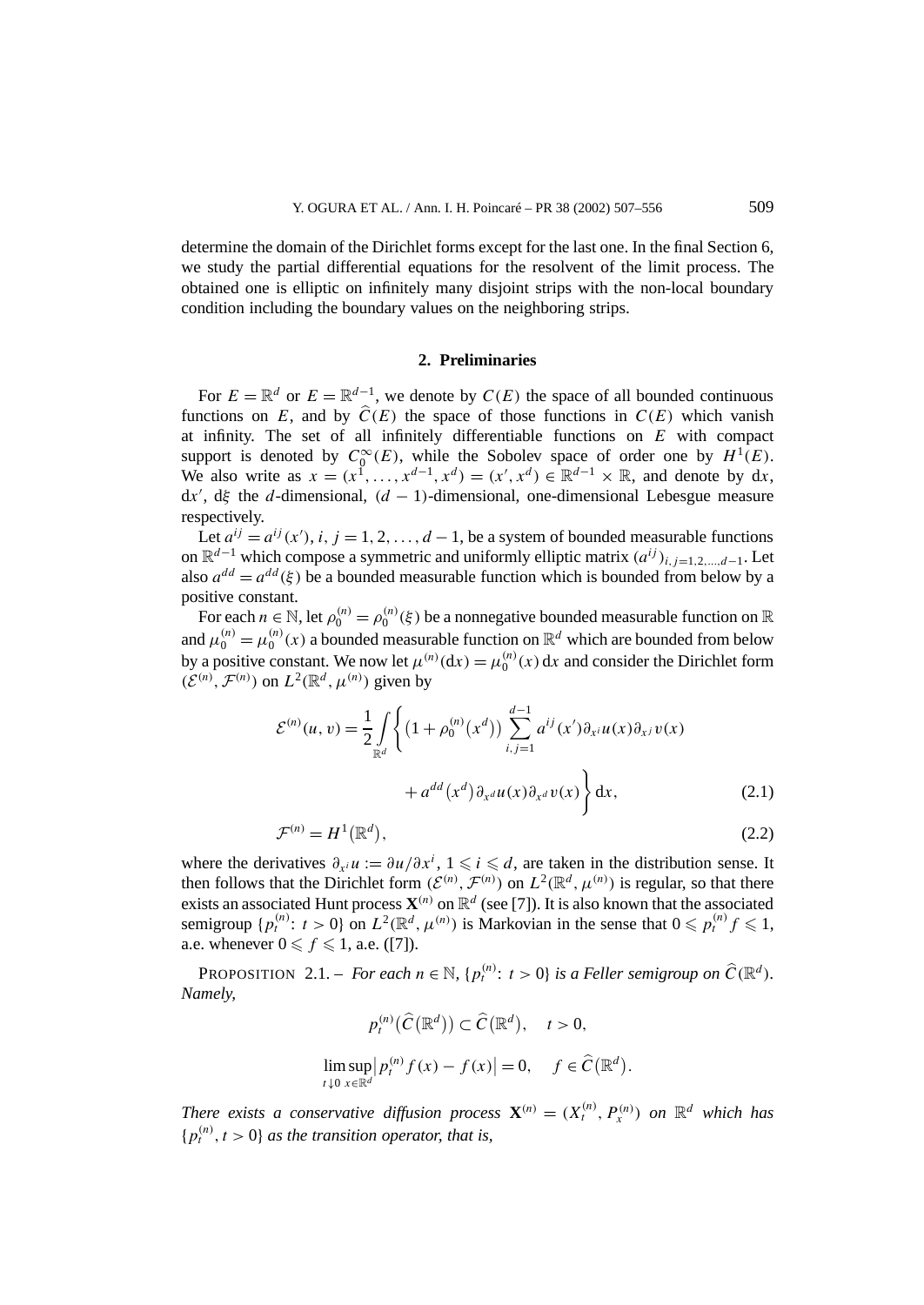510 Y. OGURA ET AL. / Ann. I. H. Poincaré – PR 38 (2002) 507–556

$$
p_t^{(n)} f(x) = E_x^{(n)} [f(X_t^{(n)})], \quad t > 0, \ x \in \mathbb{R}^d, \ f \in \widehat{C}(\mathbb{R}^d),
$$

*where*  $E_x^{(n)}$  *stands for the expectation with respect to*  $P_x^{(n)}$ *.* 

*Proof.* – Under the assumptions,  $L^2(\mathbb{R}^d, \mu^{(n)}) = L^2(\mathbb{R}^d, dx)$  and the space  $\{u \in \mathbb{R}^d\}$ *L*<sup>2</sup>( $\mathbb{R}^d$ ,  $\mu^{(n)}$ ):  $\partial_{x_i} u \in L^2(\mathbb{R}^d, dx)$ ,  $1 \leq i \leq d$ } coincides with the Sobolev space  $H^1(\mathbb{R}^d)$ . Further, the norm  $\mathcal{E}_1^{(n)}(x, y)^{1/2}$  is equivalent to the norm  $|| \, ||_{H^1(\mathbb{R}^d)}$ , where  $\mathcal{E}_\lambda^{(n)}(u, v) =$  $\mathcal{E}^{(n)}(u, v) + \lambda(u, v)_{L^2(\mathbb{R}^d, \mu^{(n)})}, \ \lambda > 0.$  Therefore we get the proposition by means of results due to Nash [16], Stampacchia [21] and Kunita [11].  $\Box$ 

In what follows, we consider the convergence of the diffusion processes  $\mathbf{X}^{(n)}$  when *ρ*<sup>(*n*)</sup>(*ξ*) d*ξ* converge to a measure *ρ*(d*ξ*) and  $μ_0^{(n)}(x) dx$  to  $μ$ (dx) in some sense. The Dirichlet form  $(\mathcal{E}, \mathcal{F})$  of the limit process could be supposed to be

$$
\mathcal{E}(u,v) = \frac{1}{2} \int_{\mathbb{R}^d} \sum_{i,j=1}^{d-1} a^{ij}(x') \partial_{x^i} u(x) \partial_{x^j} v(x) dx' (dx^d + \rho(dx^d))
$$
  
+ 
$$
\frac{1}{2} \int_{\mathbb{R}^d} a^{dd}(x^d) \partial_{x^d} u(x) \partial_{x^d} v(x) dx.
$$
 (2.3)

However this is not right as it stands, since we must consider it on the space  $L^2(\mathbb{R}^d, \mu)$ and the support of the measure  $\mu$  is not necessarily equal to the whole space  $\mathbb{R}^d$ . Actually this is the very case we are interested in, and we will give the right answer in Section 5 below. To do this we study the rigorous form of the limit theorem and analyze the limit process **X**. We also show the Feller property of **X** under additional assumptions.

#### **3. Limit theorem**

In this section, we will give the limit theorem for the diffusion processes in the previous section. Our assumptions are the following:

- (A.1) The measures  $\rho_0^{(n)}(\xi)$  d $\xi$  converge vaguely to a Radon measure  $\rho(d\xi)$  on R.
- (A.2) The functions  $\mu_0^{(n)}$  are decomposed as  $\mu_0^{(n)}(x) = \mu_1^{(n)}(x')\mu_2^{(n)}(x^d)$ , and  $\mu_1^{(n)}(x')$ converge uniformly to 1 and the measures  $\mu_2^{(n)}(\xi)$  d $\xi$  converge vaguely to a non-zero Radon measure *m* on R.

In order to get our limit theorem, we will express the approximating process  $\mathbf{X}^{(n)}$  by means of time change. Let  $\mathbf{X}' = (X'_t, P'_{x'})$  be the diffusion process on  $\mathbb{R}^{d-1}$  associated with the following Dirichlet form  $(\mathcal{E}', \mathcal{F}')$  on  $L^2(\mathbb{R}^{d-1}, dx')$ :

$$
\mathcal{E}'(u,v) = \frac{1}{2} \int\limits_{\mathbb{R}^{d-1}} \sum_{i,j=1}^{d-1} a^{ij}(x') \partial_{x^i} u(x') \partial_{x^j} v(x') dx', \tag{3.1}
$$

$$
\mathcal{F}' = H^1(\mathbb{R}^{d-1}).\tag{3.2}
$$

We note that the transition operator  $\{p'_t, t > 0\}$  of **X**' has the Feller property as in Proposition 2.1. Also let  $\Xi = (\xi_t, P_{\xi}^{\Xi})$  be the one-dimensional diffusion process associated with the following Dirichlet form  $({\mathcal{E}}^{\mathbb{E}}, {\mathcal{F}}^{\mathbb{E}})$  on  $L^2(\mathbb{R}, d\xi)$ :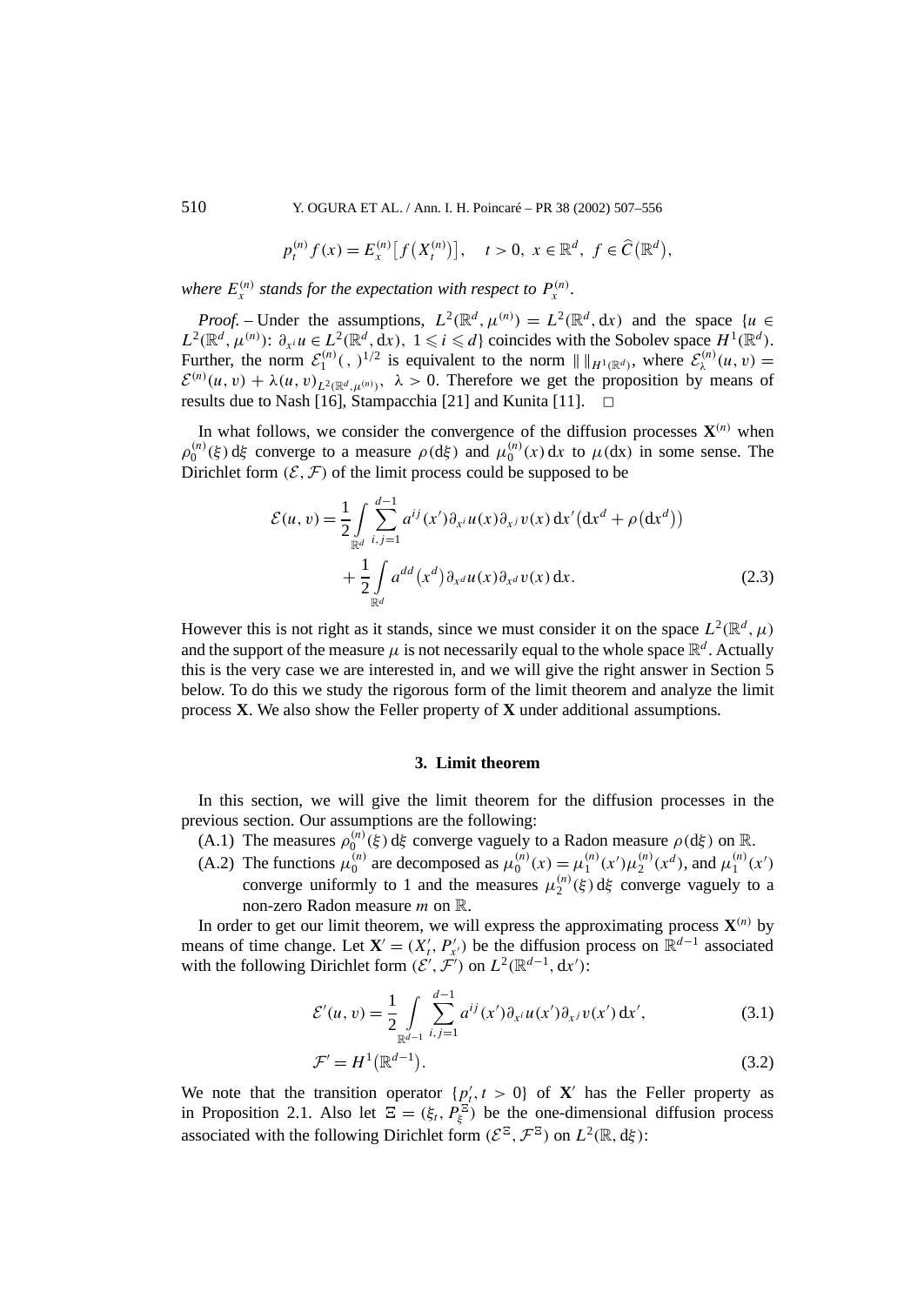Y. OGURA ET AL. / Ann. I. H. Poincaré – PR 38 (2002) 507–556 511

$$
\mathcal{E}^{\Xi}(u,v) = \frac{1}{2} \int\limits_{\mathbb{R}} u'(\xi) v'(\xi) a^{dd}(\xi) d\xi, \quad \mathcal{F}^{\Xi} = H^1(\mathbb{R}).
$$

In the following the sample paths  $X'_t$ ,  $\xi_t$ , etc. are sometimes denoted by  $X'(t)$ ,  $\xi(t)$ , etc. It is known that the diffusion process  $\Xi$  has the local time  $\ell^{\Xi}(t, \xi)$  which is continuous with respect to  $(t, \xi) \in [0, \infty) \times \mathbb{R}$  and satisfies  $2 \int_E \ell^{\Xi}(t, \xi) d\xi = \int_0^t I_E(\xi_s) ds, t > 0$ , for every measurable set  $E \subset \mathbb{R}$  ([9]), where  $I_E$  is the indicator for a set *E*. We set

$$
\mathbf{f}^{(n)}(t) = \int_{0}^{t} \{1 + \rho_0^{(n)}(\xi_s)\} ds = t + 2 \int_{\mathbb{R}} \ell^{\Xi}(t, \xi) \rho_0^{(n)}(\xi) d\xi, \quad t \ge 0,
$$
 (3.3)

$$
\mathbf{f}(t) = t + 2 \int_{\mathbb{R}} \ell^{\Xi}(t, \xi) \rho(\mathrm{d}\xi), \quad t \ge 0,
$$
 (3.4)

$$
A^{(n)}(t) = \int_{0}^{t} \mu_1^{(n)}(X'(\mathbf{f}^{(n)}(s))) \mu_2^{(n)}(\xi_s) ds, \quad t \ge 0,
$$
 (3.5)

$$
A(t) = 2 \int_{\mathbb{R}} \ell^{\Xi}(t, \xi) m(d\xi), \quad t \ge 0.
$$
 (3.6)

Denote the right continuous inverses of  $A^{(n)}(t)$  and  $A(t)$  by  $\tau_t^{(n)}$  and  $\tau_t$  respectively.

Let us consider the time changed process  $\widetilde{\mathbf{X}}^{(n)}$  defined by

$$
\widetilde{\mathbf{X}}^{(n)} = \left[ \left( X'(\mathbf{f}^{(n)}(\tau_t^{(n)})), \xi(\tau_t^{(n)}) \right), \ P_x = P'_{x'} \otimes P_{x^d}^{\Xi}, \ x = (x', x^d) \in \mathbb{R}^d \right]. \tag{3.7}
$$

LEMMA 3.1. –  $\widetilde{\mathbf{X}}^{(n)}$  *is equivalent to the diffusion process*  $\mathbf{X}^{(n)}$  *defined in Section* 2*.* 

*Proof.* – Since  $P_{\xi}^{\Xi}(\lim_{t\to\infty} \mathbf{f}^{(n)}(t) = \infty) = 1$ ,  $\xi \in \mathbb{R}$ , by virtue of [6], the Dirichlet form of the skew product  $\mathbf{Y}^{(n)} := [(X'(\mathbf{f}^{(n)}(t)), \xi(t)), P_x = P'_{x'} \otimes P_{x^d}^{\Xi}, x = (x', x^d) \in \mathbb{R}^d]$ is given by  $(\mathcal{E}^{(n)}, \mathcal{F}^{(n)})$ , where the underlying measure is dx.  $A^{(n)}(t)$  is a positive continuous additive functional of  $Y^{(n)}$  in the strict sense with Revuz measure  $\mu^{(n)}$ , which has full quasi support. Therefore, in view of Theorem 6.2.1 in [7], the time changed process  $\widetilde{\mathbf{X}}^{(n)}$  is a Hunt process on  $\mathbb{R}^d$  and the Dirichlet form coincides with  $(\mathcal{E}^{(n)}, \mathcal{F}^{(n)})$ defined by (2.1), (2.2) with the underlying measure  $\mu^{(n)}$ . Thus we get the conclusion.  $\Box$ 

Let **X** be the time changed process defined by

$$
\mathbf{X} = [(X'(\mathbf{f}(\tau_t)), \xi(\tau_t)), \ P_x = P'_{x'} \otimes P_{x^d}^{\Xi}, \ x = (x', x^d) \in \mathbb{R}^d]. \tag{3.8}
$$

Now our limit theorem is

THEOREM 3.2. – *The diffusion processes*  $\widetilde{\mathbf{X}}^{(n)}$  *converge to* **X** *in the sense that for the transition operators*  $p_t^{(n)}$ ,

$$
\lim_{n \to \infty} p_t^{(n)} f(x) = E_x [f(X'(\mathbf{f}(\tau_t)), \xi(\tau_t))], \quad t > 0, \ x \in \mathbb{R}^d, \ f \in C(\mathbb{R}^d), \tag{3.9}
$$

*where*  $E_x$  *stands for the expectation with respect to*  $P_x$ *.*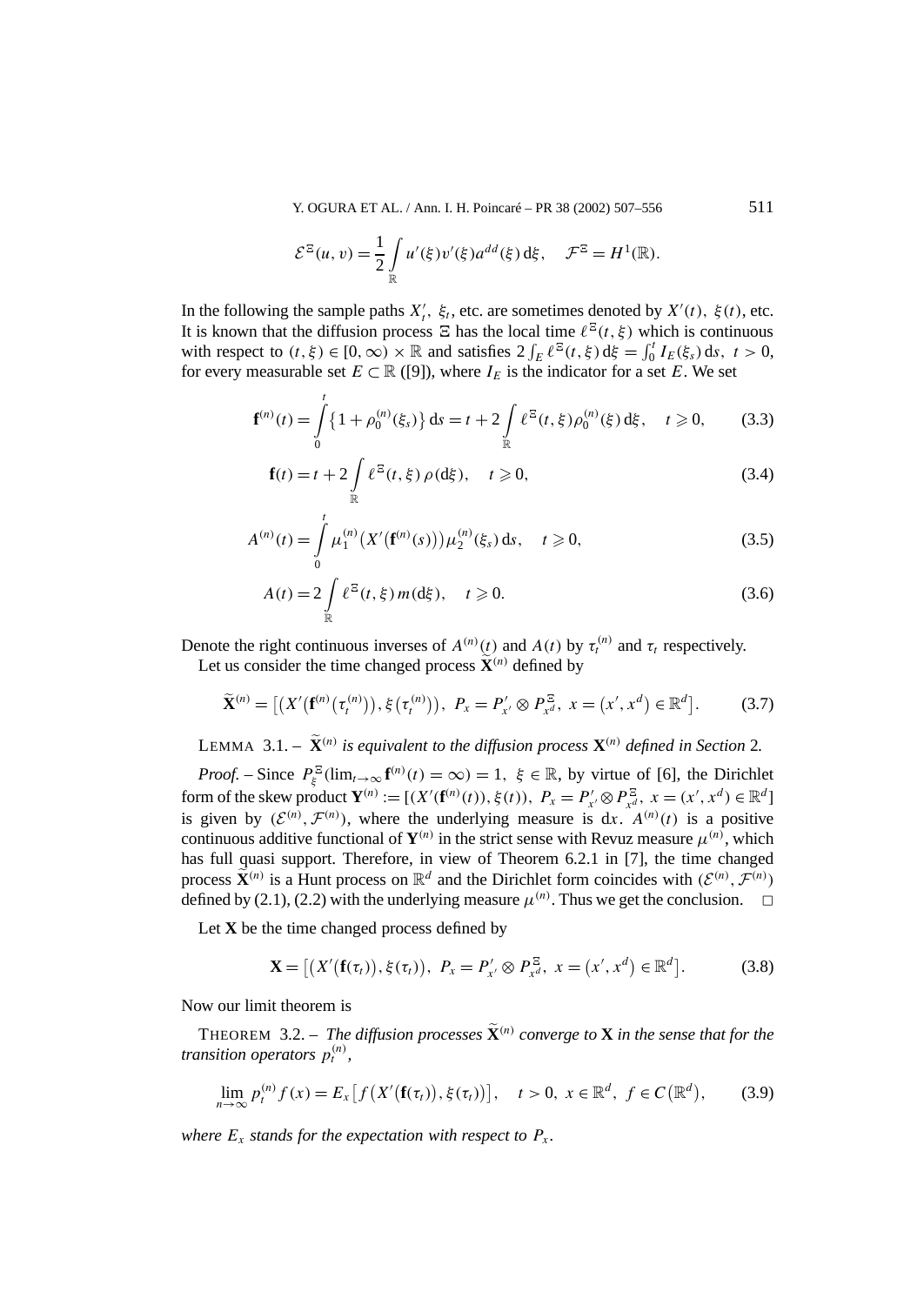*Proof.* – First we note that the set  $E_t := [\min_{0 \le s \le t} \xi_s, \max_{0 \le s \le t} \xi_s]$  is compact and  $\ell^{\Xi}(t, \xi) = 0$  for  $\xi \notin E_t$ ,  $P_{\xi}^{\Xi}$ -a.s.,  $\xi \in \mathbb{R}$ . Hence by means of (A.1) and (A.2),

$$
\lim_{n \to \infty} \mathbf{f}^{(n)}(t) = \mathbf{f}(t), \ t \geq 0, \quad P_{\xi}^{\Xi} \text{-a.s., } \xi \in \mathbb{R}, \tag{3.10}
$$

$$
\lim_{n \to \infty} A^{(n)}(t) = A(t), \ t \geq 0, \quad P_x\text{-a.s., } x \in \mathbb{R}^d. \tag{3.11}
$$

By virtue of (3.11), it holds that

$$
\lim_{n\to\infty}\tau_t^{(n)}=\tau_t\quad\text{ for }t>0\text{ with }\tau_{t-}=\tau_t,\quad P_x\text{-a.s. }x\in\mathbb{R}^d.
$$

We should notice that

$$
P_x\left(\lim_{n\to\infty}\tau_t^{(n)}=\tau_t\right)=1,\quad t>0,\ x\in\mathbb{R}^d.\tag{3.12}
$$

To this end, it is enough to show

$$
P_{\xi}^{\Xi}(\tau_{t-} < \tau_t) = 0, \quad t > 0, \ \xi \in \mathbb{R}.
$$
 (3.13)

In the case where  $\text{supp}[m] = \mathbb{R}$ ,  $\tau_t$  is continuous and hence (3.13) is obvious. Let us consider the case where  $S_m := \text{supp}[m] \neq \mathbb{R}$ . Then  $\mathbb{R} \setminus S_m$  is denoted by a finite or a countable disjoint union of open intervals  $I_k = (a_k, b_k)$ ,  $k \in K$  with the end points belonging to  $S_m \cup \{-\infty, \infty\}$ . Since at least one of  $a_k$ ,  $b_k$  belongs to  $S_m$  and  $\tau_{t-}$  is a Markov time of  $\Xi$ , we find that for  $\varepsilon > 0$  and  $\xi \in \mathbb{R}$ ,

$$
P_{\xi}^{\Xi}(\tau_{t}-\tau_{t-}>\varepsilon)\leqslant\sum_{k\in K}P_{\xi}^{\Xi}\left(\xi(\tau_{t-})\in\{a_{k},b_{k}\}\cap S_{m},\ \xi_{u}\in I_{k}\ \text{for}\ \tau_{t-}<^{\forall}u<\tau_{t-}+\varepsilon\right)
$$
\n
$$
=\sum_{k\in K}E_{\xi}^{\Xi}\left[P_{\xi(\tau_{t-})}^{\Xi}(\xi_{u}\in I_{k}\ \text{for}\ 0<\forall u<\varepsilon);\ \xi(\tau_{t-})\in\{a_{k},b_{k}\}\cap S_{m}\right].
$$

The probability in the last term is zero because of  $P_{\xi}^{\Xi}(\xi_u < \xi \text{ for } 0 < \forall u < \varepsilon) = P_{\xi}^{\Xi}(\xi_u >$ *ξ* for 0 *<* <sup>∀</sup>*u < ε)* = 0*, ξ* ∈ R*, ε>* 0. Thus we obtain (3.13).

We next note that

$$
P_{x}\left(\lim_{n\to\infty} f^{(n)}(\tau_t^{(n)}) = f(\tau_t)\right) = 1, \quad x \in \mathbb{R}^d, \ t > 0.
$$
 (3.14)

Indeed,

$$
\left| \mathbf{f}^{(n)}(\tau_t^{(n)}) - \mathbf{f}(\tau_t) \right| \leq \left| \tau_t^{(n)} - \tau_t \right| + 2 \int_{\mathbb{R}} \left| \ell^{\Xi}(\tau_t^{(n)}, \xi) - \ell^{\Xi}(\tau_t, \xi) \right| \rho_0^{(n)}(\xi) d\xi
$$

$$
+ 2 \left| \int_{\mathbb{R}} \ell^{\Xi}(\tau_t, \xi) \rho_0^{(n)}(\xi) d\xi - \int_{\mathbb{R}} \ell^{\Xi}(\tau_t, \xi) \rho(d\xi) \right|
$$

$$
\equiv I + II + III.
$$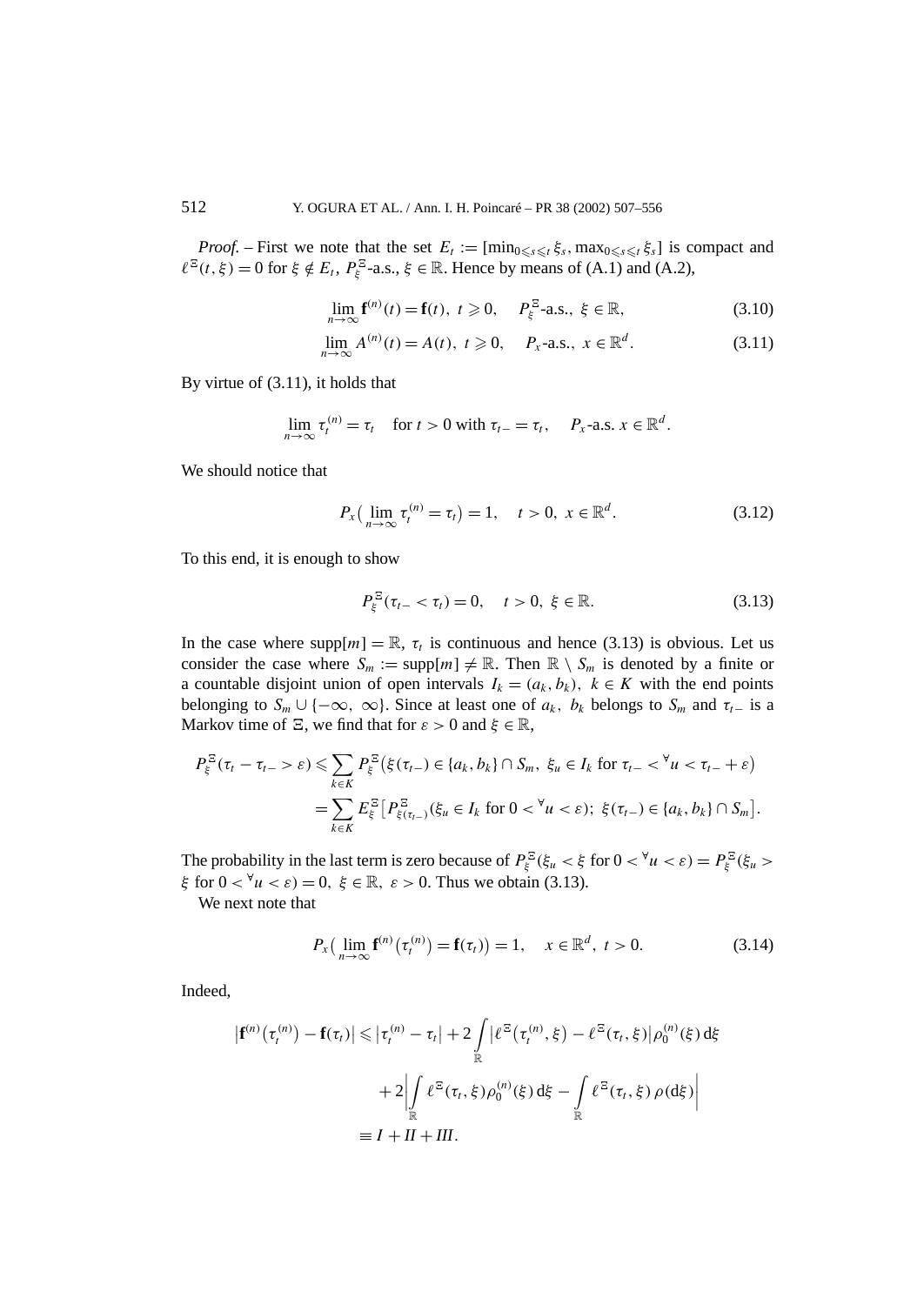By virtue of (3.12), there is an  $n_o \in \mathbb{N}$  such that  $\tau_t^{(n)} \leq \tau_t + 1$ ,  $n \geq n_o$ , and  $I \to 0$  as  $n \to \infty$ . Since  $\ell^{\mathbb{E}}(t, \xi)$  is continuous in  $(t, \xi) \in [0, \infty) \times \mathbb{R}$ , (3.12) and (A.1) imply that

$$
II\leqslant 2\sup_{\xi\in E_{\tau_t+1}}\big|\ell^{\Xi}(\tau_t^{(n)},\xi)-\ell^{\Xi}(\tau_t,\xi)\big|\int\limits_{E_{\tau_t+1}}\rho_0^{(n)}(\xi)\,d\xi\to 0\quad\text{as }n\to\infty.
$$

Since the set  $E_{\tau_t}$  is compact and  $\ell^{\Xi}(\tau_t,\xi) = 0$  for  $\xi \notin E_{\tau_t}$ ,  $III \to 0$  as  $n \to \infty$ . Accordingly (3.14) follows.

By virtue of Lemma 3.1,

$$
p_t^{(n)} f(x) = E_x \left[ f\left(X'\left(\mathbf{f}^{(n)}\left(\tau_t^{(n)}\right)\right), \ \xi\left(\tau_t^{(n)}\right)\right) \right]. \tag{3.15}
$$

Combining this with (3.12) and (3.14),

$$
\lim_{n \to \infty} p_t^{(n)} f(x) = E_x \left[ f\left(X'\big(\mathbf{f}(\tau_t)\big), \ \xi(\tau_t)\right) \right],\tag{3.16}
$$

because  $f \in C(\mathbb{R}^d)$ , and  $X'(t)$  and  $\xi(t)$  are continuous in  $t$ .  $\Box$ 

*Remark* 3.3. – By means of (3.12), (3.14) and (3.15), we also see that

$$
\lim_{n\to\infty}E_x\bigg[\prod_{i=1}^k f_i\big(X'\big(\mathbf{f}^{(n)}(\tau_{t_i}^{(n)})\big),\ \xi\big(\tau_{t_i}^{(n)}\big)\big)\bigg]=E_x\bigg[\prod_{i=1}^k f_i\big(X'\big(\mathbf{f}(\tau_{t_i})\big),\ \xi(\tau_{t_i})\big)\bigg],
$$

for  $x \in \mathbb{R}^d$ ,  $0 < t_1 < t_2 < \cdots < t_k$ ,  $f_i \in C(\mathbb{R}^d)$   $(i = 1, 2, \ldots, k)$ ,  $k \in \mathbb{N}$ , which shows the convergence of finite dimensional distributions of  $\widetilde{\mathbf{X}}^{(n)}$  to those of **X**.

#### **4. Semigroup of the limit process**

In this section we will show some properties of semigroup of the limit process obtained in the previous section. Let  $\mu(dx)$  be the product measure defined by  $\mu(dx)$  =  $dx' \times m(dx^d)$ , whose support  $\Omega_\mu$  is given by  $\mathbb{R}^{d-1} \times S_m$ . Since  $P_{\xi}^{\Xi}(\xi(\tau_t) \in S_m, t \geq 0$  $0$ *)* = 1,  $\xi \in \mathbb{R}$ , it is enough to consider the restrictions of *f* to  $\Omega$ <sub>*u*</sub> for the right hand side of (3.9). We denote them by  $p_t f(x)$ , that is,

$$
p_t f(x) = E_x[f(X'(\mathbf{f}(\tau_t)), \xi(\tau_t))], \quad t > 0, \ x \in \mathbb{R}^d, \ f \in C(\Omega_\mu). \tag{4.1}
$$

Furthermore we note that  $p_t f(x)$  is essentially a function of  $x \in \Omega_\mu$ . Let  $p'(t, x', y')$  be the transition probability density of the diffusion process  $\mathbf{X}'$  and  $\sigma_E^{\Xi}$  the first hitting time of the one-dimensional diffusion process  $\Xi$  for a set  $E: \sigma_E^{\Xi} = \inf\{t > 0: \xi_t \in E\}.$ 

PROPOSITION 4.1. – Let 
$$
f \in C(\Omega_{\mu})
$$
,  $t > 0$  and  $x = (x', x^d) \in \mathbb{R}^d \setminus \Omega_{\mu} \neq \emptyset$ . Then  
\n
$$
p_t f(x) = \int_{(y', y^d, s) \in \mathbb{R}^{d-1} \times \partial S_m \times (0, \infty)} p_t f(y', y^d) p'(s, x', y') dy'
$$
\n
$$
\times P_{x^d}^{\Xi}(\mathbf{f}(\sigma_{S_m}^{\Xi}) \in \mathrm{d}s, \ \xi(\sigma_{S_m}^{\Xi}) \in \mathrm{d}y^d), \tag{4.2}
$$

*where*  $\partial S_m$  *stands for the boundary of*  $S_m$ *.*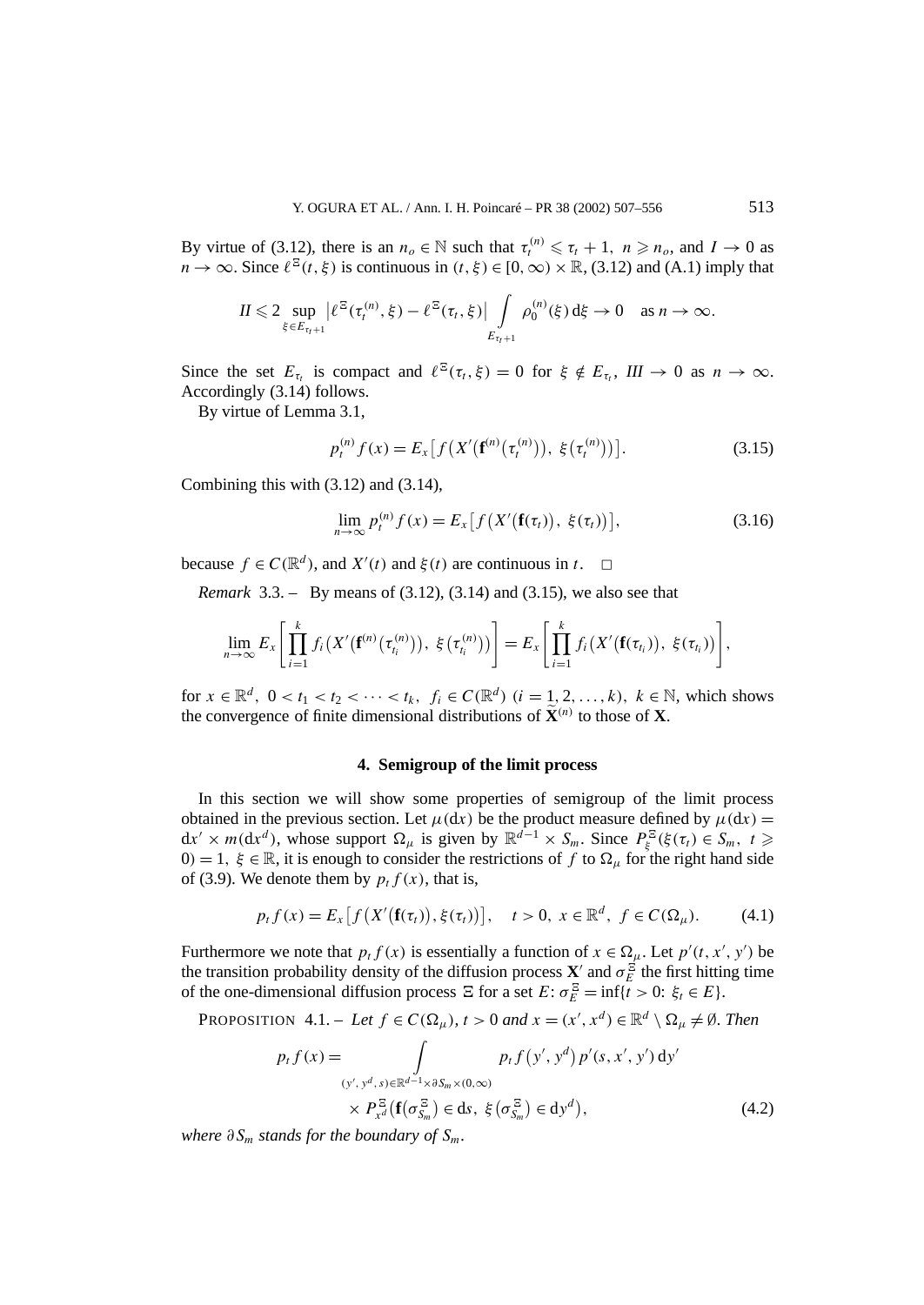*Proof.* – Let  $Y = (Y_t, P_x)$  be the skew product of  $X'$  and  $E$  with respect to  $f(t)$  defined by (3.4), that is,

$$
\mathbf{Y} = [Y_t = (X'(\mathbf{f}(t)), \xi(t)), P_x = P'_{x'} \otimes P_{x^d}^{\Xi}, x = (x', x^d) \in \mathbb{R}^d].
$$
 (4.3)

We note that **Y** is a diffusion process on  $\mathbb{R}^d$ . Since  $\tau_t$  is a Markov time of **Y** and  $\tau_{s+t}(\omega) = \tau_s(\omega) + \tau_t(\omega_{\tau_s(\omega)}^+)$  for  $0 \le s \le t$ , where  $\omega^+$  stands for the shifted path of  $\omega$ , by means of the strong Markov property of **Y**,

$$
E_x[f(Y(\tau_{s+t}))]=E_x[E_{Y(\tau_s)}[f(Y(\tau_t))]], \quad 0 \leq s \leq t, \ x \in \mathbb{R}^d. \tag{4.4}
$$

We also note that, for  $x \in \mathbb{R}^d \setminus \Omega_u$ ,

$$
P_{x}(\tau_{0} = \sigma_{S_{m}}^{\Xi} > 0) = 1,
$$
  
\n
$$
P_{x}(Y(\tau_{0}) = (X'(\mathbf{f}(\sigma_{S_{m}}^{\Xi})), \xi(\sigma_{S_{m}}^{\Xi})) \in \mathbb{R}^{d-1} \times \partial S_{m}) = 1.
$$

Hence putting  $s = 0$  in (4.4), we get for  $x \in \mathbb{R}^d \setminus \Omega_u$ ,

$$
E_{x}[f(X'(\mathbf{f}(\tau_{t})), \xi(\tau_{t}))] = E_{x}[E_{Y(\tau_{0})}[f(Y(\tau_{t}))]]
$$
  
\n
$$
= \int_{\mathbb{R}^{d-1} \times \partial S_{m}} p_{t}f(y)P_{x}(Y(\tau_{0}) \in dy)
$$
  
\n
$$
= \int_{(y', y^{d}) \in \mathbb{R}^{d-1} \times \partial S_{m}} p_{t}f(y)P_{x}(X'(\mathbf{f}(\sigma_{S_{m}}^{\Xi})) \in dy', \xi(\sigma_{S_{m}}^{\Xi}) \in dy^{d})
$$
  
\n
$$
= \int_{(y', y^{d}, s) \in \mathbb{R}^{d-1} \times \partial S_{m} \times (0, \infty)} p_{t}f(y', y^{d})P_{x'}'(X'_{s} \in dy')
$$
  
\n
$$
\times P_{x^{d}}^{\Xi}(\mathbf{f}(\sigma_{S_{m}}^{\Xi}) \in ds, \xi(\sigma_{S_{m}}^{\Xi}) \in dy^{d})
$$
  
\n
$$
= \int_{(y', y^{d}, s) \in \mathbb{R}^{d-1} \times \partial S_{m} \times (0, \infty)} p_{t}f(y', y^{d})p'(s, x', y')dy'
$$
  
\n
$$
\times P_{x^{d}}^{\Xi}(\mathbf{f}(\sigma_{S_{m}}^{\Xi}) \in ds, \xi(\sigma_{S_{m}}^{\Xi}) \in dy^{d}).
$$

This shows  $(4.2)$ .  $\Box$ 

*Remark* 4.2. – If  $\mathbb{R} \setminus S_m \neq \emptyset$ , then  $\mathbb{R} \setminus S_m$  is expressed by a finite or a countable disjoint union of open intervals  $I_k$  with the end points belonging to  $S_m \cup \{-\infty, \infty\}$ . Suppose that  $x^d \in I_k \equiv (a, b)$ . Then

$$
\sigma_{S_m}^{\Xi} = \begin{cases} \sigma_b^{\Xi}, & -\infty = a < b < \infty, \\ \min\{\sigma_a^{\Xi}, \ \sigma_b^{\Xi}\}, & -\infty < a < b < \infty, \\ \sigma_a^{\Xi}, & -\infty < a < b = \infty, \end{cases} P_{x^d}^{\Xi}
$$
-a.s.,

where  $\sigma_p^{\Xi}$  is the first hitting time to a point *p*. Hence

 $P_{x^d}^{\Xi}(\mathbf{f}(\sigma_{S_m}^{\Xi}) \in \mathrm{d}s, \xi(\sigma_{S_m}^{\Xi}) \in \mathrm{d}y^d)$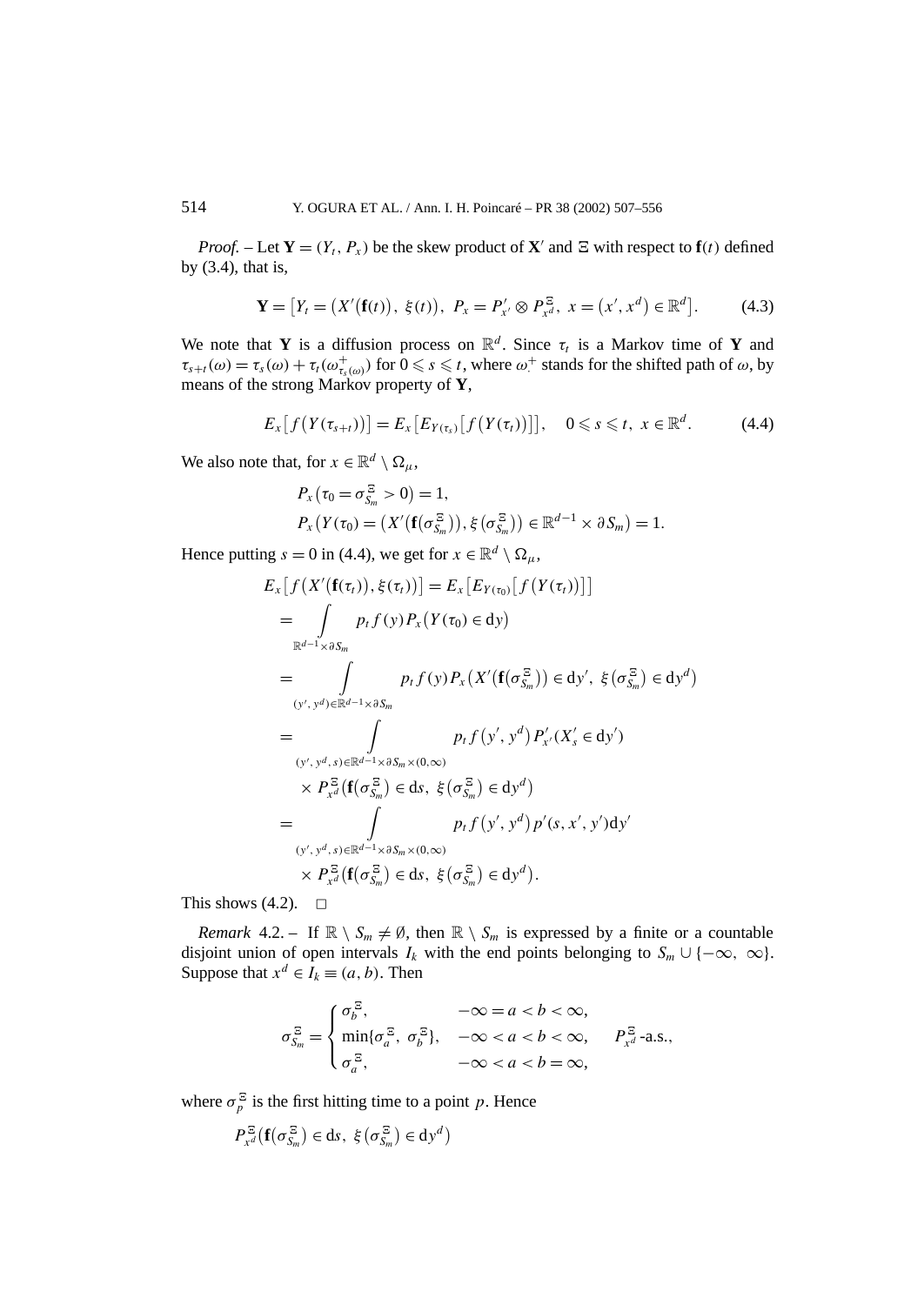Y. OGURA ET AL. / Ann. I. H. Poincaré – PR 38 (2002) 507–556 515

$$
= \begin{cases} P_{x^d}^{\Xi}(\mathbf{f}(\sigma_b^{\Xi}) \in ds) \, \delta_b(\mathrm{d}y^d), & -\infty = a < b < \infty, \\ P_{x^d}^{\Xi}(\mathbf{f}(\sigma_a^{\Xi}) \in ds, \ \sigma_a^{\Xi} < \sigma_b^{\Xi}) \, \delta_a(\mathrm{d}y^d) & -\infty < a < b < \infty, \\ + P_{x^d}^{\Xi}(\mathbf{f}(\sigma_b^{\Xi}) \in ds, \ \sigma_b^{\Xi} < \sigma_a^{\Xi}) \, \delta_b(\mathrm{d}y^d), & -\infty < a < b = \infty, \\ P_{x^d}^{\Xi}(\mathbf{f}(\sigma_a^{\Xi}) \in ds) \, \delta_a(\mathrm{d}y^d), & -\infty < a < b = \infty, \end{cases}
$$

where  $\delta_p(d\xi)$  is the unit measure concentrated at a point *p*.

We next show that  $\{p_t, t>0\}$  is a Feller semigroup. Put  $l_1 = \inf S_m$ ,  $l_2 = \sup S_m$ .

THEOREM 4.3. – *Let us assume that*

$$
\int_{-\infty}^{0} |\xi| m(\mathrm{d}\xi) = \infty \quad \text{if } l_1 = -\infty,
$$
\n(4.5)

$$
\int_{0}^{\infty} \xi m(d\xi) = \infty \quad \text{if } l_2 = \infty.
$$
\n(4.6)

*Then it holds that*

$$
p_t f \in C(\mathbb{R}^d) \cap \widehat{C}(\Omega_\mu) \quad \text{for } t > 0, \ f \in \widehat{C}(\Omega_\mu), \tag{4.7}
$$

$$
\limsup_{t \downarrow 0} |p_t f(x) - f(x)| = 0 \quad \text{for } f \in \widehat{C}(\Omega_\mu). \tag{4.8}
$$

For the proof of Theorem 4.3, we prepare some lemmas.

First of all we give an expression of  $p_t f(x)$  in terms of the one-dimensional Brownian motion **B** =  $(B_t, P_{\xi}^B)$ . We set

$$
s(\xi) = \int_{0}^{\xi} \{1/a^{dd}(\eta)\} d\eta, \quad \xi \in \mathbb{R}.
$$

Obviously  $s(\xi)$  is a strictly increasing continuous function on R and  $s(-\infty)$  =  $-\infty$ ,  $s(\infty) = \infty$ . Since  $\Lambda^{-1} \leq a^{dd}(\xi) \leq \Lambda$ ,  $\xi \in \mathbb{R}$ , for some positive constant  $\Lambda > 1$ , we see that

$$
\Lambda^{-1}|\xi| \leqslant |s(\xi)| \leqslant \Lambda |\xi|, \quad \xi \in \mathbb{R}.\tag{4.9}
$$

Denote by  $\gamma(\xi)$  the inverse of  $s(\xi)$ . Note that  $\gamma'(\xi) = a^{dd}(\gamma(\xi))$ , a.e.  $\xi \in \mathbb{R}$ , and

$$
\Lambda^{-1}|\xi|\leqslant |\gamma(\xi)|\leqslant \Lambda|\xi|,\quad \xi\in\mathbb{R}.
$$

For each  $a \in \mathbb{R}$ , we set

$$
\Phi(t; a) = 2 \int_{\mathbb{R}} \ell^{B}(t, s(\xi) - s(a)) d\xi, \quad t \geq 0,
$$

where  $\ell^{B}(t, \xi)$  is the local time of the Brownian motion **B**, that is,  $\int_{0}^{t} I_{E}(B_{s}) ds =$  $2 \int_E \ell^B(t, \xi) d\xi$ , for measurable sets  $E \subset \mathbb{R}$ . We denote by  $\phi(t; a)$  the inverse of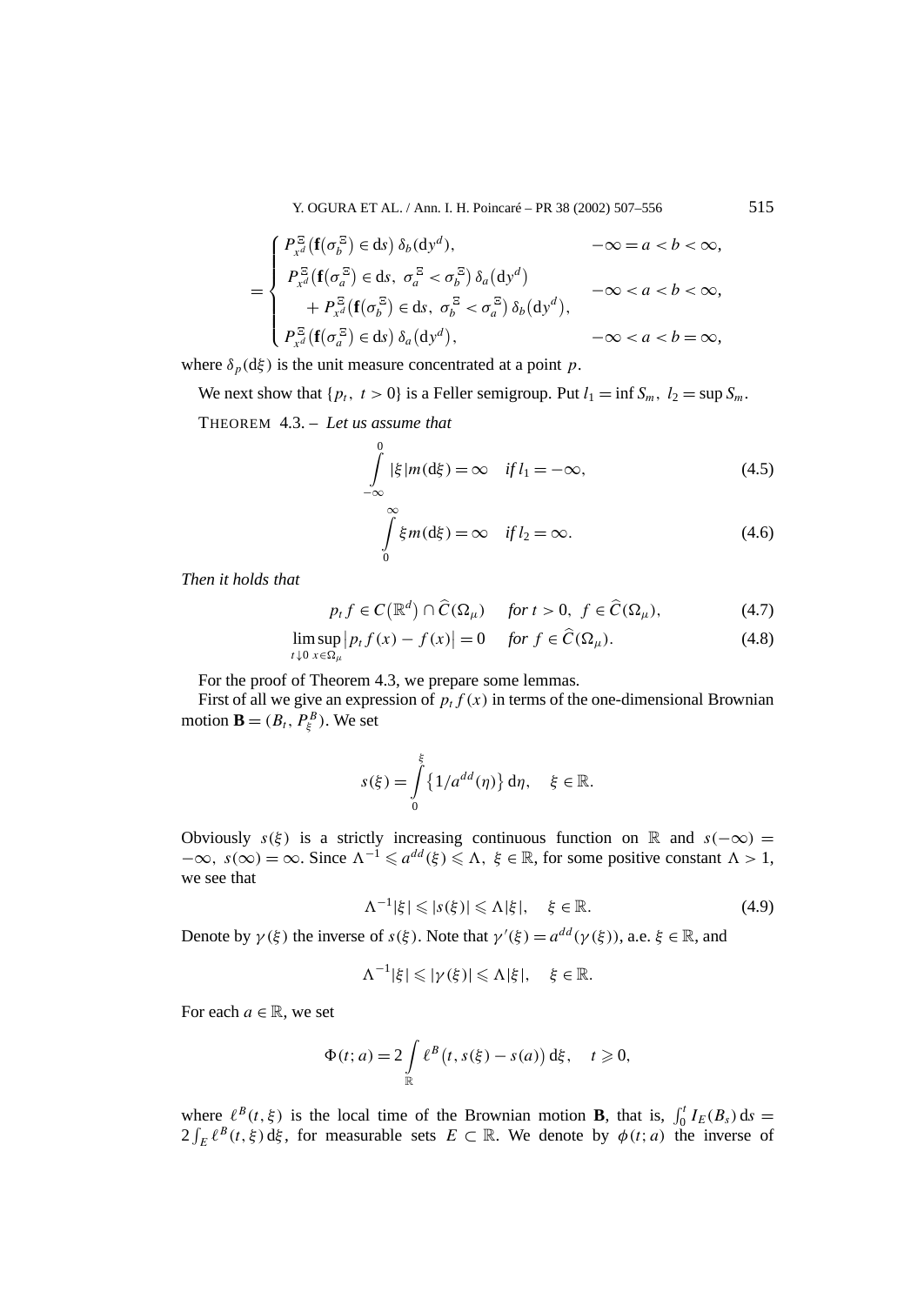$t \mapsto \Phi(t; a)$ .  $\phi(t; a)$  is a strictly increasing continuous function in *t*. We note that

$$
\Phi(t; a) = 2 \int_{\mathbb{R}} \ell^{B}(t, \eta) \gamma'(\eta + s(a)) d\eta, \quad t \geq 0.
$$
 (4.10)

Therefore

$$
t/\Lambda\leqslant \Phi(t;a)\leqslant \Lambda t,\quad t\geqslant 0,\ a\in\mathbb{R},
$$

from which

$$
t/\Lambda \leq \phi(t; a) \leq \Lambda t, \quad t \geq 0, \ a \in \mathbb{R}.
$$
 (4.11)

Further we put

$$
\mathbf{f}(t; a) = t + 2 \int_{\mathbb{R}} \ell^{B} (\phi(t; a), s(\xi) - s(a)) \rho(d\xi),
$$
  

$$
A(t; a) = 2 \int_{\mathbb{R}} \ell^{B} (\phi(t; a), s(\xi) - s(a)) m(d\xi),
$$

 $\tau(t; a)$  = the right continuous inverse of  $t \mapsto A(t; a)$ .

LEMMA 4.4. – *It holds that for every*  $t > 0$ ,  $x \in \mathbb{R}^d$ ,  $f \in C(\Omega_u)$ ,

$$
p_t f(x) = E_0^B \left[ E'_{x'} \left[ f\left( X'_{f(\tau(t; x^d); x^d)}, \gamma \left( B_{\phi(\tau(t; x^d); x^d)} + s(x^d) \right) \right) \right] \right],\tag{4.12}
$$

*where*  $E'_{x'}$ ,  $E^B_{x^d}$  *stand for the expectations with respect to*  $P'_{x'}$ ,  $P^B_{x^d}$  *respectively, and the right hand side of* (4.12) *should be read as*

$$
E_0^B \left[ E'_{x'}[f(X'_u, \xi)]|_{u = f(\tau(t; x^d); x^d), \xi = \gamma(B_{\phi(\tau(t; x^d); x^d)} + s(x^d))} \right].
$$

*Proof.* – Following the terminology in [9],  $\Xi$  is a diffusion process on  $\mathbb R$  with the *scale function s(ξ )* and the *speed measure* 2 d*ξ* . By virtue of argument in [9, Ch. 5],  $E = (\xi_t, P_{\xi}^E)$  is equivalent to the time changed process  $(\gamma(B_{\phi_t}), P_{s(\xi)}^B)$ , where

$$
\Phi(t) = 2 \int_{\mathbb{R}} \ell^{B}(t, \xi) \gamma'(\xi) d\xi = 2 \int_{\mathbb{R}} \ell^{B}(t, s(\xi)) d\xi,
$$
  

$$
\phi_{t} = \text{the inverse of } t \longmapsto \Phi(t).
$$

Since  $(B_t, P_{s(\xi)}^B)$  is also equivalent to  $(B_t + s(\xi), P_0^B)$ , the process  $(\ell^{\Xi}(t, \cdot), P_{\xi}^{\Xi})$  is equivalent to  $(\ell^B(\phi(t;\xi), s(\cdot) - s(\xi)), P_0^B)$  and  $(\xi_t, P_{\xi}^{\Xi})$  is equivalent to  $(\gamma(B_{\phi(t;\xi)} +$  $s(\xi)$ ),  $P_0^B$ ). Combining these facts with (4.1) and using of Fubini's theorem, we get the assertion of the lemma.  $\square$ 

*Remark* 4.5. – It should be noted that  $D := (\gamma (B_{\phi(\tau(t;\xi);\xi)} + s(\xi)), P_0^B)$  is a onedimensional *generalized* diffusion process having the scale function *s* and the speed measure  $2m$  (cf. [9]). *D* is conservative because *m* is a Radon measure on R. When  $l_1$  > −∞ [ $l_2$  < ∞], the boundary  $l_1$  [ $l_2$ ] is *regular reflecting* in the sense of Feller [5]. When  $l_1 = -\infty$  [ $l_2 = \infty$ ], the boundary  $l_1$  [ $l_2$ ] is *entrance* or *natural* in the sense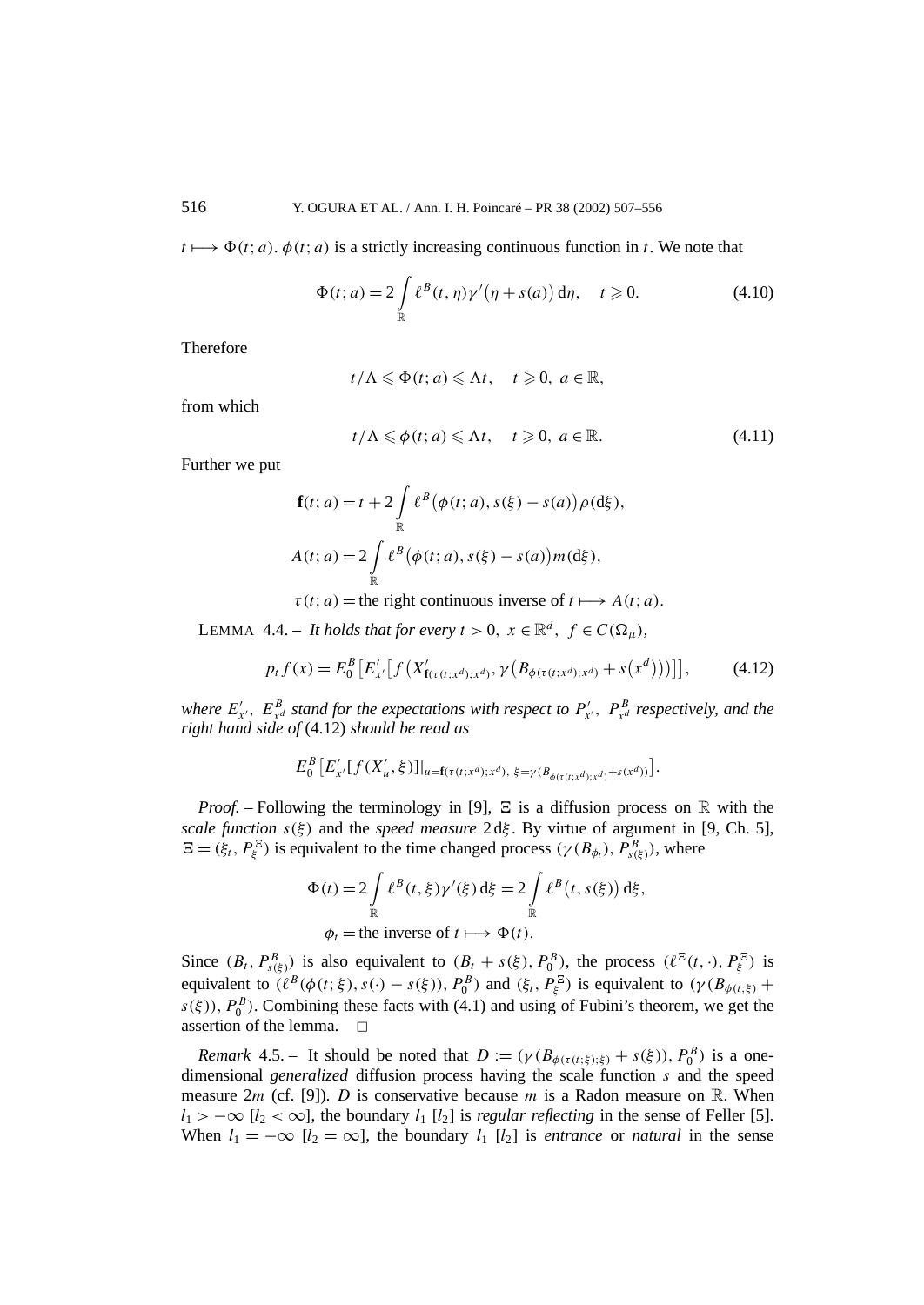of Feller [5] according as the integral  $\int_{-\infty}^{0} |s(\xi)| m(\mathrm{d}\xi) [\int_{0}^{\infty} s(\xi) m(\mathrm{d}\xi)]$  converges or diverges. The transition operator  $\{p_t^D\}$  possesses the following properties:

$$
p_t^D(B(S_m)) \subset C(S_m),\tag{4.13}
$$

$$
\lim_{\xi \to l_i, \xi \in S_m} p_i^D f(\xi) = 0 \quad \text{if } l_i \text{ is natural and } \lim_{\xi \to l_i, \xi \in S_m} f(\xi) = 0, \quad \text{for each } i = 1, 2,
$$

$$
(4.14)
$$

$$
\limsup_{t \downarrow 0} \left| p_t^D f(\xi) - f(\xi) \right| = 0, \quad f \in \widehat{C}(S_m),
$$
\n(4.15)

where  $B(S_m)$  stands for the space of all bounded measurable functions on  $S_m$ . In the case where  $l_1$  [ $l_2$ ] is entrance, it happens that  $\lim_{\xi \to l_1} [l_2]$ ,  $\xi \in S_m$   $p_t^D f(\xi) \neq 0$  even if lim*ξ*→*l*<sup>1</sup> [*l*2]*, ξ*∈*Sm f (ξ )* = 0.

LEMMA 4.6. – Let  $\{a_n\}$  be a sequence converging to  $a \in \mathbb{R}$ . Then

$$
P_0^B(\lim_{n\to\infty}\Phi(t; a_n) = \Phi(t; a), \ t \geq 0) = 1,
$$
\n(4.16)

$$
P_0^B(\lim_{n\to\infty}\phi(t; a_n) = \phi(t; a), \ t \geq 0) = 1,
$$
\n(4.17)

$$
P_0^B(\lim_{n \to \infty} \mathbf{f}(t; a_n) = \mathbf{f}(t; a), \ t \geq 0) = 1,
$$
 (4.18)

$$
P_0^B\left(\lim_{n\to\infty} A(t; a_n) = A(t; a), \ t \geq 0\right) = 1,\tag{4.19}
$$

$$
P_0^B(\lim_{n \to \infty} \tau(t; a_n) = \tau(t; a)) = 1, \quad t > 0,
$$
\n(4.20)

$$
P_0^B(\lim_{n \to \infty} \phi(\tau(t; a_n); a_n) = \phi(\tau(t; a); a)) = 1, \quad t > 0,
$$
 (4.21)

$$
P_0^B(\lim_{n \to \infty} \mathbf{f}(\tau(t; a_n); a_n) = \mathbf{f}(\tau(t; a); a)) = 1, \quad t > 0.
$$
 (4.22)

*Proof.* – We set  $\gamma_a(\text{d}\eta) = \gamma'(\eta + s(a)) \text{d}\eta$ . The Radon measures  $\gamma_{a_n}$  converge to the Radon measure  $\gamma_a$  vaguely as  $a_n \to a$ . Therefore (4.16) follows from (4.10) by the same reason as for (3.10). (4.17) is a direct consequence of (4.16). We set  $\tilde{\rho}(\xi)$  =  $\rho([0, \xi]), \xi \geq 0, = -\rho((\xi, 0)), \xi < 0$ , and further  $\tilde{\rho}_a(\xi) = \tilde{\rho}(\gamma(\xi + s(a))).$  Then it holds that

$$
\mathbf{f}(t; a) = t + 2 \int_{\mathbb{R}} \ell^{B} (\phi(t; a), \xi) \widetilde{\rho}_a(\mathrm{d}\xi).
$$

Since the measures  $\tilde{\rho}_a$  converge to the measure  $\tilde{\rho}_a$  vaguely as  $a_n \to a$ , we get (4.18) by the same argument as for  $(3.14)$ . In a similar way we obtain  $(4.19)$ . We can derive  $(4.20)$ from  $(4.19)$  by the same argument as for  $(3.12)$ . It is easy to see that

$$
\lim_{n \to \infty} A(\Phi(t; a_n); a_n) = \lim_{n \to \infty} 2 \int_{\mathbb{R}} \ell^{B}(t, s(\xi) - s(a_n)) m(\mathrm{d}\xi)
$$

$$
= 2 \int_{\mathbb{R}} \ell^{B}(t, s(\xi) - s(a)) m(\mathrm{d}\xi)
$$

$$
= A(\Phi(t; a); a), \quad t \ge 0, \quad P_0^B \text{-a.s.}
$$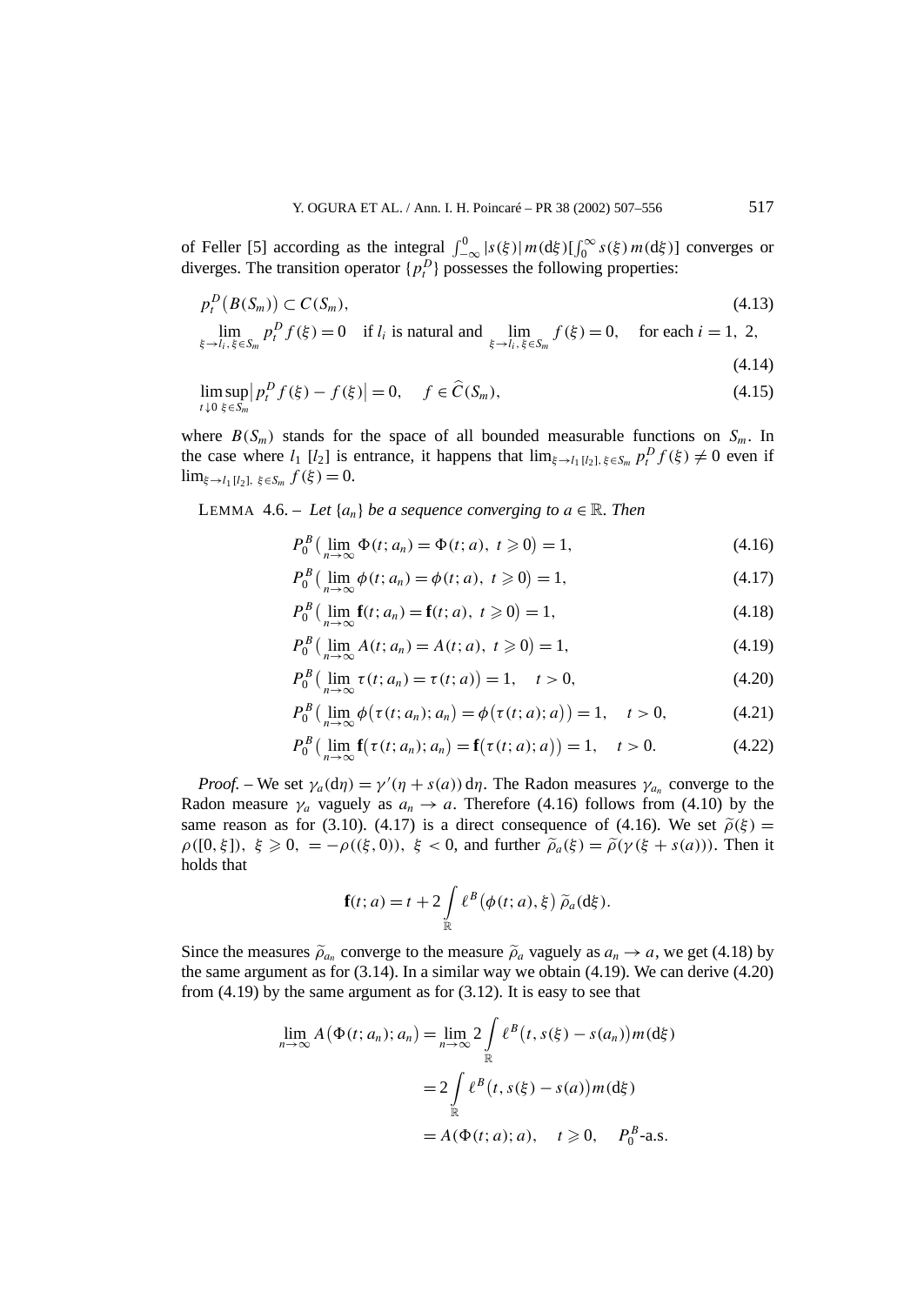Since  $\phi(\tau(t; a); a)$  is the right continuous inverse of  $t \mapsto A(\Phi(t; a); a)$ , we get (4.21) by the same reason as for  $(3.12)$ . We obtain  $(4.22)$  from  $(4.18)$  and  $(4.20)$  by the same method as for  $(3.14)$ .  $\Box$ 

PROPOSITION 4.7. – *It holds that*

$$
p_t(\widehat{C}(\Omega_\mu))\subset C(\mathbb{R}^d),\quad t>0.
$$

*Proof.* – Let us fix  $t > 0$  and  $f \in \widehat{C}(\Omega_\mu)$  arbitrarily and let  $\{x_n\}_{n=1}^\infty$  be a sequence converging to  $x_0 \in \mathbb{R}^d$ . We set

$$
u_n = \mathbf{f}(\tau(t; x_n^d); x_n^d), \quad \xi_n = \gamma(B_{\phi(\tau(t; x_n^d); x_n^d)} + s(x_n^d)), \quad n \in \mathbb{N} \cup \{0\}.
$$

By means of Lemma 4.4,

$$
|p_t f(x_n) - p_t f(x_0)| \leq E_0^B [|E'_{x'_n}[f(X'(u_n), \xi_n)] - E'_{x'_0}[f(X'(u_0), \xi_0)]|]
$$
  
\n
$$
\leq E_0^B [E'_{x'_n}[f(X'(u_n), \xi_n) - f(X'(u_n), \xi_0)]]
$$
  
\n
$$
+ E_0^B [|E'_{x'_n}[f(X'(u_n), \xi_0)] - E'_{x'_0}[f(X'(u_0), \xi_0)]|]
$$
  
\n
$$
\leq E_0^B [\sup_{y' \in \mathbb{R}^{d-1}} |f(y', \xi_n) - f(y', \xi_0)|]
$$
  
\n
$$
+ E_0^B [|p'_{u_n} f(\cdot, \xi_0)(x'_n) - p'_{u_0} f(\cdot, \xi_0)(x'_0)|]
$$
  
\n
$$
\equiv I_n + II_n.
$$

Since  $P_0^B$  ( $\lim_{n\to\infty} \xi_n = \xi_0$ ) = 1 by virtue of Lemma 4.6,

$$
\limsup_{n\to\infty} I_n \leqslant E_0^B \left[ \limsup_{n\to\infty} \sup_{y' \in \mathbb{R}^{d-1}} \left| f(y',\xi_n) - f(y',\xi_0) \right| \right] = 0.
$$

Noting that  $\{p'_t, t > 0\}$  is a Feller semigroup, and  $P_0^B(\lim_{n\to\infty}u_n = u_0) = 1$  by Lemma 4.6, we have

$$
\limsup_{n \to \infty} H_n \leqslant E_0^B \left[ \limsup_{n \to \infty} \left| p'_{u_n} f(\cdot, \xi_0)(x'_n) - p'_{u_0} f(\cdot, \xi_0)(x'_0) \right| \right] = 0.
$$

We thus get the conclusion of the proposition.  $\Box$ 

LEMMA  $4.8.$  – *For each*  $K > 0$ *, let* 

$$
\mathbf{f}_K(t) = \sup_{|a| \leqslant K} \mathbf{f}(t; a), \qquad A_K(t) = \inf_{|a| \leqslant K, \ a \in S_m} A(t; a).
$$

*Then it holds that*

$$
P_0^B(\mathbf{f}_K(0)) = 0 = 1,\tag{4.23}
$$

$$
P_0^B(\mathbf{f}_K(t) < \infty, \ t \geq 0) = 1,\tag{4.24}
$$

$$
P_0^B(A_K(t) > 0, t > 0) = 1 \quad \text{if } S_m \cap [-K, K] \neq \emptyset,
$$
\n(4.25)

$$
P_0^B\left(\lim_{t\to\infty} A_K(t) = \infty\right) = 1. \tag{4.26}
$$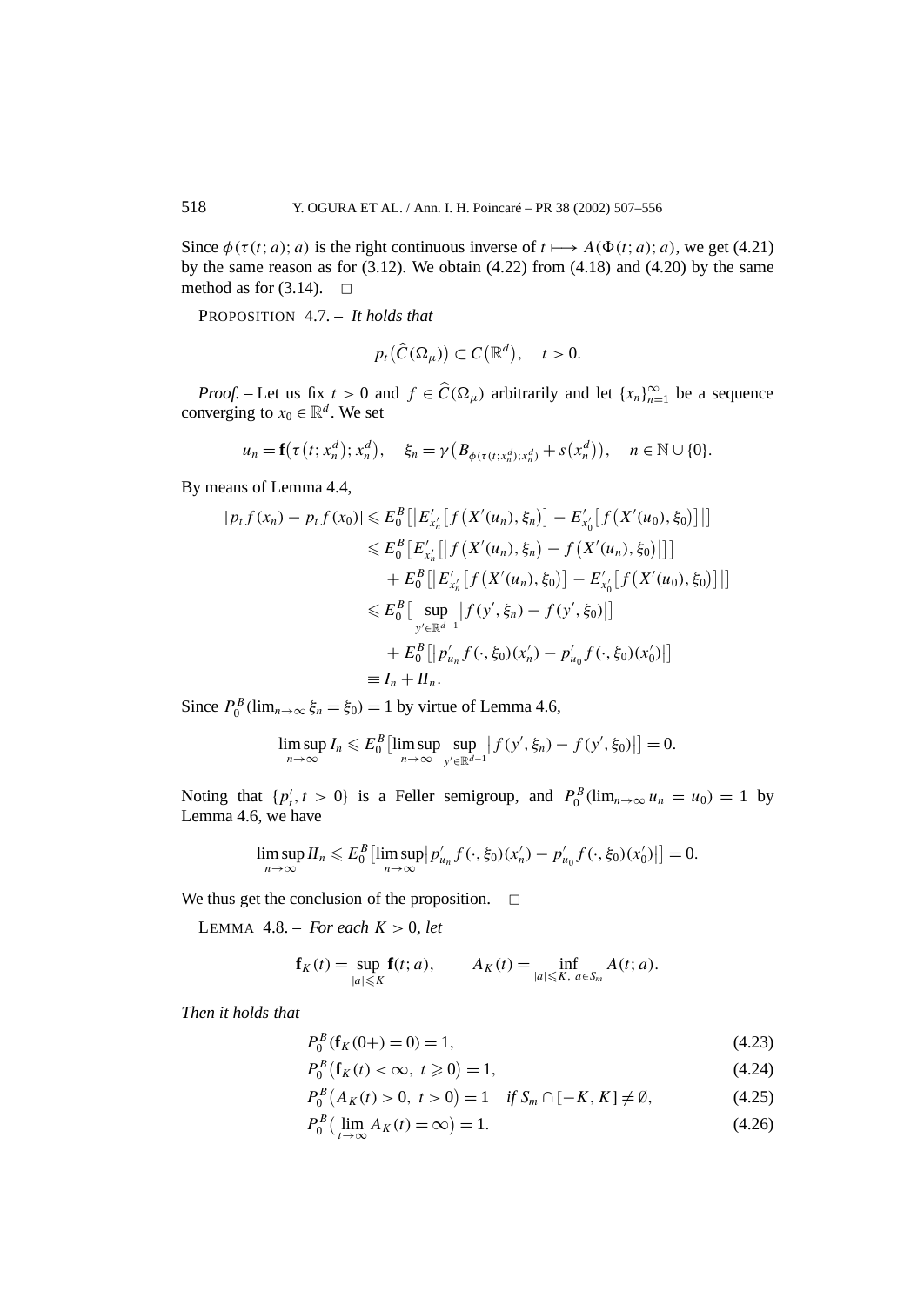*Proof.* – Let  $a \in \mathbb{R}$ ,  $-\infty < \alpha \leq 0 \leq \beta < \infty$  and  $I = [\gamma(s(a) + \alpha), \gamma(s(a) + \beta)]$ . We then note that

$$
s(\xi) - s(a) \in [\alpha, \beta] \quad \text{if and only if} \quad \xi \in I,
$$
\n
$$
(4.27)
$$

$$
[a + \Lambda^{-1} \alpha, a + \Lambda^{-1} \beta] \subset I \subset [a + \Lambda \alpha, a + \Lambda \beta]. \tag{4.28}
$$

Indeed,

$$
\gamma(s(a) + \beta) - a = \gamma(s(a) + \beta) - \gamma(s(a)) = \int_{s(a)}^{s(a) + \beta} \gamma'(\eta) d\eta,
$$

and hence  $a + A^{-1}\beta \leq \gamma(s(a) + \beta) \leq a + A\beta$ . In the same way,  $a + \Delta\alpha \leq \gamma(s(a) + \alpha) \leq$  $a + \Lambda^{-1} \alpha$ . Therefore we get (4.28).

We set  $\alpha_t = \min_{0 \le s \le t} B_s$ ,  $\beta_t = \max_{0 \le s \le t} B_s$ , and  $E_t = [\alpha_t, \beta_t]$ . By means of (4.11), (4.27) and (4.28),

$$
\int_{\mathbb{R}} \ell^{B}(\phi(t;a), s(\xi) - s(a)) \rho(\mathrm{d}\xi) \leq \int_{\mathbb{R}} \ell^{B}(\Lambda t, s(\xi) - s(a)) \rho(\mathrm{d}\xi)
$$
\n
$$
\leq \max_{\eta \in E_{\Lambda t}} \ell^{B}(\Lambda t, \eta) \rho(\{\xi \colon s(\xi) - s(a) \in E_{\Lambda t}\})
$$
\n
$$
\leq \max_{\eta \in E_{\Lambda t}} \ell^{B}(\Lambda t, \eta) \rho([a + \Lambda \alpha_{\Lambda t}, a + \Lambda \beta_{\Lambda t}])
$$
\n
$$
\leq \max_{\eta \in E_{\Lambda t}} \ell^{B}(\Lambda t, \eta) \rho([-K + \Lambda \alpha_{\Lambda t}, K + \Lambda \beta_{\Lambda t}]),
$$

from which (4.23) follows.

By means of (4.18),  $f(t, a)$  is continuous in  $a \in \mathbb{R}$ , which implies (4.24). By using (4.11), (4.27) and (4.28) again, and noting that  $\Lambda^{-1}$  < 1,

$$
A(t; a) \geq 2 \int_{\xi: s(\xi)-s(a)\in E_{t/\Lambda}} \ell^{B}(t/\Lambda, s(\xi)-s(a))m(\mathrm{d}\xi)
$$
  
\n
$$
\geq 2 \int_{\xi: s(\xi)-s(a)\in[\Lambda^{-1}\alpha_{t/\Lambda}, \Lambda^{-1}\beta_{t/\Lambda}]}\ell^{B}(t/\Lambda, s(\xi)-s(a))m(\mathrm{d}\xi)
$$
  
\n
$$
\geq 2 \min_{\eta\in[\Lambda^{-1}\alpha_{t/\Lambda}, \Lambda^{-1}\beta_{t/\Lambda}]} \ell^{B}(t/\Lambda, \eta)
$$
  
\n
$$
\times m(\{\xi: s(\xi)-s(a)\in[\Lambda^{-1}\alpha_{t/\Lambda}, \Lambda^{-1}\beta_{t/\Lambda}]\})
$$
  
\n
$$
\geq 2 \min_{\eta\in[\Lambda^{-1}\alpha_{t/\Lambda}, \Lambda^{-1}\beta_{t/\Lambda}]} \ell^{B}(t/\Lambda, \eta)m([a+\Lambda^{-2}\alpha_{t/\Lambda}, a+\Lambda^{-2}\beta_{t/\Lambda}]).
$$

Hence

$$
A_K(t) \geq 2 \min_{\eta \in [\Lambda^{-1}\alpha_{t/\Lambda}, \Lambda^{-1}\beta_{t/\Lambda}]} \ell^{B}(t/\Lambda, \eta) \inf_{|a| \leqslant K, a \in S_m} m\big([a+\Lambda^{-2}\alpha_{t/\Lambda}, a+\Lambda^{-2}\beta_{t/\Lambda}]\big).
$$

We notice that

$$
\min_{\eta \in [\Lambda^{-1} \alpha_{t/\Lambda}, \Lambda^{-1} \beta_{t/\Lambda}]} \ell^{B}(t/\Lambda, \eta) > 0, \quad t > 0,
$$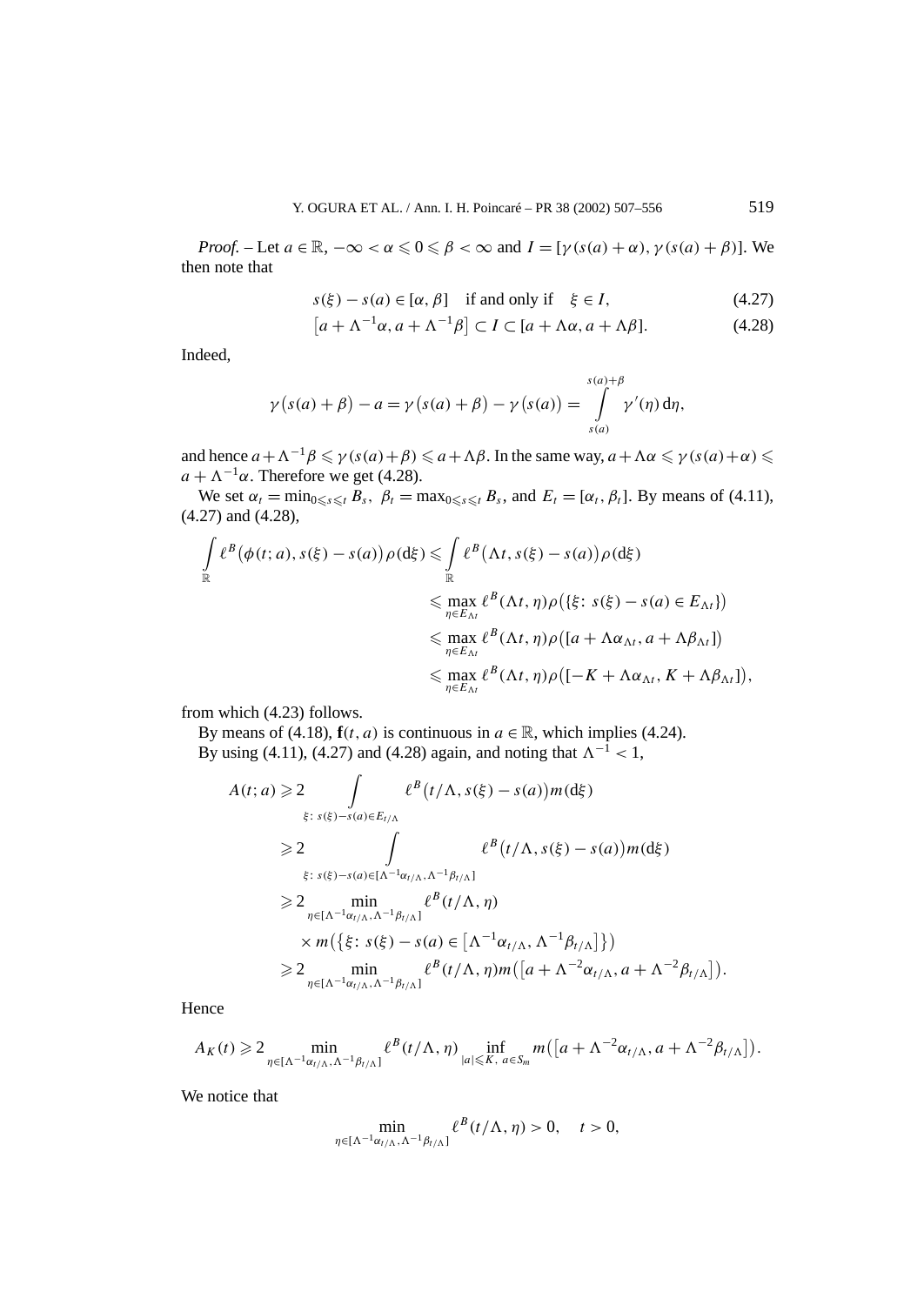because of  $\Lambda^{-1}$  < 1. We next note that

$$
\inf_{|a|\leqslant K,\ a\in S_m} m\big(\big[a+\Lambda^{-2}\alpha_{t/\Lambda},a+\Lambda^{-2}\beta_{t/\Lambda}\big]\big)>0,\quad t>0.
$$

For, if not, there exists an *a* such that  $|a| \leq K$ ,  $a \in S_m$  and

$$
m((a+\Lambda^{-2}\alpha_{t/\Lambda},a+\Lambda^{-2}\beta_{t/\Lambda}))=0,
$$

which contradicts that  $a \in S_m$ . Thus we get (4.25).

We take an  $R > 0$  such that  $m([-R, R]) > 0$ . Then

$$
A(t; a) \geq 2 \int_{|\xi| \leq R} \ell^{B}(t/\Lambda, s(\xi) - s(a)) m(\mathrm{d}\xi)
$$
  
\n
$$
\geq 2 \min_{\eta = s(\xi) - s(a), |\xi| \leq R} \ell^{B}(t/\Lambda, \eta) m([-R, R])
$$
  
\n
$$
\geq 2 \min_{|\eta| \leq \Lambda(R+K)} \ell^{B}(t/\Lambda, \eta) m([-R, R]).
$$

In order to get (4.26), it is enough to show that

$$
P_0^B\left(\lim_{t\to\infty}\min_{|\xi|\leq L} \ell^B(t,\xi)=\infty\right)=1,\quad L>0.
$$

Since  $(B(t), P_0^B)$  is equivalent to  $(c^{-1}B(c^2t), P_0^B)$  and hence  $(\ell^B(t, \xi), P_0^B)$  is equivalent to  $(c^{-1}\ell^{B}(c^{2}t, c\xi), P_{0}^{B})$  for  $c > 0$ , we see that, for every  $r > 0$ ,

$$
P_0^B(\lim_{k \to \infty} \min_{|\xi| \le L} \ell^B(k, \xi) > r) = P_0^B\left(\bigcup_{k \in \mathbb{N}} \{\min_{|\xi| \le L} \ell^B(k, \xi) > r\}\right)
$$
  
= 
$$
\lim_{k \to \infty} P_0^B(\sqrt{k} \min_{|\xi| \le L} \ell^B(1, \xi/\sqrt{k}) > r)
$$
  
= 
$$
P_0^B\left(\bigcup_{k \in \mathbb{N}} \{\min_{|\xi| \le L/\sqrt{k}} \ell^B(1, \xi) > r/\sqrt{k}\}\right)
$$
  
= 
$$
P_0^B(\ell^B(1, 0) > 0) = 1. \square
$$

We denote by  $\tau_K(t)$  the right continuous inverse of  $t \mapsto A_K(t)$ . By virtue of Lemma 4.8,

$$
\sup_{|a| \leqslant K, a \in S_m} \mathbf{f}(\tau(t; a); a) \leqslant \mathbf{f}_K(\tau_K(t)) < \infty, \quad t > 0, \quad P_0^B\text{-a.s.},\tag{4.29}
$$

$$
\mathbf{f}_{K}(\tau_{K}(0+)) = 0, \quad P_{0}^{B}\text{-a.s.,}
$$
\n(4.30)

for every  $K > 0$ .

PROPOSITION 4.9. – *It holds that*

$$
\lim_{|x'| \to \infty} \sup_{|x|^d| \le K, x^d \in S_m} |p_t f(x)| = 0, \quad f \in \widehat{C}(\Omega_\mu), \ K > 0.
$$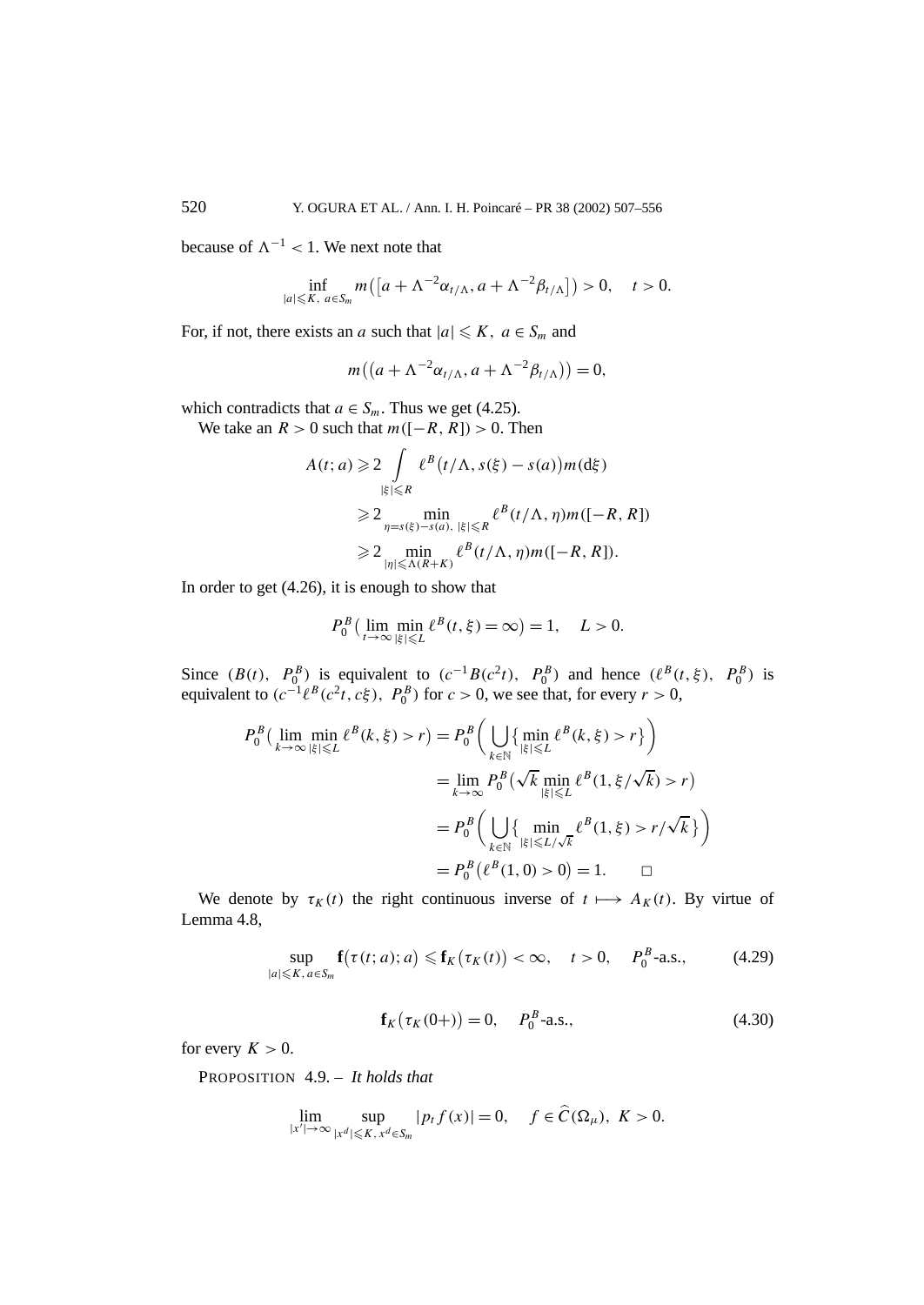*Proof.* – We set  $h(y') = \sup_{y' \in \mathbb{R}} |f(y', y^d)| \in \widehat{C}(\mathbb{R}^{d-1})$  and  $u = \mathbf{f}(\tau(t; x^d); x^d)$ . By virtue of Lemma 4.4,

$$
|p_t f(x)| \leqslant E_0^B \big[ E'_{x'}[h(X'_u)] \big] = E_0^B \bigg[ \int_{\mathbb{R}^{d-1}} p'(u, x', y') h(y') \, dy' \bigg].
$$

It is well known that

$$
C_1 t^{-(d-1)/2} e^{-C_2 |x'-y'|^2/t} \leqslant p'(t, x', y') \leqslant C_3 t^{-(d-1)/2} e^{-C_4 |x'-y'|^2/t},
$$
  
\n
$$
t > 0, x', y' \in \mathbb{R}^{d-1},
$$
\n(4.31)

with some positive constants  $C_i$  ( $i = 1, 2, 3, 4$ ) ([3,4]), from which

$$
\limsup_{|x'| \to \infty} \sup_{|x^d| \leq K, x^d \in S_m} |p_t f(x)|
$$
\n
$$
\leq E_0^B \left[ \limsup_{|x'| \to \infty} \sup_{|x^d| \leq K, x^d \in S_m} \int_{\mathbb{R}^{d-1}} p'(u, x', y') h(y') dy' \right]
$$
\n
$$
\leq C_3 E_0^B \left[ \limsup_{|x'| \to \infty} \sup_{|x^d| \leq K, x^d \in S_m} \int_{\mathbb{R}^{d-1}} e^{-C_4 |y'|^2} h(x' + \sqrt{u} y') dy' \right]
$$
\n
$$
\leq C_3 E_0^B \left[ \int_{\mathbb{R}^{d-1}} e^{-C_4 |y'|^2} \limsup_{|x'| \to \infty} \sup_{|x^d| \leq K, x^d \in S_m} h(x' + \sqrt{u} y') dy' \right].
$$

Noting (4.29), we see that

$$
\sup_{|x'| \to \infty} \sup_{|x^d| \leq K, x^d \in S_m} h(x' + \sqrt{u} y') = 0, \quad y' \in \mathbb{R}^{d-1}.
$$

We thus obtain the conclusion of the proposition.  $\Box$ 

PROPOSITION 4.10. – *If* (4.5) *is satisfied, then*

$$
\lim_{x^d \to -\infty, x^d \in S_m} \sup_{x' \in \mathbb{R}^{d-1}} |p_t f(x)| = 0, \quad f \in \widehat{C}(\Omega_\mu). \tag{4.32}
$$

*If* (4.6) *is satisfied, then*

$$
\lim_{x^d \to \infty, x^d \in S_m} \sup_{x' \in \mathbb{R}^{d-1}} |p_t f(x)| = 0, \quad f \in \widehat{C}(\Omega_\mu). \tag{4.33}
$$

*Proof.* – We set  $h(y^d) = \sup_{y' \in \mathbb{R}^{d-1}} |f(y', y^d)|$ , which belongs to  $\hat{C}(S_m)$ . By virtue of Lemma 4.4 and Remark 4.5,

$$
\sup_{x' \in \mathbb{R}^{d-1}} |p_t f(x)| \leqslant E_0^B \left[ h\left(\gamma \left(B_{\phi(\tau(t;x^d);x^d)} + s(x^d)\right)\right) \right] = p_t^D h(x^d). \tag{4.34}
$$

By means of (4.9) and Remark 4.5, the assumption (4.5)  $[(4.6)]$  implies that if  $l_1 =$  $-\infty$  [ $l_2 = \infty$ ], it is a natural boundary. Accordingly, (4.32) and (4.33) immediately follow from  $(4.14)$ .  $\Box$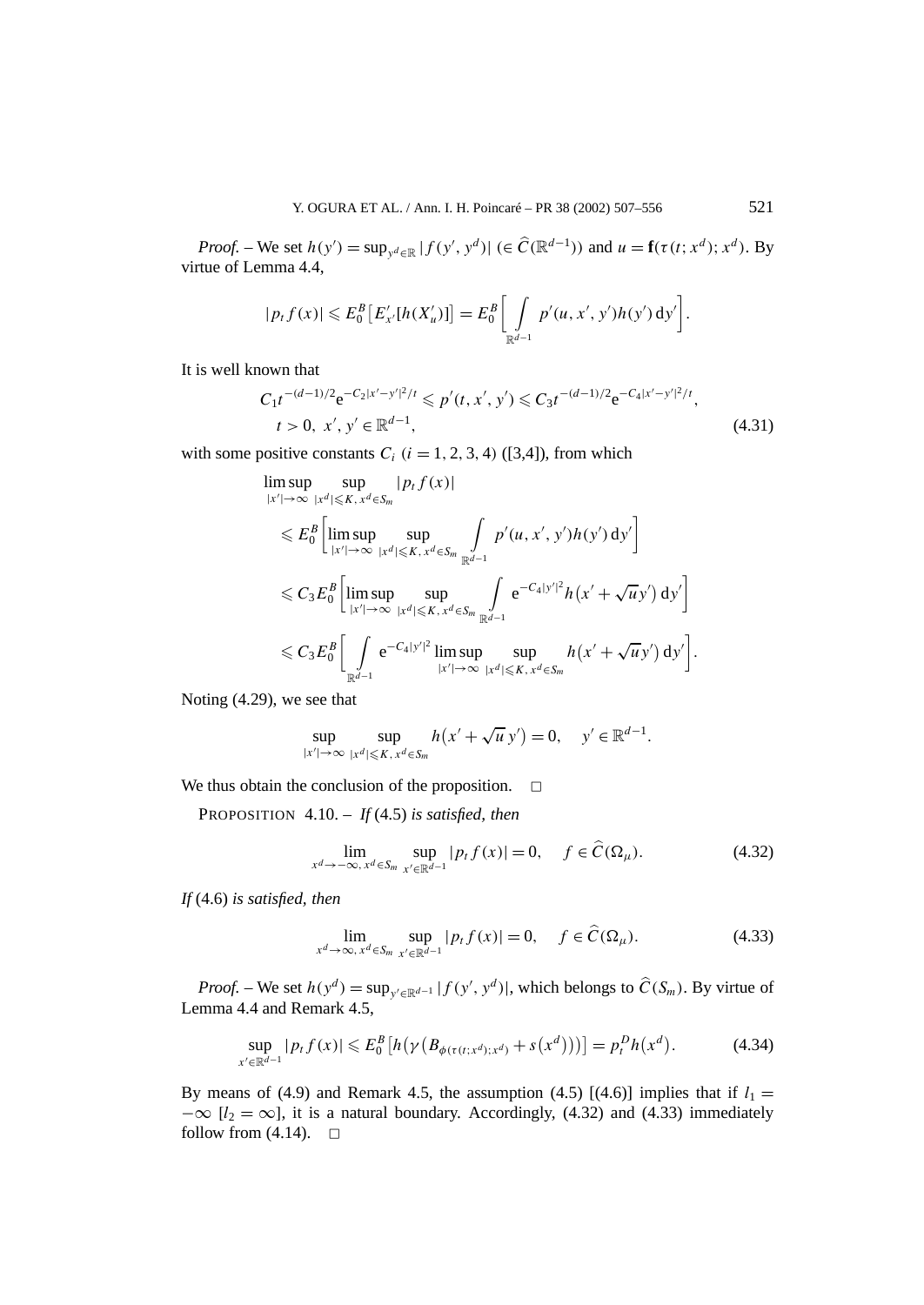PROPOSITION 4.11. – *Suppose that* (4.5) *and* (4.6) *are satisfied. Then it holds that*

$$
\limsup_{t \downarrow 0} |p_t f(x) - f(x)| = 0, \quad f \in \widehat{C}(\Omega_\mu). \tag{4.35}
$$

*Proof.* – Let  $f \in \widehat{C}(\Omega_\mu)$  and put  $h(y^d) = \sup_{y' \in \mathbb{R}^{d-1}} |f(y', y^d)|$ . Let us fix an  $\varepsilon > 0$ arbitrarily and take a  $K > 0$  satisfying  $\sup_{|y^d| \geq K, y^d \in S_m} h(y^d) < \varepsilon$  and  $[-K, K] \cap S_m \neq \emptyset$ . Then

$$
\sup_{x \in \Omega_{\mu}} |p_t f(x) - f(x)|
$$
\n
$$
\leq \sup_{x' \in \mathbb{R}^{d-1}, |x^d| \geq K, x^d \in S_m} |p_t f(x) - f(x)| + \sup_{x' \in \mathbb{R}^{d-1}, |x^d| \leq K, x^d \in S_m} |p_t f(x) - f(x)|
$$
\n
$$
\equiv I_t + II_t.
$$

By means of (4.15), we have a  $t<sub>o</sub> > 0$  such that

$$
\left|p_t^D h(x^d) - h(x^d)\right| < \varepsilon, \quad x^d \in S_m, \ 0 < t \leq t_o,
$$

from which

$$
p_t^D h(x^d) \leq h(x^d) + \varepsilon < 2\varepsilon, \quad |x^d| \geq K, \; x^d \in S_m, \; 0 < t \leq t_0.
$$

Combining this with (4.34),

$$
I_t < 3\varepsilon, \quad 0 < t \leq t_o. \tag{4.36}
$$

Since the diffusion processes  $X'$  and  $D$  are conservative, we find by Lemma 4.4 that

$$
|p_t f(x) - f(x)| \leq E_0^B \left[ E'_{x'}[ |f(X'_u, \xi) - f(x', \xi)|] \right] + E_0^B \left[ |f(x', \xi) - f(x', x^d)| \right]
$$
  
=  $III(t, x) + IV(t, x)$ ,

where  $u = \mathbf{f}(\tau(t; x^d); x^d)$ ,  $\xi = \gamma(B_{\phi(\tau(t; x^d); x^d)} + s(x^d))$ . Noting (4.31), we find that

$$
III(t, x) = E_0^B \left[ \int_{\mathbb{R}^{d-1}} p'(u, x', y') | f(y', \xi) - f(x', \xi) | dy' \right]
$$
  
\$\leq C\_3 E\_0^B \left[ \int\_{\mathbb{R}^{d-1}} e^{-C\_4 |y'|^2} | f(x' + \sqrt{u} y', \xi) - f(x', \xi) | dy' \right].

We note that  $u \to 0$  as  $t \downarrow 0$  uniformly in  $x^d \in [-K, K] \cap S_m$  by virtue of (4.29) and (4.30). Hence

$$
\limsup_{t \downarrow 0} \sup_{x' \in \mathbb{R}^{d-1}, |x'| \leqslant K, x^d \in S_m, \eta \in S_m} |f(x' + \sqrt{u}y', \eta) - f(x', \eta)| = 0, \quad y' \in \mathbb{R}^{d-1},
$$

from which

$$
\limsup_{t\downarrow 0}\sup_{x'\in\mathbb{R}^{d-1},\,|x'|\leq K,\,x^d\in S_m}III(t,x)
$$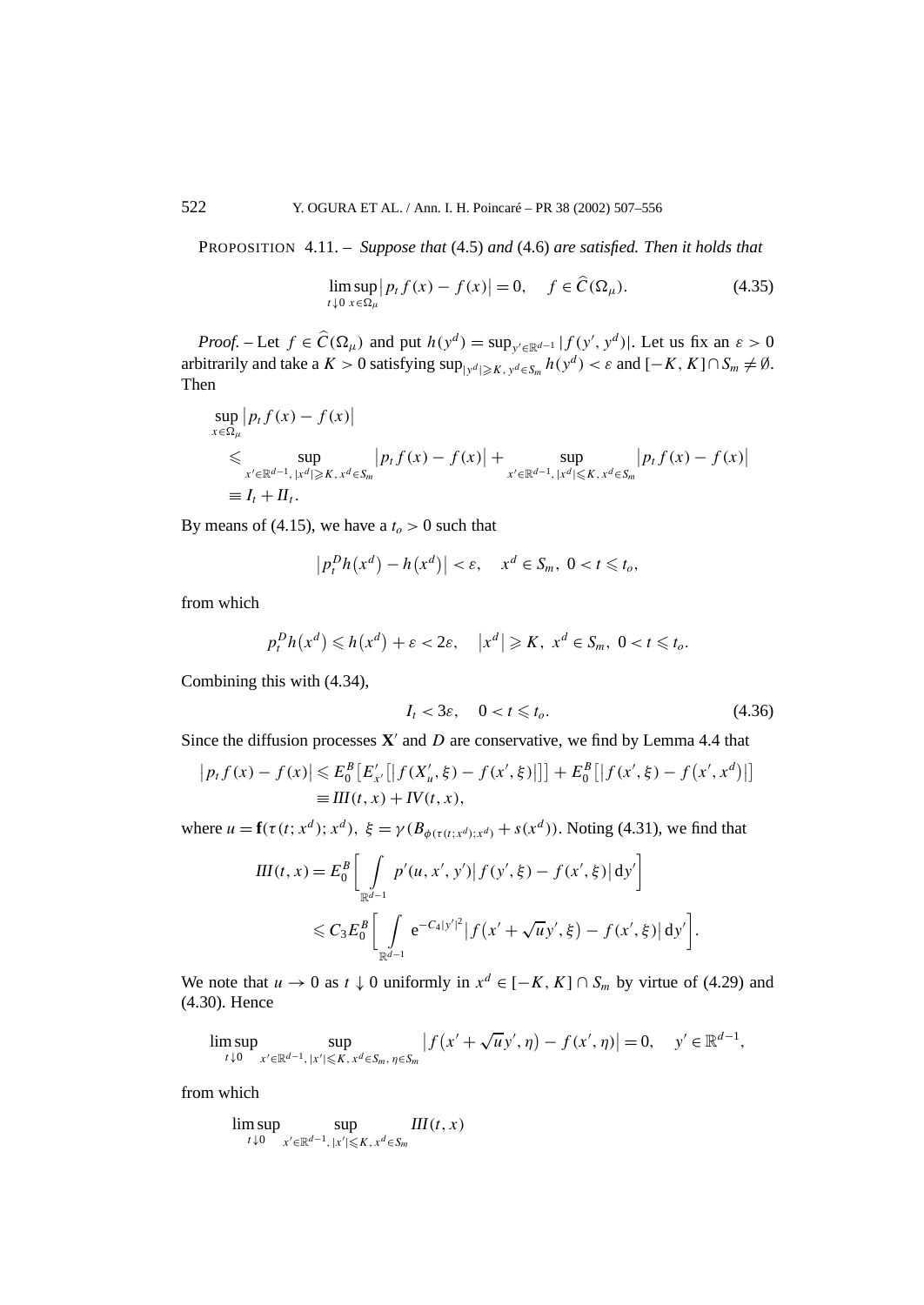$$
\leq C_3 E_0^B \left[ \int_{\mathbb{R}^{d-1}} e^{-C_4 |y'|^2} \times \limsup_{t \downarrow 0} \sup_{x' \in \mathbb{R}^{d-1}, |x'| \leq K, x^d \in S_m, \eta \in S_m} \left| f(x' + \sqrt{u} y', \eta) - f(x', \eta) \right| dy' \right]
$$
  
= 0. (4.37)

By means of (4.11) and Lemma 4.8,

$$
\sup_{|x^d| \leq K, x^d \in S_m} |\xi - x^d| = \sup_{|x^d| \leq K, x^d \in S_m} |\gamma (B_{\phi(\tau(t; x^d); x^d)} + s(x^d)) - \gamma (s(x^d))|
$$
  

$$
\leq \Lambda \sup_{|x^d| \leq K, x^d \in S_m} |B_{\phi(\tau(t; x^d); x^d)}| \leq \Lambda \max_{0 \leq s \leq \Lambda \tau_K(t)} |B_s| \to 0 \text{ as } t \downarrow 0,
$$

from which

$$
\limsup_{t \downarrow 0} \sup_{x' \in \mathbb{R}^{d-1}, |x^d| \leq K, x^d \in S_m} IV(t, x)
$$
\n
$$
\leq E_0^B \left[ \limsup_{t \downarrow 0} \sup_{x' \in \mathbb{R}^{d-1}, |x^d| \leq K, x^d \in S_m} |f(x', \xi) - f(x', x^d)| \right] = 0. \tag{4.38}
$$

(4.37) and (4.38) yield  $\lim_{t \downarrow 0} II_t = 0$ . Combining this with (4.36), we obtain (4.35).  $\Box$ 

*Proof of Theorem 4.3. –* Let us fix an *ε >* 0 arbitrarily. By virtue of Proposition 4.10, there is a  $K_1 > 0$  such that

$$
\sup_{x' \in \mathbb{R}^{d-1}, |x^d| \geq K_1, x^d \in S_m} |p_t f(x)| < \varepsilon.
$$

Further, by means of Proposition 4.9, there is a  $K_2 > K_1$  such that

$$
\sup_{|x'| \geqslant K_2, |x^d| \leqslant K_1, x^d \in S_m} |p_t f(x)| < \varepsilon.
$$

Consequently

$$
\sup_{|x|\geqslant 2K_2,\,x\in\Omega_\mu}|p_tf(x)|<\varepsilon.
$$

Proposition 4.7 coupled with this implies (4.7). (4.8) is already shown in Proposition 4.11.  $\Box$ 

# **5. Dirichlet form of the limit process**

In this section, we derive the Dirichlet form  $(\mathcal{E}, \mathcal{F})$  of the limit process **X** defined by (3.8). **X** is a time changed process of the conservative diffusion process **Y** defined by (4.3), which is the skew product of  $X'$  and  $E$  with respect to **f** defined by (3.4). Since  $d\xi + \rho(d\xi)$  charges no set of zero  $\mathcal{E}^{\Xi}$ -capacity, by virtue of [6], the Dirichlet space *(* $\mathcal{E}^Y$ ,  $\mathcal{F}^Y$ ) associated with **Y** is regular on  $L^2(\mathbb{R}^d, dx)$  and has  $C_0^\infty(\mathbb{R}^d)$  as a core. Further  $(\mathcal{E}^{Y}, \mathcal{F}^{Y})$  is given by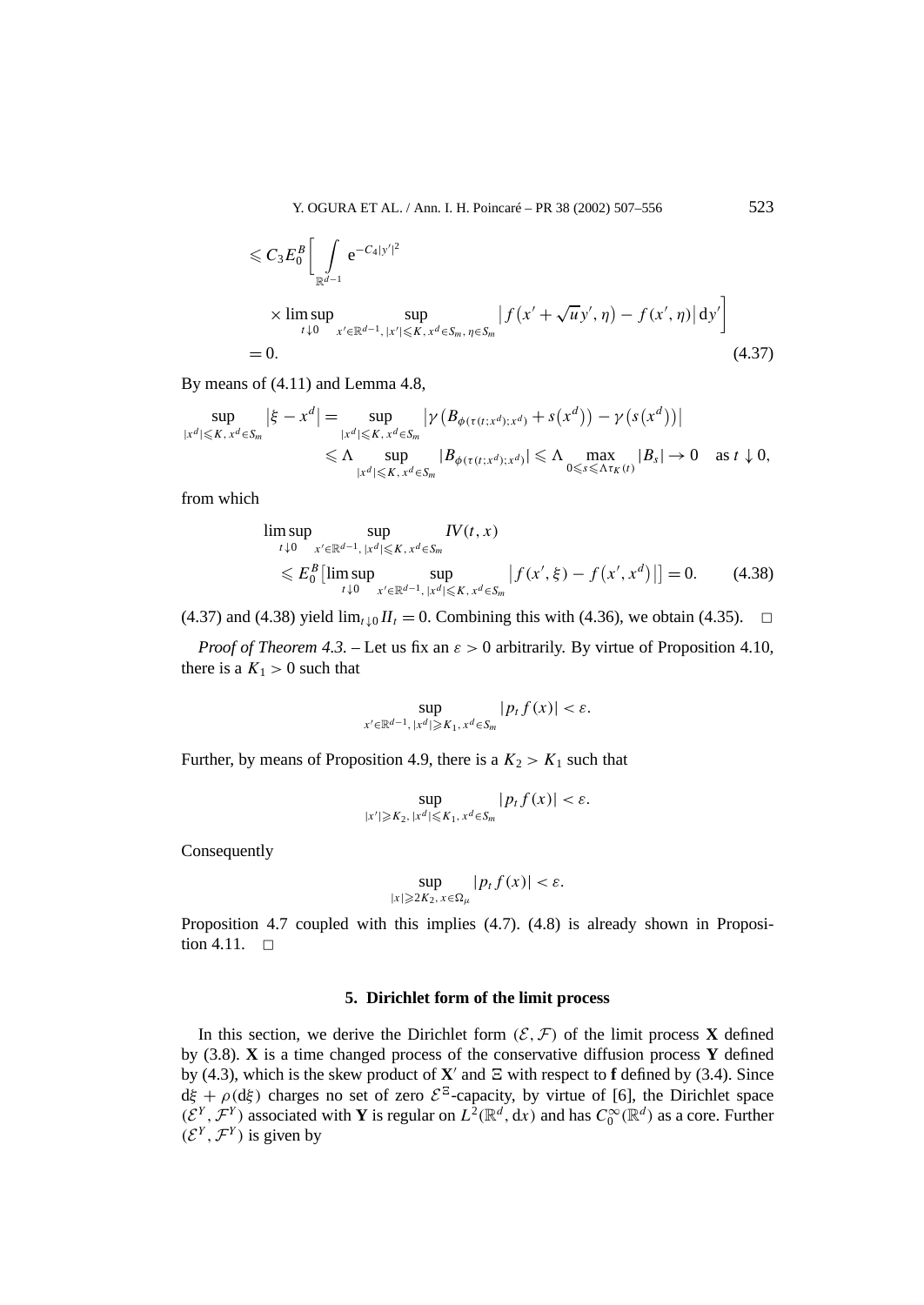524 Y. OGURA ET AL. / Ann. I. H. Poincaré – PR 38 (2002) 507–556

$$
\mathcal{E}^{Y}(u, u) = \frac{1}{2} \int_{\mathbb{R}^{d}} \sum_{i,j=1}^{d-1} a^{ij}(x') \partial_{x^{i}} u(x) \partial_{x^{j}} u(x) dx' (\mathrm{d}x^{d} + \rho(\mathrm{d}x^{d}))
$$
  
+ 
$$
\frac{1}{2} \int_{\mathbb{R}^{d}} a^{dd}(x^{d}) \partial_{x^{d}} u(x) \partial_{x^{d}} u(x) \mathrm{d}x,
$$
  

$$
y \qquad \left( \qquad 2, \qquad d, \qquad \frac{\partial_{x^{i}} u}{\partial x^{d}} \in L^{2}(\mathbb{R}^{d}, \mathrm{d}x'(\mathrm{d}x^{d} + \rho(\mathrm{d}x^{d}))). \qquad 1 \leq i \leq d - 1
$$

 $\mathcal{F}^Y = \left\{ u \in L^2(\mathbb{R}^d, dx) : \begin{array}{l} \partial_{x_i} u \in L^2(\mathbb{R}^d, dx' (dx^d + \rho(dx^d))), 1 \leq i \leq d - 1 \\ \partial_{x_i} u \in L^2(\mathbb{R}^d, dx). \end{array} \right.$  $∂<sub>x</sub><sup>d</sup> u ∈ L<sup>2</sup>(ℝ<sup>d</sup>, dx)$  $\mathcal{L}$ *.*

We next note that  $\mu(dx) = dx'm(dx^d)$  charges no set of zero  $\mathcal{E}^Y$ -capacity. For this, it is enough to show that, for every compact set  $B \subset \mathbb{R}^d$ , there is a positive constant *C* such that

$$
\int_{B} |u(x)| \,\mu(\mathrm{d}x) \leqslant C\sqrt{\mathcal{E}_1^Y(u,u)}, \quad u \in C_0^{\infty}(\mathbb{R}^d),\tag{5.1}
$$

that is,  $I_B(x) \mu(dx)$  is of finite energy integral, where  $\mathcal{E}_1^Y(u, u) = \mathcal{E}^Y(u, u) + (u, u)_{L^2(\mathbb{R}^d)}$ . Let  $\Phi$  be an element of  $C_0^{\infty}(\mathbb{R})$  such that  $\Phi(\xi) = 1$  for  $\xi \in I \equiv \{x^d: (x', x^d) \in B\}$  for some  $x' \in \mathbb{R}^{d-1}$ . Then it is easy to see that

$$
\int\limits_{B} |u| d\mu \leqslant \big\{ \|\partial_{x^d} u\|_{L^2(\mathbb{R}^d)} \|\Phi\|_{L^2(\mathbb{R})} + \|u\|_{L^2(\mathbb{R}^d)} \|\Phi'\|_{L^2(\mathbb{R})} \big\} \mu(B)^{1/2} m(I)^{1/2},
$$

from which  $(5.1)$  follows. Further we note that  $A(t)$  defined by  $(3.6)$  is a positive continuous additive functional of the diffusion process **Y** and  $P_x(A(t) > 0, t > 0)$ 0*)* = 1*,*  $x \in \Omega_{\mu}$ , because of  $P_{x^d}^{\Xi}(A(t) > 0, t > 0) = 1, x^d \in S_m$ . Employing Theorem 6.2.1 in [7], we then see that the Dirichlet space  $(\mathcal{E}, \mathcal{F})$  is regular on  $L^2(\Omega_\mu, \mu)$ and has  $C_0^{\infty}(\mathbb{R}^d)|_{\Omega_\mu}$  as a core.

If  $S_m = \mathbb{R}$ , then the Dirichlet form  $(\mathcal{E}, \mathcal{F})$  is given by (2.3) with the domain  $\mathcal{F} =$  ${u \in L^2(\mathbb{R}^d, \mu): \partial_{x_i} u \in L^2(\mathbb{R}^d, dx'(dx^d + \rho(dx^d))), 1 \leq i \leq d-1, \partial_{x_i} u \in L^2(\mathbb{R}^d, dx)},$ which is immediately derived from [7, Theorem 6.2.1].

We are thus restricted to the case where  $\mathbb{R} \setminus S_m \neq \emptyset$ . In this case,  $p_t f(x)$  is regarded as a function of  $x \in \Omega$ <sub>μ</sub> in the sense of Proposition 4.1. Following [7, Theorem 6.2.1], we see that the restricted transition operator  $\{p_t, t > 0\}$  to  $\Omega_u$  determines a strongly continuous semigroup  $\{T_t, t > 0\}$  on  $L^2(\Omega_\mu, \mu)$ , which is associated with the Dirichlet form  $(\mathcal{E}, \mathcal{F})$  on  $L^2(\Omega_\mu, \mu)$  being regarded as the Dirichlet form of the time changed process **X**.

We now assume that

$$
a^{dd}(\xi) = 1, \quad \xi \in \mathbb{R} \setminus S_m,
$$
\n
$$
(5.2)
$$

$$
\text{supp}[\rho] \subset S_m. \tag{5.3}
$$

 $\mathbb{R}$  \ *S<sub>m</sub>* is expressed as  $\mathbb{R}$  \ *S<sub>m</sub>* =  $\bigcup_{k \in K} I_k$ , a finite or a countable disjoint union of open intervals  $I_k = (a_k, b_k)$  with the end points belonging to  $S_m \cup \{-\infty, \infty\}$ . We put  $\Gamma = \mathbb{R}^{d-1}$  and  $\Omega_k = \Gamma \times I_k$ . Let *G<sub>k</sub>*(*x, y*) be the Green function on  $\Omega_k$  of the Dirichlet boundary value problem corresponding to the operator  $\frac{1}{2} \left\{ \sum_{i,j=1}^{d-1} \partial_{x^i} (a^{ij} \partial_{x^j}) + \partial_{x^d} \partial_{x^d} \right\}$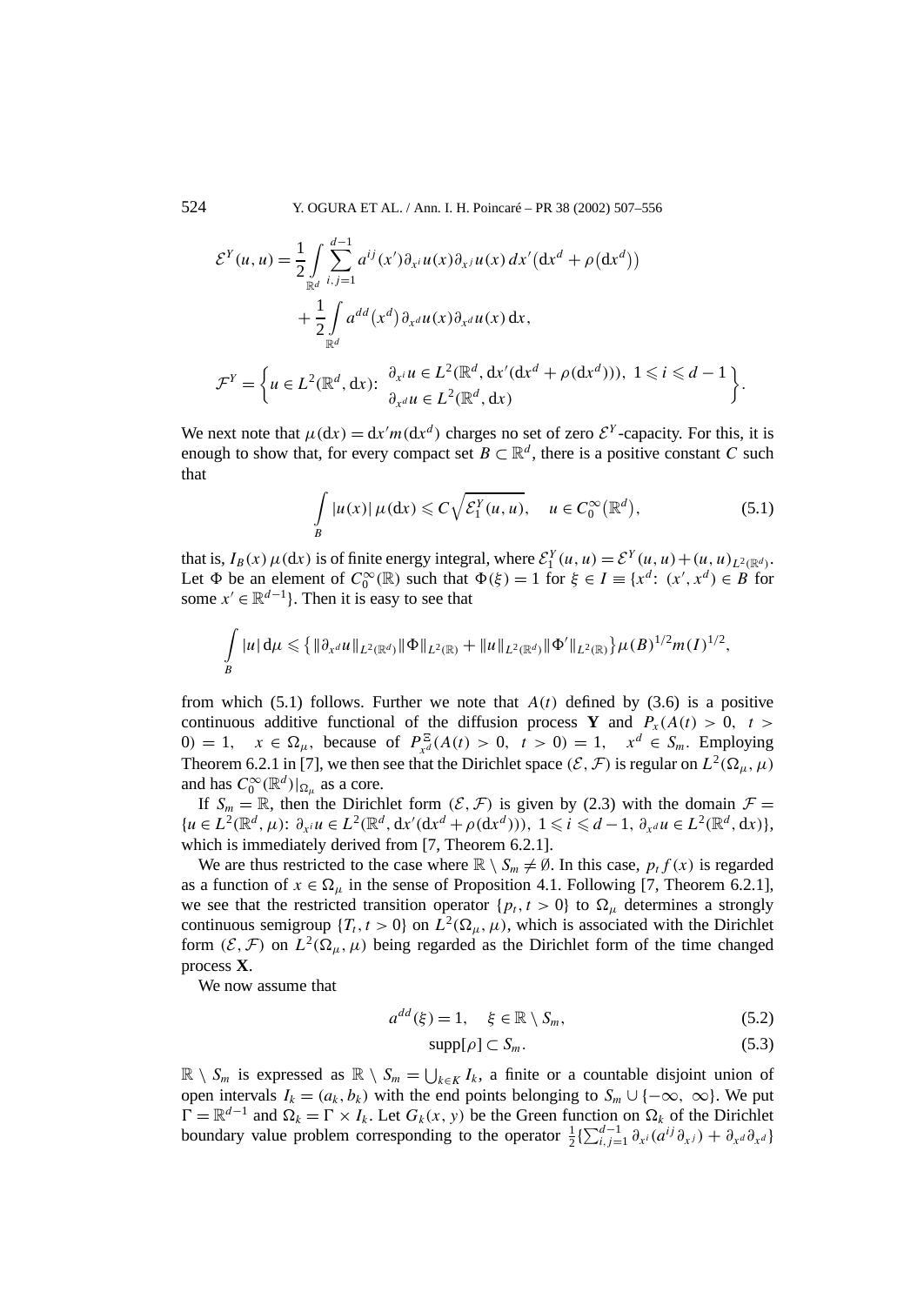in the weak sense. Note that  $a^{dd}(x^d) = 1$  on  $\Omega_k$  because of (5.2). We introduce two functions  $U_k$  and  $V_k$  on  $\Gamma \times \Gamma$  accompanied with the interval  $I_k$ , where we denote the right and left partial derivatives in  $x^d$  by  $\partial^+_{x^d}$  and  $\partial^-_{x^d}$  respectively.

$$
U_{k}(x', y') = \begin{cases} \frac{\partial_{x'}^{+}}{\partial_{y'}^{+}} G_{k}((x', a_{k}), (y', a_{k})), & \text{if } a_{k} > -\infty, \\ \frac{\partial_{x'}^{+}}{\partial_{y'}^{+}} G_{k}((x', b_{k}), (y', b_{k})), & \text{if } b_{k} < \infty, \end{cases}
$$
(5.4)  

$$
V_{k}(x', y') = -\frac{\partial_{x'}^{+}}{\partial_{y'}^{+}} \frac{\partial_{y'}^{+}}{\partial_{y'}^{+}} G_{k}((x', a_{k}), (y', b_{k}))
$$

$$
= -\frac{\partial_{x'}^{+}}{\partial_{y'}^{+}} \frac{\partial_{y'}^{+}}{\partial_{y'}^{+}} G_{k}((x', b_{k}), (y', a_{k})), \quad \text{if } -\infty < a_{k} < b_{k} < \infty.
$$
(5.5)

We notice that the right hand sides of (5.4) are the same whenever  $-\infty < a_k < b_k < \infty$ (see (5.13) with (5.16) below).

THEOREM 5.1. – *Assume that*  $S_m \neq \mathbb{R}$  and (5.2), (5.3) *hold. Then the Dirichlet space*  $(\mathcal{E}, \mathcal{F})$  of **X** is regular on  $L^2(\Omega_\mu, \mu)$  and has  $C_0^{\infty}(\mathbb{R}^d)|_{\Omega_\mu}$  as a core. For  $u \in C_0^{\infty}(\mathbb{R}^d)|_{\Omega_\mu}$ , *the Dirichlet form*  $\mathcal{E}(u, u)$  *is given by* 

$$
\mathcal{E}(u, u) = \frac{1}{2} \int_{\Omega_{\mu}} \left\{ \sum_{i,j=1}^{d-1} a^{ij}(x') \partial_{x^i} u(x) \partial_{x^j} u(x) + a^{dd}(x^d) \partial_{x^d}^* u(x) \partial_{x^d}^* u(x) \right\} dx \n+ \frac{1}{2} \int_{\Omega_{\mu}} \sum_{i,j=1}^{d-1} a^{ij}(x') \partial_{x^i} u(x) \partial_{x^j} u(x) dx' \rho(dx^d) \n+ \frac{1}{8} \sum_{k \in K: -\infty < a_k < b_k \leq \infty} \int_{\Gamma \times \Gamma} \left\{ u(x', a_k) - u(y', a_k) \right\}^2 U_k(x', y') dx' dy' \n+ \frac{1}{8} \sum_{k \in K: -\infty \leq a_k < b_k < \infty} \int_{\Gamma \times \Gamma} \left\{ u(x', b_k) - u(y', b_k) \right\}^2 U_k(x', y') dx' dy' \n+ \frac{1}{4} \sum_{k \in K: -\infty < a_k < b_k < \infty} \int_{\Gamma \times \Gamma} \left\{ u(x', a_k) - u(y', b_k) \right\}^2 V_k(x', y') dx' dy', \tag{5.6}
$$

*where the first term of the right hand side vanishes in case where*  $|S_m| = 0$ .<sup>4</sup> *In case where*  $|S_m| > 0$ ,  $\partial_{x^d}^* u$  *is defined by* 

$$
\partial_{x^d}^* u(x', x^d) = \lim_{\xi \to x^d, \xi \in S_m} \{ u(x', \xi) - u(x', x^d) \} / (\xi - x^d),
$$
 (5.7)

*which exists for every*  $x' \in \Gamma$  *and*  $dx^d$ -*a.e.*  $x^d \in S_m$ *.* 

In order to prove Theorem 5.1, we prepare some lemmas. We first note that  $G_k(x, y)$ is expressed as

$$
G_k(x, y) = \int_{0}^{\infty} p'(t, x', y') q_k(t, x^d, y^d) dt, \quad x, y \in \Omega_k,
$$
 (5.8)

 $^{4}$  |*E*| stands for the Lebesgue measure of a set *E*.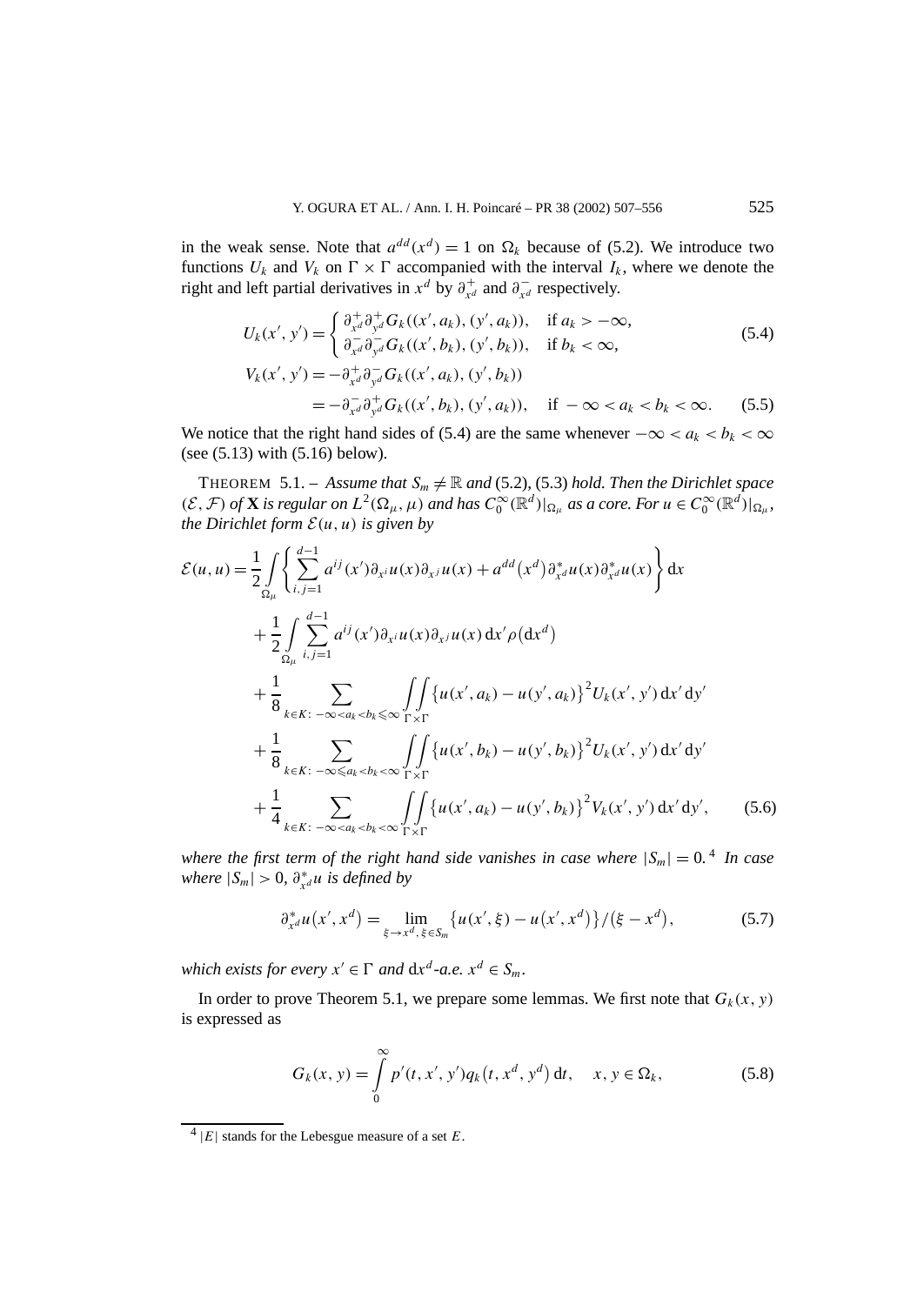where  $p'(t, x', y')$  is the transition probability density of **X**' and  $q_k(t, \xi, \eta)$  is that of the absorbing Brownian motion on  $I_k$ , which is given as follows. If  $-\infty = a_k < b_k < \infty$ ,

$$
q_k(t,\xi,\eta) = \frac{1}{\sqrt{2\pi t}} \{ e^{-|\xi-\eta|^2/2t} - e^{-|\xi+\eta-2b_k|^2/2t} \}.
$$
 (5.9)

If  $-\infty < a_k < b_k = \infty$ ,

$$
q_k(t,\xi,\eta) = \frac{1}{\sqrt{2\pi t}} \{ e^{-|\xi-\eta|^2/2t} - e^{-|\xi+\eta-2a_k|^2/2t} \}.
$$
 (5.10)

In the case where  $-\infty < a_k < b_k < \infty$ , we have the following two expressions:

$$
q_k(t, \xi, \eta) = \frac{2}{b_k - a_k} \sum_{n=1}^{\infty} e^{-(n\pi/(b_k - a_k))^2 t/2} \sin\left(\frac{\xi - a_k}{b_k - a_k} n\pi\right) \sin\left(\frac{\eta - a_k}{b_k - a_k} n\pi\right)
$$
(5.11)

$$
=\frac{1}{\sqrt{2\pi t}}\sum_{n=-\infty}^{\infty}\left\{e^{-|\eta-\xi+2n(b_k-a_k)|^2/2t}-e^{-|\eta+\xi-2a_k+2n(b_k-a_k)|^2/2t}\right\}.\quad(5.12)
$$

Accordingly,

$$
U_k(x', y') = \int_{0}^{\infty} p'(t, x', y') \alpha_k(t) dt,
$$
 (5.13)

where

$$
\alpha_k(t) = \partial_{\xi}^{-} \partial_{\eta}^{-} q_k(t, b_k, b_k) = \sqrt{\frac{2}{\pi t^3}}, \quad \text{if } -\infty = a_k < b_k < \infty,
$$
 (5.14)

$$
\alpha_k(t) = \partial_{\xi}^+ \partial_{\eta}^+ q_k(t, a_k, a_k) = \sqrt{\frac{2}{\pi t^3}}, \quad \text{if } -\infty < a_k < b_k = \infty,\tag{5.15}
$$

$$
\alpha_{k}(t) = \partial_{\xi}^{+} \partial_{\eta}^{+} q_{k}(t, a_{k}, a_{k}) = \partial_{\xi}^{-} \partial_{\eta}^{-} q_{k}(t, b_{k}, b_{k})
$$
  
= 
$$
\frac{2}{b_{k} - a_{k}} \sum_{n=1}^{\infty} \left( \frac{n\pi}{b_{k} - a_{k}} \right)^{2} e^{-(n\pi/(b_{k} - a_{k}))^{2} t/2},
$$
  
if  $-\infty < a_{k} < b_{k} < \infty$ . (5.16)

Further, if  $-\infty < a_k < b_k < \infty$ ,

$$
V_k(x', y') = \int_{0}^{\infty} p'(t, x', y') \beta_k(t) dt,
$$
 (5.17)

where

$$
\beta_k(t) = -\partial_{\xi}^+ \partial_{\eta}^- q_k(t, a_k, b_k) = -\partial_{\xi}^- \partial_{\eta}^+ q_k(t, b_k, a_k)
$$
  
= 
$$
\frac{2}{b_k - a_k} \sum_{n=1}^{\infty} (-1)^{n-1} \left( \frac{n\pi}{b_k - a_k} \right)^2 e^{-(n\pi/(b_k - a_k))^2 t/2}
$$
(5.18)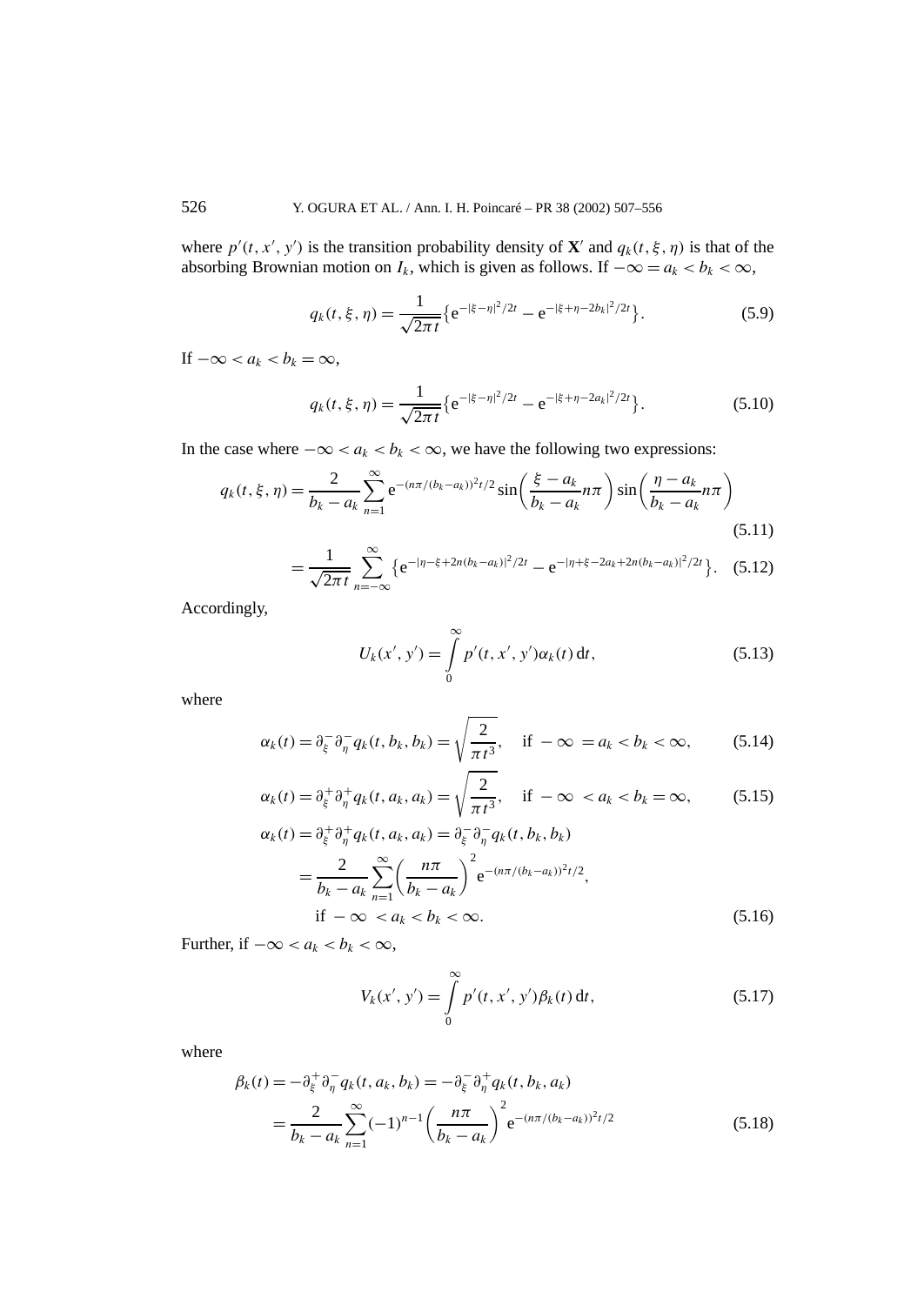Y. OGURA ET AL. / Ann. I. H. Poincaré – PR 38 (2002) 507–556 527

$$
= \sqrt{\frac{2}{\pi t^3}} \sum_{n=-\infty}^{\infty} \left\{ \frac{(2n+1)^2 (b_k - a_k)^2}{t} - 1 \right\} e^{-(2n+1)^2 (b_k - a_k)^2 / 2t}.
$$
 (5.19)

We note the following estimates.

LEMMA 5.2. – (i) Let  $-\infty = a_k < b_k < \infty$  or  $-\infty < a_k < b_k = \infty$ . Then there exist *positive constants*  $C_5$  *and*  $C_6$  *independent of*  $I_k$  *such that for every*  $x'$ ,  $y' \in \Gamma$ ,

$$
C_5|x'-y'|^{-d} \leq U_k(x',y') \leq C_6|x'-y'|^{-d}.
$$
\n(5.20)

(ii) Let  $-\infty < a_k < b_k < \infty$ . Then there exist positive constants  $T_o$  and  $C_i$  (i =  $7, 8, \ldots, 12$ *)* independent of  $I_k$  such that, if  $|x'-y'| \leq T_o(b_k - a_k)$ , then

$$
C_7|x'-y'|^{-d} \leq U_k(x',y') \leq C_8|x'-y'|^{-d}, \qquad (5.21)
$$

$$
C_9(b_k - a_k)^{-d} \leq V_k(x', y') \leq C_{10}(b_k - a_k)^{-d},\tag{5.22}
$$

*and if*  $|x' - y'| \ge T_o(b_k - a_k)$ *, then for*  $W = U_k$ ,  $V_k$ *,* 

$$
C_{11}(b_k - a_k)^{-d/2 - 1} |x' - y'|^{-d/2 + 1} e^{-\sqrt{2C_2} \pi |x' - y'| / (b_k - a_k)}
$$
  
\$\le W(x', y') \le C\_{12}(b\_k - a\_k)^{-d/2 - 1} |x' - y'|^{-d/2 + 1} e^{-\sqrt{2C\_4} \pi |x' - y'| / (b\_k - a\_k)}, (5.23)

*where*  $C_2$  *and*  $C_4$  *are positive constants which appeared in* (4.31)*.* 

*Proof.* – (i) Let  $-\infty = a_k < b_k < \infty$  or  $-\infty < a_k < b_k = \infty$ . Then we immediately obtain (5.20) from (4.31) and (5.13)–(5.15).

(ii) Let  $-\infty < a_k < b_k < \infty$ . We divide the proof into four steps. For simplicity we set  $\theta = b_k - a_k$ . In the following,  $c_i$  ( $i = 1, 2, \ldots$ ) stand for positive constants independent of  $t, x', y', \theta$  and  $k$ .

(Step 1) First we remark that

$$
c_1 t^{-3/2} \leq \alpha_k(t) \leq c_2 t^{-3/2} \quad \text{if } 0 < t \leq \theta^2 / 2,\tag{5.24}
$$

$$
c_3 \theta^{-3} e^{-\pi^2 t/2\theta^2} \leq \alpha_k(t) \leq c_4 \theta^{-3} e^{-\pi^2 t/2\theta^2} \quad \text{if } t \geq \theta^2/2. \tag{5.25}
$$

It follows from (5.16) that

$$
2\pi^2\theta^{-3}e^{-\pi^2t/2\theta^2}\leq \alpha_k(t)\leq 2\pi^2\theta^{-3}e^{-\pi^2t/2\theta^2}\bigg\{1+\sum_{n=2}^\infty n^2e^{-n^2\pi^2t/4\theta^2}\bigg\},\quad t>0.\quad (5.26)
$$

If  $t \ge \theta^2/2$ , then

$$
\sum_{n=2}^{\infty} n^2 e^{-n^2 \pi^2 t/4\theta^2} \leq \sum_{n=2}^{\infty} n^2 e^{-n^2} \leq \int_{0}^{\infty} \xi^2 e^{-\xi^2} d\xi = \frac{\sqrt{\pi}}{4}.
$$

Combining this with (5.26), we get (5.25).

Since

$$
(1/4)(n+1)^2 e^{-(n+1)^2 \pi^2 t/2\theta^2} \leq \xi^2 e^{-\xi^2 \pi^2 t/2\theta^2} \leq 4n^2 e^{-n^2 \pi^2 t/2\theta^2},
$$
  
\n $n \leq \xi \leq n+1, n \in \mathbb{N},$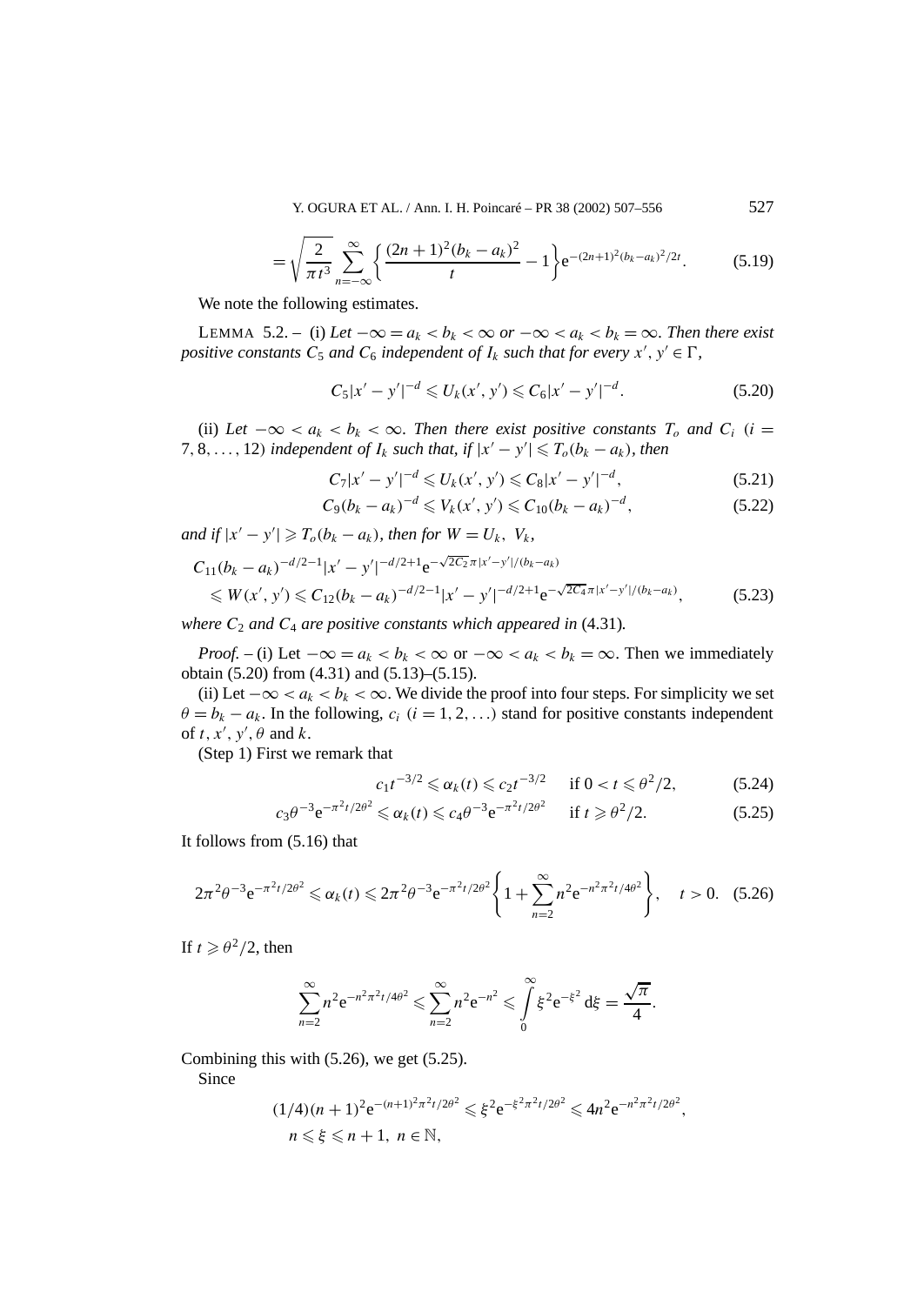we see that

$$
\sum_{n=1}^{\infty} n^2 e^{-n^2 \pi^2 t / 2\theta^2} \leq e^{-\pi^2 t / 2\theta^2} + 4 \int_{1}^{\infty} \xi^2 e^{-\xi^2 \pi^2 t / 2\theta^2} d\xi
$$
  
\n
$$
\leq 1 + \frac{8\sqrt{2}\theta^3}{\pi^3 t^{3/2}} \int_{\pi \sqrt{t} / \sqrt{2}\theta}^{\infty} \xi^2 e^{-\xi^2} d\xi
$$
  
\n
$$
\leq \theta^3 t^{-3/2} \{ \theta^{-3} t^{3/2} + 2\sqrt{2}\pi^{-5/2} \},
$$
  
\n
$$
\sum_{n=1}^{\infty} n^2 e^{-n^2 \pi^2 t / 2\theta^2} \geq \frac{1}{4} \int_{1}^{\infty} \xi^2 e^{-\xi^2 \pi^2 t / 2\theta^2} d\xi
$$
  
\n
$$
= \frac{\theta^3}{\sqrt{2} \pi^3 t^{3/2}} \int_{\pi \sqrt{t} / \sqrt{2}\theta}^{\infty} \xi^2 e^{-\xi^2} d\xi.
$$

Therefore, if  $t \le \theta^2/2$ ,

$$
\frac{\theta^3}{\sqrt{2}\pi^3t^{3/2}}\int_{\pi/2}^{\infty}\xi^2e^{-\xi^2}d\xi \leq \sum_{n=1}^{\infty}n^2e^{-n^2\pi^2t/2\theta^2} \leq (2^{-3/2}+2\sqrt{2}\pi^{-5/2})\theta^3t^{-3/2},
$$

from which we get (5.24).

(Step 2) We next note that

$$
c_5\theta^2 t^{-5/2} e^{-\theta^2/2t} \le \beta_k(t) \le c_6\theta^2 t^{-5/2} e^{-\theta^2/2t} \quad \text{if } 0 < t \le \theta^2/2,
$$
 (5.27)

$$
c_7 \theta^{-3} e^{-\pi^2 t/2\theta^2} \leq \beta_k(t) \leq c_8 \theta^{-3} e^{-\pi^2 t/2\theta^2} \quad \text{if } t \geq \theta^2/2. \tag{5.28}
$$

By means of (5.18),

$$
\beta_k(t) = 2\pi^2 \theta^{-3} \left[ e^{-\pi^2 t/2\theta^2} \{ 1 - 4e^{-(3/2)\pi^2 t/\theta^2} \} \right.
$$
  
+ 
$$
\sum_{n=1}^{\infty} \{ (2n+1)^2 e^{-(2n+1)^2 \pi^2 t/2\theta^2} - (2n+2)^2 e^{-(2n+2)^2 \pi^2 t/2\theta^2} \} \right]
$$
  

$$
\leq 2\pi^2 \theta^{-3} e^{-\pi^2 t/2\theta^2} \left[ 1 + \sum_{n=1}^{\infty} (2n+1)^2 e^{-(2n+1)^2 - 1\pi^2 t/2\theta^2} \right]
$$
  

$$
\leq 2\pi^2 \theta^{-3} e^{-\pi^2 t/2\theta^2} \left[ 1 + 4 \sum_{n=2}^{\infty} n^2 e^{-n^2 \pi^2 t/2\theta^2} \right].
$$

If  $t \ge \theta^2/2$ , then

$$
\sum_{n=2}^{\infty} n^2 e^{-n^2 \pi^2 t/2\theta^2} \leq \sum_{n=2}^{\infty} n^2 e^{-n^2} < \sqrt{\pi}/4,
$$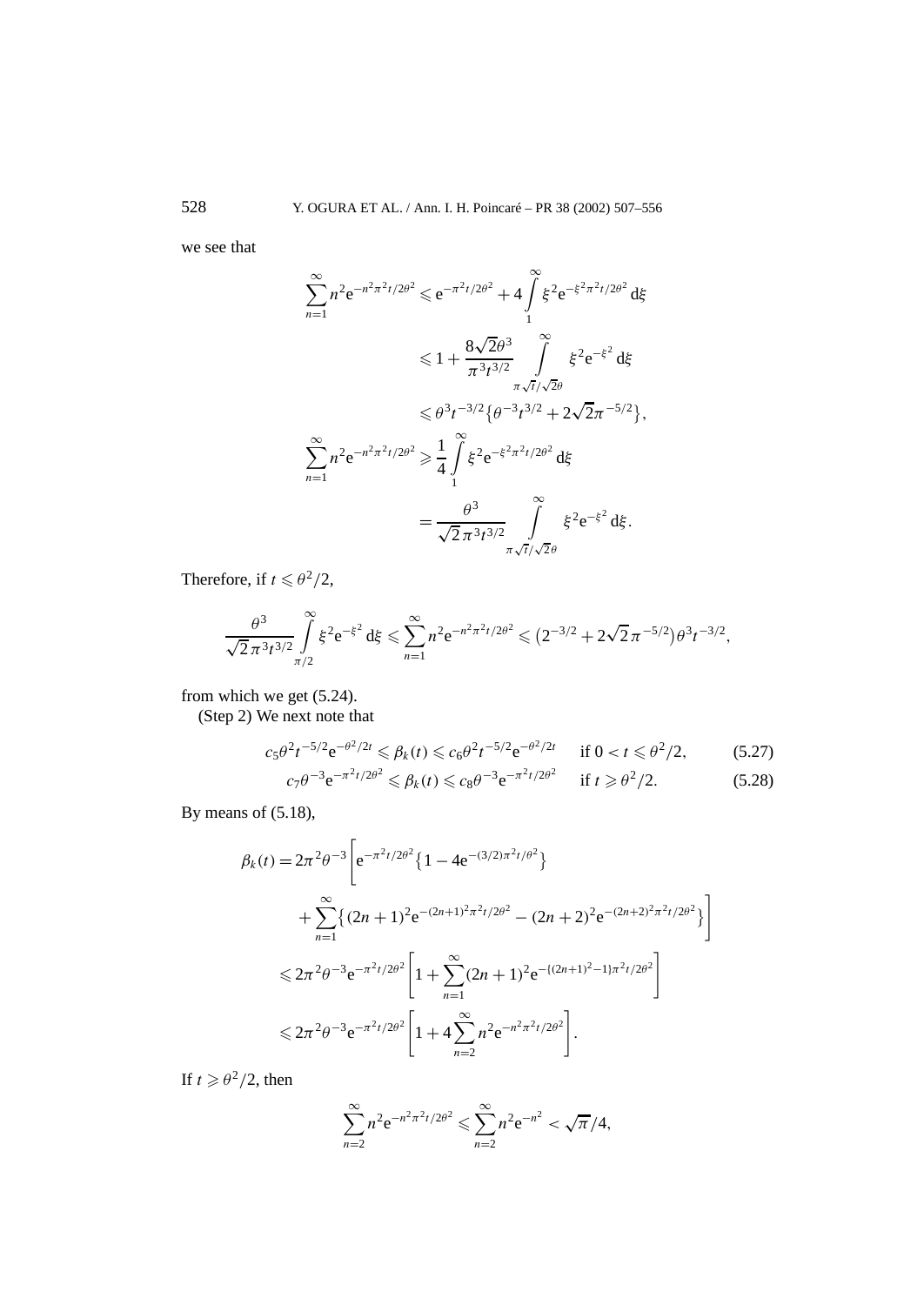from which

$$
\beta_k(t) < 2\pi^2 (1 + \sqrt{\pi}) \theta^{-3} e^{-\pi^2 t/2\theta^2}.\tag{5.29}
$$

We also see that, if  $t \ge \theta^2/2$ , then  $f(\xi) := \xi e^{-\xi \pi^2 t/2\theta^2}$  is decreasing in  $\xi \in [1, \infty)$ , and hence  $\sum_{n=1}^{\infty} {f(2n+1) - f(2n+2)} > 0$ , from which

$$
\beta_k(t) \geq 2\pi^2 \theta^{-3} e^{-\pi^2 t/2\theta^2} \{1 - 4e^{-3\pi^2/4}\}.
$$

This coupled with (5.29) implies (5.28).

Let  $0 < t \leq \theta^2/2$ . Then

$$
\frac{(2n+1)^2\theta^2}{t} - 1 \geq \frac{\theta^2}{t} - 1 \geq \frac{\theta^2}{2t}, \quad n = 0, \pm 1, \pm 2, \dots
$$

Therefore, by means of (5.19),

$$
\beta_k(t) \geq \frac{1}{\sqrt{2\pi}} \theta^2 t^{-5/2} e^{-\theta^2/2t}.
$$
\n(5.30)

On the other hand,

$$
\beta_k(t) \leq 2\sqrt{2/\pi} \,\theta^2 t^{-5/2} e^{-\theta^2/2t} \Bigg\{ 1 + \sum_{n=1}^{\infty} (2n+1)^2 e^{-[(2n+1)^2-1]\theta^2/2t} \Bigg\}.
$$

Since

$$
\sum_{n=1}^{\infty} (2n+1)^2 e^{-(2n+1)^2 - 1)\theta^2/2t} \leq 4 \sum_{n=2}^{\infty} n^2 e^{-n^2} < \sqrt{\pi},
$$

we have

$$
\beta_k(t) \leqslant 2\sqrt{2/\pi} \left(1+\sqrt{\pi}\right) \theta^2 t^{-5/2} e^{-\theta^2/2t}.
$$

Combining this with (5.30), we get (5.27).

(Step 3) Let *C* be a positive number and put

$$
J_1 = \int_0^{\theta^2/2} t^{-d/2-1} e^{-C|x'-y'|^2/t} dt,
$$
  
\n
$$
J_2 = \theta^2 \int_0^{\theta^2/2} t^{-d/2-2} e^{-C|x'-y'|^2/t} e^{-\theta^2/2t} dt,
$$
  
\n
$$
J_3 = \theta^{-3} \int_0^\infty t^{-(d-1)/2} e^{-C|x'-y'|^2/t} e^{-\pi^2 t/2\theta^2} dt.
$$

Then there is a positive constant  $T_o$  independent of  $\theta$  such that, if  $|x'-y'| \le T_o\theta$ , then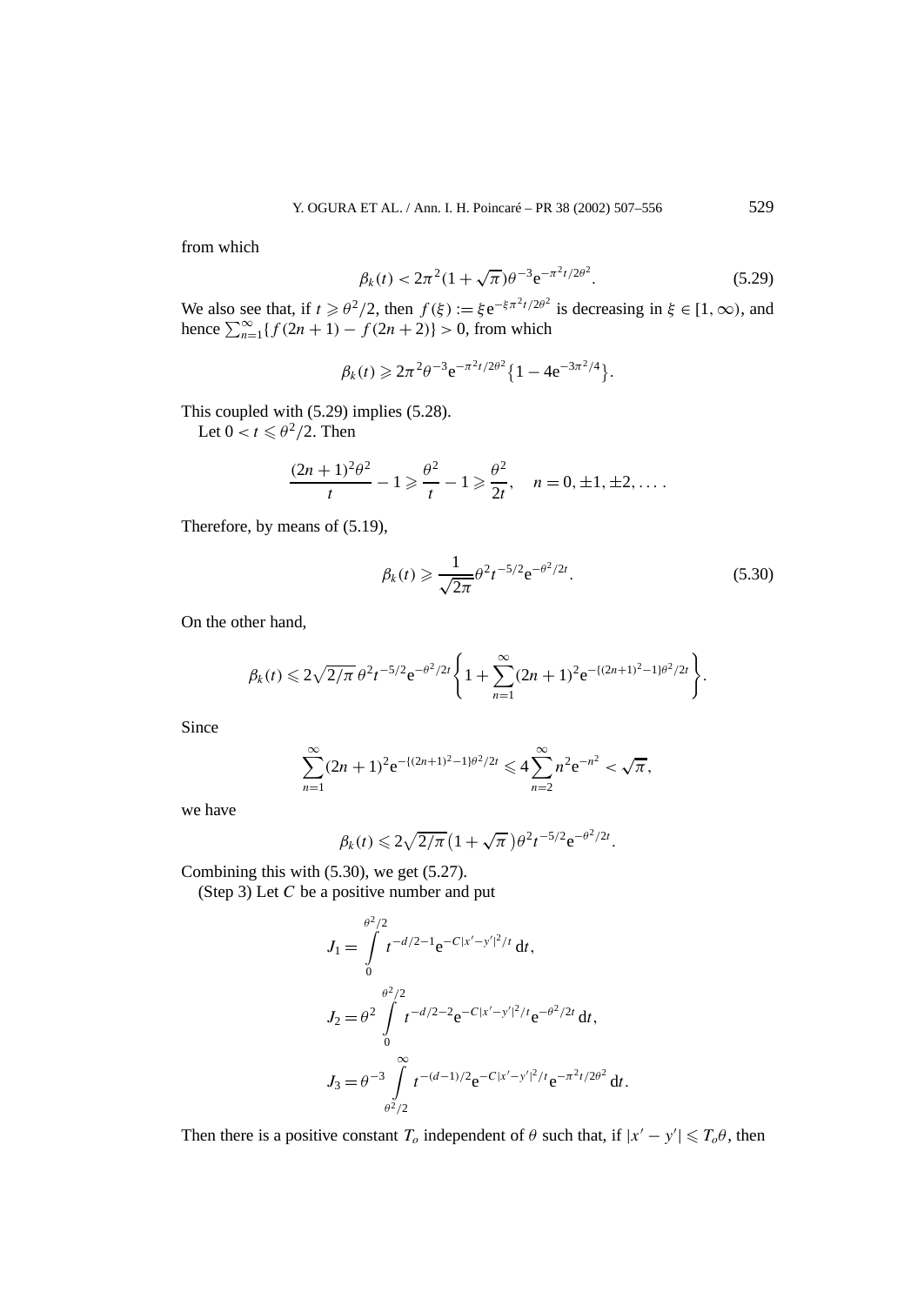530 Y. OGURA ET AL. / Ann. I. H. Poincaré – PR 38 (2002) 507–556

$$
c_9|x'-y'|^{-d} \leqslant J_1 \leqslant c_{10}|x'-y'|^{-d},\tag{5.31}
$$

$$
c_{11}\theta^{-d} \leqslant J_2 \leqslant c_{12}\theta^{-d},\tag{5.32}
$$

$$
0 < J_3 \leqslant c_{13} \theta^{-d},\tag{5.33}
$$

and if  $|x'-y'| \ge T_o \theta$ , then

$$
0 < J_1 \leqslant c_{14} \theta^{-d/2 - 1} |x' - y'|^{-d/2 + 1} e^{-\sqrt{2C} \pi |x' - y'|/\theta}, \tag{5.34}
$$

$$
0 < J_2 \leqslant c_{15} \theta^{-d/2 - 1} |x' - y'|^{-d/2 + 1} e^{-\sqrt{2C} \pi |x' - y'| / \theta},\tag{5.35}
$$

$$
c_{16}\theta^{-d/2-1}|x'-y'|^{-d/2+1}e^{-\sqrt{2C}\pi|x'-y'|/\theta}
$$
  
\$\leqslant J\_3 \leqslant c\_{17}\theta^{-d/2-1}|x'-y'|^{-d/2+1}e^{-\sqrt{2C}\pi|x'-y'|/\theta}\$. (5.36)

Here is a proof. It is known that

$$
\int_{0}^{\infty} t^{-\nu-1} e^{-a^2/4t} e^{-pt} dt = 2^{\nu+1} p^{\nu/2} a^{-\nu} K_{\nu} (a \sqrt{p}),
$$

where  $a > 0$ ,  $p > 0$ , and  $K_v(\xi)$  is the modified Bessel function. Therefore

$$
J_4 \equiv \int_0^\infty t^{-(d-1)/2} e^{-C|x'-y'|^2/t} e^{-\pi^2 t/2\theta^2} dt
$$
  
=  $c_{18}\theta^{-(d-3)/2} |x'-y'|^{-(d-3)/2} K_{(d-3)/2} (\sqrt{2C} \pi |x'-y'|/\theta).$ 

Since  $\lim_{\xi \to \infty} \frac{K_v(\xi)}{e^{-\xi} \sqrt{\pi/2\xi}} = 1$ , there is a  $T_1 > 0$  such that

$$
\frac{1}{2}\sqrt{\frac{\pi}{2\xi}}e^{-\xi}\leqslant K_{\nu}(\xi)\leqslant 2\sqrt{\frac{\pi}{2\xi}}e^{-\xi},\quad \xi\geqslant T_{1}.
$$

Accordingly, if  $|x'-y'|/\theta \ge T_1/\sqrt{2C} \pi$ , then  $c_{19}\theta^{-d/2+2}|x'-y'|^{-d/2+1}e^{-\sqrt{2C}\pi|x'-y'|/\theta}$  $\leq J_4 \leq c_{20}\theta^{-d/2+2}|x'-y'|^{-d/2+1}e^{-\sqrt{2C}\pi|x'-y'|}$ 

<sup>|</sup>*/θ .* (5.37)

Put

$$
J_5 = \int\limits_0^{\theta^2/2} t^{-(d-1)/2} e^{-C|x'-y'|^2/t} e^{-\pi^2 t/2\theta^2} dt.
$$

Then

$$
J_5 \le e^{-C|x'-y'|^2/\theta^2} \int_0^{\theta^2/2} t^{-(d-1)/2} e^{-C|x'-y'|^2/2t} dt
$$
  
=  $2^{(d-3)/2} |x'-y'|^{-d+3} e^{-C|x'-y'|^2/\theta^2} \int_0^{\theta^2/|x'-y'|^2} t^{-(d-1)/2} e^{-C/t} dt.$  (5.38)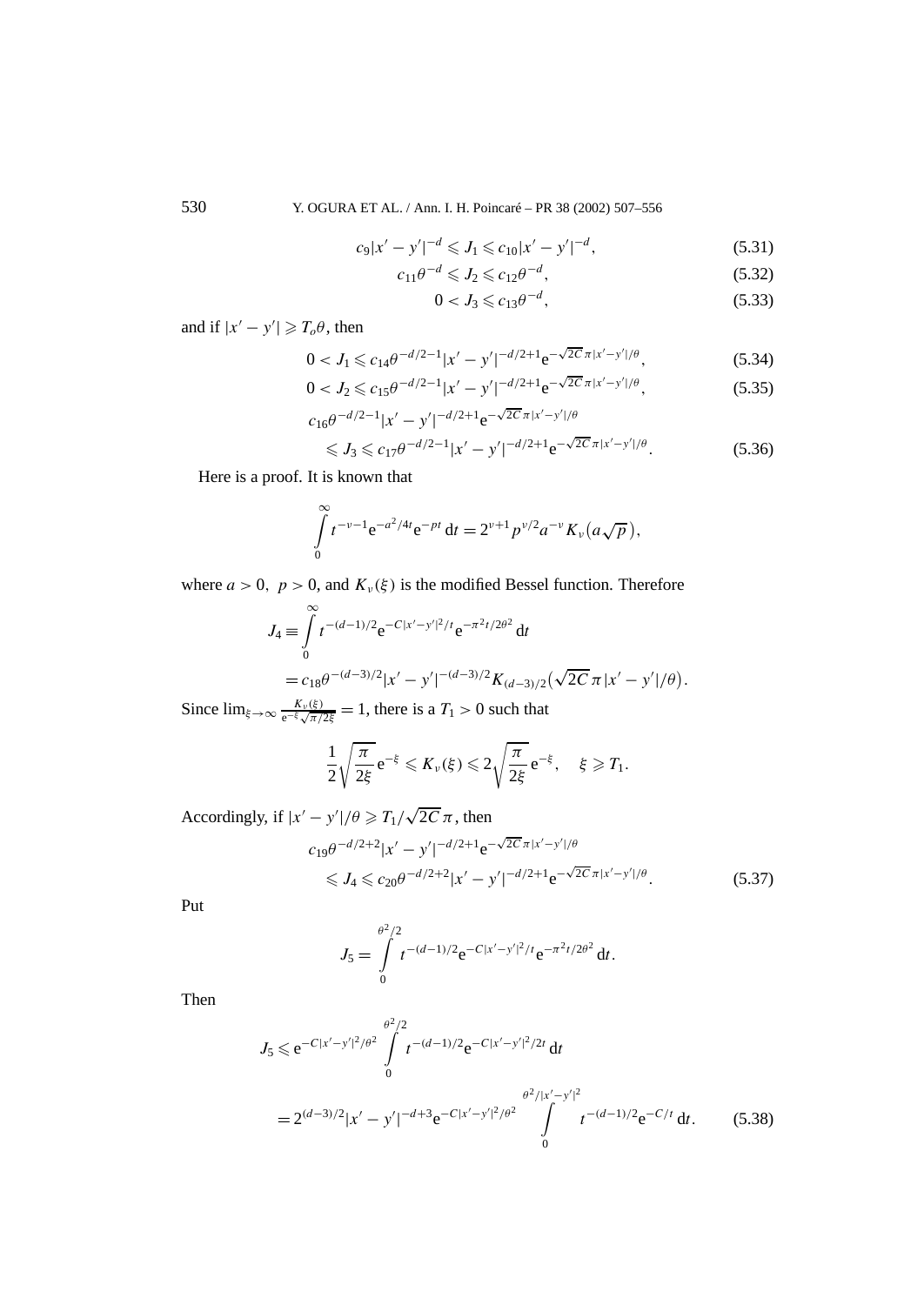We take a  $T_2 \ge \min\{T_1/\sqrt{2C}\pi, 2\}$  such that for every  $\xi \ge T_2$ ,

$$
\xi^2 e^{-C\xi^2} \int\limits_0^{1/\xi^2} t^{-d/2 - 2} e^{-C/t} dt \leqslant c_{19} e^{-\sqrt{2C}\pi\xi}.
$$
 (5.39)

Hence, if  $|x'-y'|/\theta \ge T_2 \ge 2$ , then by means of (5.38),

$$
J_5 \leq 2^{(d-3)/2} c_{19} \theta^2 |x'-y'|^{-d+1} e^{-\sqrt{2C} \pi |x'-y'|/\theta}
$$
  
=  $2^{(d-3)/2} c_{19} (\theta / |x'-y'|)^{d/2} \theta^{-d/2+2} |x'-y'|^{-d/2+1} e^{-\sqrt{2C} \pi |x'-y'|/\theta}$   
<  $2^{-3/2} c_{19} \theta^{-d/2+2} |x'-y'|^{-d/2+1} e^{-\sqrt{2C} \pi |x'-y'|/\theta}.$ 

Combining this with (5.37), we find that if  $|x'-y'|/\theta \ge T_2$ , then

$$
J_3 = \theta^{-3} (J_4 - J_5) \geqslant 2^{-1} c_{19} \theta^{-d/2 - 1} |x' - y'|^{-d/2 + 1} e^{-\sqrt{2C} \pi |x' - y'|/\theta}.
$$

Noting that  $J_3 \le \theta^{-3} J_4$  and putting  $T_0 = T_2$ , we get (5.36).

We also notice that

$$
J_3 \leq \theta^{-3} \int_{\theta^2/2}^{\infty} t^{-(d-1)/2} e^{-\pi^2 t/2\theta^2} dt = \theta^{-d} \int_{1/2}^{\infty} t^{-(d-1)/2} e^{-\pi^2 t/2} dt,
$$

which shows  $(5.33)$ .

We next notice that

$$
J_1 = 2^{d/2} |x'-y'|^{-d} \int\limits_{0}^{\theta^2/|x'-y'|^2} t^{-d/2-1} e^{-2C/t} dt,
$$

and hence, if  $|x'-y'|/\theta \le T_o$ , then

$$
2^{d/2}|x'-y'|^{-d}\int\limits_{0}^{1/T_0^2}t^{-d/2-1}e^{-2C/t}\,dt\leqslant J_1\leqslant 2^{d/2}|x'-y'|^{-d}\int\limits_{0}^{\infty}t^{-d/2-1}e^{-2C/t}\,dt.
$$

We thus obtain  $(5.31)$ .

If  $|x'-y'|/\theta \ge T_o$ , by means of (5.39),

$$
J_1 \leq 2^{d/2} |x'-y'|^{-d} e^{-C|x'-y'|/\theta^2} \int_0^{\theta^2/|x'-y'|^2} t^{-d/2-1} e^{-C/t} dt
$$
  
\n
$$
\leq 2^{d/2} c_{19} (|x'-y'|/\theta)^{-2} |x'-y'|^{-d} e^{-\sqrt{2C} \pi |x'-y'|/\theta}
$$
  
\n
$$
= 2^{d/2} c_{19} (|x'-y'|/\theta)^{-d/2-3} \theta^{-d/2-1} |x'-y'|^{-d/2+1} e^{-\sqrt{2C} \pi |x'-y'|/\theta}
$$
  
\n
$$
\leq 2^{d/2} c_{19} T_o^{-d/2-3} \theta^{-d/2-1} |x'-y'|^{-d/2+1} e^{-\sqrt{2C} \pi |x'-y'|/\theta},
$$

which shows (5.34).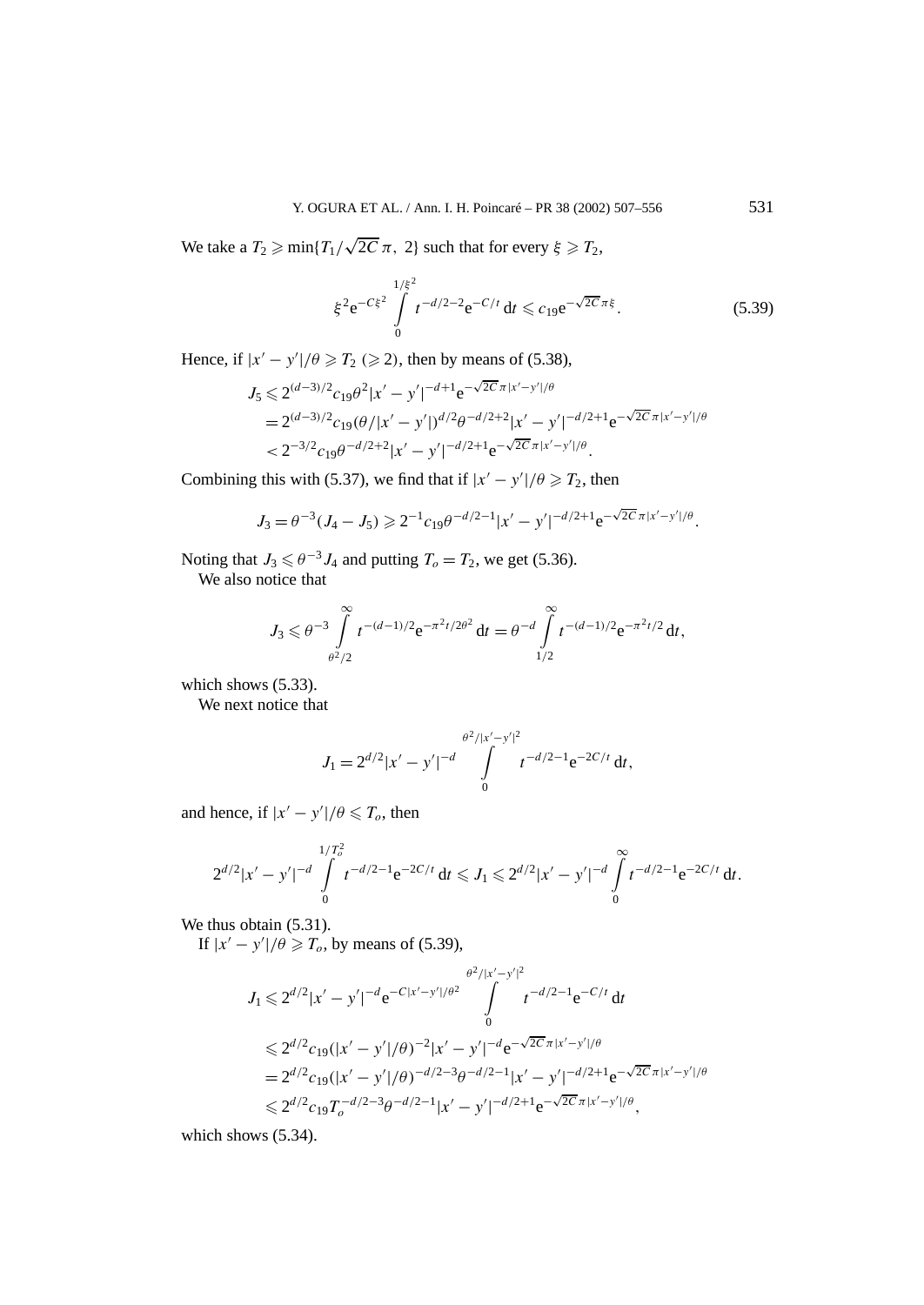Since

$$
J_2 = \theta^{-d} \int\limits_{0}^{1/2} t^{-d/2 - 2} e^{-C|x'-y'|^2/\theta^2 t} e^{-1/2t} dt,
$$

we have always

$$
J_2 \leqslant \theta^{-d} \int\limits_{0}^{1/2} t^{-d/2 - 2} e^{-1/2t} dt.
$$
 (5.40)

On the other hand, if  $|x'-y'|/\theta \le T_o$ , then

$$
J_2 \geqslant \theta^{-d} \int\limits_{0}^{1/2} t^{-d/2 - 2} e^{-CT_o^2/t} e^{-1/2t} dt.
$$

This coupled with 
$$
(5.40)
$$
 implies  $(5.32)$ .

If  $|x'-y'|/\theta \ge T_o$ , then by means of (5.39),

$$
J_2 \leq \theta^2 e^{-C|x'-y'|^2/\theta^2} \int_0^{\theta^2/2} t^{-d/2-2} e^{-C|x'-y'|^2/2t} dt
$$
  
\n
$$
= 2^{d/2+1} \theta^2 |x'-y'|^{-d-2} e^{-C|x'-y'|^2/\theta^2} \int_0^{\theta^2/|x'-y'|^2} t^{-d/2-2} e^{-C/t} dt
$$
  
\n
$$
\leq 2^{d/2+1} c_{19} \theta^{-d/2-1} |x'-y'|^{-d/2+1} (|x'-y'|/\theta)^{-d/2-5} e^{-\sqrt{2C} \pi |x'-y'|/\theta}
$$
  
\n
$$
\leq 2^{d/2+1} c_{19} T_0^{-d/2-5} \theta^{-d/2-1} |x'-y'|^{-d/2+1} e^{-\sqrt{2C} \pi |x'-y'|/\theta}.
$$

This shows (5.35).

(Step 4) We give a proof of (5.21), (5.22) and (5.23). By virtue of (4.31), (5.13), (5.24) and (5.25),

$$
c_{20}\left\{\int_{0}^{\theta^{2}/2} t^{-d/2-1} e^{-C_{2}|x'-y'|^{2}/t} dt + \theta^{-3} \int_{\theta^{2}/2}^{\infty} t^{-(d-1)/2} e^{-C_{2}|x'-y'|^{2}/t} e^{-\pi^{2}t/2\theta^{2}} dt \right\}
$$
  
\$\leq U\_{k}(x', y')\$  
\$\leq C\_{21}\left\{\int\_{0}^{\theta^{2}/2} t^{-d/2-1} e^{-C\_{4}|x'-y'|^{2}/t} dt + \theta^{-3} \int\_{\theta^{2}/2}^{\infty} t^{-(d-1)/2} e^{-C\_{4}|x'-y'|^{2}/t} e^{-\pi^{2}t/2\theta^{2}} dt \right\}\$.

If  $|x'-y'| \le T_o \theta$ , then by means of (5.31) and (5.33),

$$
c_{22}|x'-y'|^{-d} \leq U_k(x',y') \leq c_{23}|x'-y'|^{-d},
$$

which shows (5.21). If  $|x'-y'| \ge T_o \theta$ , then by means of (5.34) and (5.36),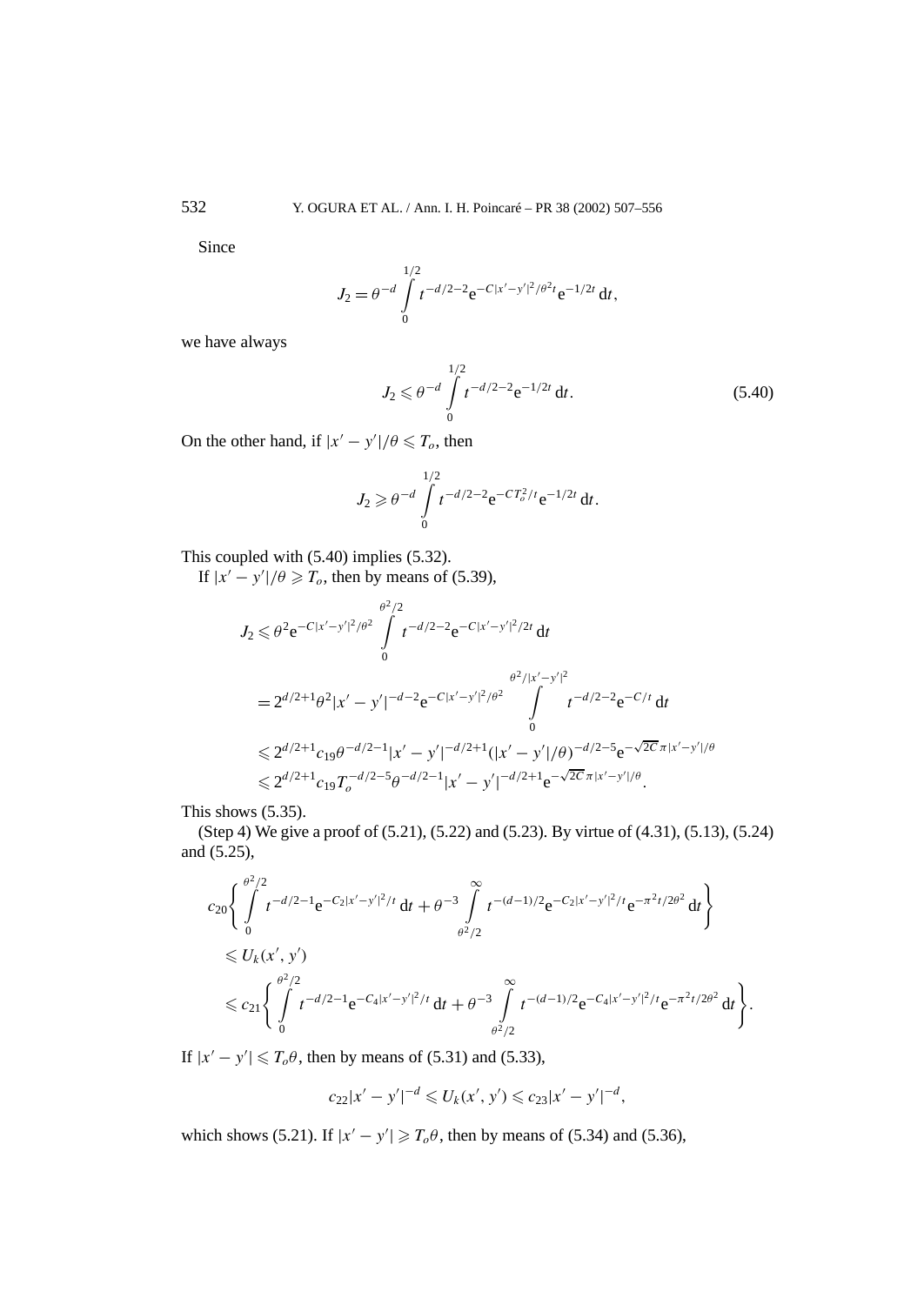$$
c_{24}\theta^{-d/2-1}|x'-y'|^{-d/2+1}e^{-\sqrt{2C_2}\pi|x'-y'|/\theta}
$$
  
\$\leq U\_k(x',y') \leq c\_{25}\theta^{-d/2-1}|x'-y'|^{-d/2+1}e^{-\sqrt{2C\_4}\pi|x'-y'|/\theta}.\$

This shows (5.23) with  $W = U_k$ .

By virtue of (4.31), (5.17), (5.27) and (5.28),

$$
c_{26} \left\{ \theta^2 \int_0^{\theta^2/2} t^{-d/2-2} e^{-C_2 |x'-y'|^2/t} e^{-\theta^2/2t} dt + \theta^{-3} \int_0^\infty t^{-(d-1)/2} e^{-C_2 |x'-y'|^2/t} e^{-\pi^2 t/2\theta^2} dt \right\} \n\leq V_k(x', y') \n\leq c_{27} \left\{ \theta^2 \int_0^{\theta^2/2} t^{-d/2-2} e^{-C_4 |x'-y'|^2/t} e^{-\theta^2/2t} dt + \theta^{-3} \int_0^\infty t^{-(d-1)/2} e^{-C_4 |x'-y'|^2/t} e^{-\pi^2 t/2\theta^2} dt \right\}.
$$

If  $|x'-y'| \le T_o\theta$ , then by means of (5.32) and (5.33),

$$
c_{28}\theta^{-d} \leqslant V_k(x',y') \leqslant c_{29}\theta^{-d},
$$

which is (5.22). If  $|x'-y'| \ge T_o \theta$ , then by means of (5.35) and (5.36),

$$
c_{30}\theta^{-d/2-1}|x'-y'|^{-d/2+1}e^{-\sqrt{2C_2}\pi|x'-y'|/\theta}
$$
  
\$\leq V\_k(x',y') \leq c\_{31}\theta^{-d/2-1}|x'-y'|^{-d/2+1}e^{-\sqrt{2C\_2}\pi|x'-y'|/\theta}\$.

We thus get (5.23) with  $W = V_k$ .  $\Box$ 

Since  $C_0^{\infty}(\mathbb{R}^d)|_{\Omega_\mu}$  is a core of  $(\mathcal{E}, \mathcal{F})$ , we fix a  $u \in C_0^{\infty}(\mathbb{R}^d)$  and set  $\varphi = u|_{\Omega_\mu}$ . Then  $\varphi \in \mathcal{F}$  and

$$
\mathcal{E}(\varphi,\varphi) = \mathcal{E}^{Y}(H_{\Omega_{\mu}}u, H_{\Omega_{\mu}}u), \qquad (5.41)
$$

where  $H_E u(x) = E_x[u(Y_{\sigma_E^Y}) : \sigma_E^Y < \infty]$ ,  $x \in \mathbb{R}^d$ ,  $\sigma_E^Y$  is the first hitting time of **Y** for a set  $E: \sigma_E^Y = \inf\{t > 0: Y_t \in E\}$ . Note that  $H_{\Omega_\mu} u \in \mathcal{F}^Y$ . We put

$$
\mathcal{E}_{\Omega_{\mu}}(v, v) = \frac{1}{2} \int_{\Omega_{\mu}} \sum_{i,j=1}^{d-1} a^{ij}(x') \partial_{x^i} v(x) \partial_{x^j} v(x) dx' (dx^d + \rho(dx^d))
$$
  
+ 
$$
\frac{1}{2} \int_{\Omega_{\mu}} a^{dd}(x^d) \partial_{x^d} v(x) \partial_{x^d} v(x) dx,
$$
  

$$
\mathcal{E}_{\Omega_k}(v, v) = \frac{1}{2} \int_{\Omega_k} \sum_{i,j=1}^{d-1} a^{ij}(x') \partial_{x^i} v(x) \partial_{x^j} v(x) dx + \frac{1}{2} \int_{\Omega_k} \partial_{x^d} v(x) \partial_{x^d} v(x) dx.
$$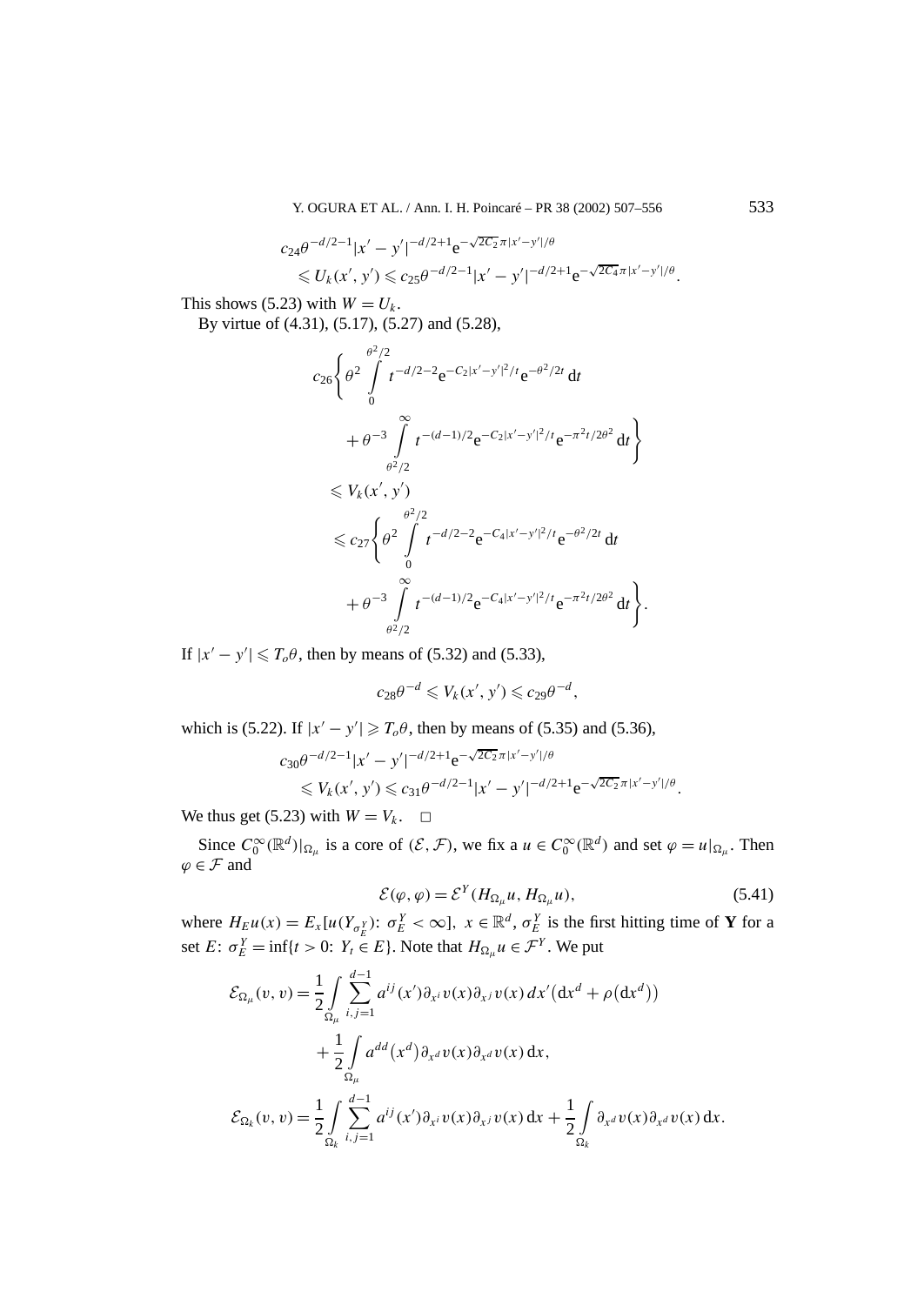Noting  $(5.2)$  and  $(5.3)$ , we see that

$$
\mathcal{E}(\varphi,\varphi) = \mathcal{E}_{\Omega_{\mu}}(H_{\Omega_{\mu}}u, H_{\Omega_{\mu}}u) + \sum_{k \in K} \mathcal{E}_{\Omega_{k}}(H_{\Omega_{\mu}}u, H_{\Omega_{\mu}}u). \tag{5.42}
$$

LEMMA 5.3. – *It holds that*

$$
\mathcal{E}_{\Omega_{\mu}}(H_{\Omega_{\mu}}u, H_{\Omega_{\mu}}u)
$$
\n
$$
= \frac{1}{2} \int\limits_{\Omega_{\mu}} \left\{ \sum_{i,j=1}^{d-1} a^{ij}(x') \partial_{x^i} \varphi(x) \partial_{x^j} \varphi(x) + a^{dd}(x^d) \partial_{x^d}^* \varphi(x) \partial_{x^d}^* \varphi(x) \right\} dx
$$
\n
$$
+ \frac{1}{2} \int\limits_{\Omega_{\mu}} \sum_{i,j=1}^{d-1} a^{ij}(x') \partial_{x^i} \varphi(x) \partial_{x^j} \varphi(x) dx' \rho(dx^d),
$$

*where ∂*<sup>∗</sup> *<sup>x</sup><sup>d</sup> is defined by* (5.7)*, and the first term of the right hand side vanishes in case where*  $|S_m| = 0$ *.* 

*Proof.* – It is obvious that  $H_{\Omega_\mu} u(x) = u(x) = \varphi(x)$ ,  $x \in \Omega_\mu$ , because of  $P_x(\sigma_{\Omega_\mu}^Y) =$ 0*)* = 1 for  $x \in \Omega_{\mu}$ . Since  $H_{\Omega_{\mu}} u \in \mathcal{F}^{Y}$ ,

$$
\partial_{x^i} H_{\Omega_\mu} u(x) = \frac{\partial}{\partial x^i} u(x) = \frac{\partial}{\partial x^i} \varphi(x), \quad dx' (dx^d + \rho(dx^d)) \text{-a.e. } x \in \Omega_\mu,
$$
  

$$
1 \le i \le d - 1,
$$
  

$$
\partial_{x^d} H_{\Omega_\mu} u(x) = \frac{\partial}{\partial x^d} u(x), \quad dx' dx^d \text{-a.e. } x \in \Omega_\mu.
$$

Assume that  $|S_m| > 0$ . Then

$$
\lim_{\varepsilon \downarrow 0} |(x^d, x^d + \varepsilon] \cap S_m|/\varepsilon = \lim_{\varepsilon \downarrow 0} |(x^d - \varepsilon, x^d] \cap S_m|/\varepsilon = 1, \quad dx^d \text{-a.e. } x^d \in S_m,
$$

from which

$$
\frac{\partial}{\partial x^d} u(x', x^d) = \lim_{\xi \to x^d, \xi \in S_m} \{ u(x', \xi) - u(x', x^d) \} / (\xi - x^d) \n= \lim_{\xi \to x^d, \xi \in S_m} \{ \varphi(x', \xi) - \varphi(x', x^d) \} / (\xi - x^d) = \partial_{x^d}^* \varphi(x', x^d),
$$

for every  $x' \in \Gamma$  and  $dx^d$ -a.e.  $x^d \in S_m$ . We thus get the conclusion of the lemma.  $\Box$ 

We are going to derive an explicit form of  $\mathcal{E}_{\Omega_k}(H_{\Omega_u}u, H_{\Omega_u}u)$ .

LEMMA 5.4. – (i)  $Let -∞ = a_k < b_k < ∞$ . Then

$$
\mathcal{E}_{\Omega_k}(H_{\Omega_\mu}u, H_{\Omega_\mu}u) = \frac{1}{8} \iint\limits_{\Gamma \times \Gamma} \{ \varphi(x', b_k) - \varphi(y', b_k) \}^2 U_k(x', y') \, \mathrm{d}x' \, \mathrm{d}y'.
$$

(ii)  $Let -\infty < a_k < b_k = \infty$ . Then

$$
\mathcal{E}_{\Omega_k}(H_{\Omega_\mu}u, H_{\Omega_\mu}u) = \frac{1}{8} \iint\limits_{\Gamma \times \Gamma} \{ \varphi(x', a_k) - \varphi(y', a_k) \}^2 U_k(x', y') \, dx' \, dy'.
$$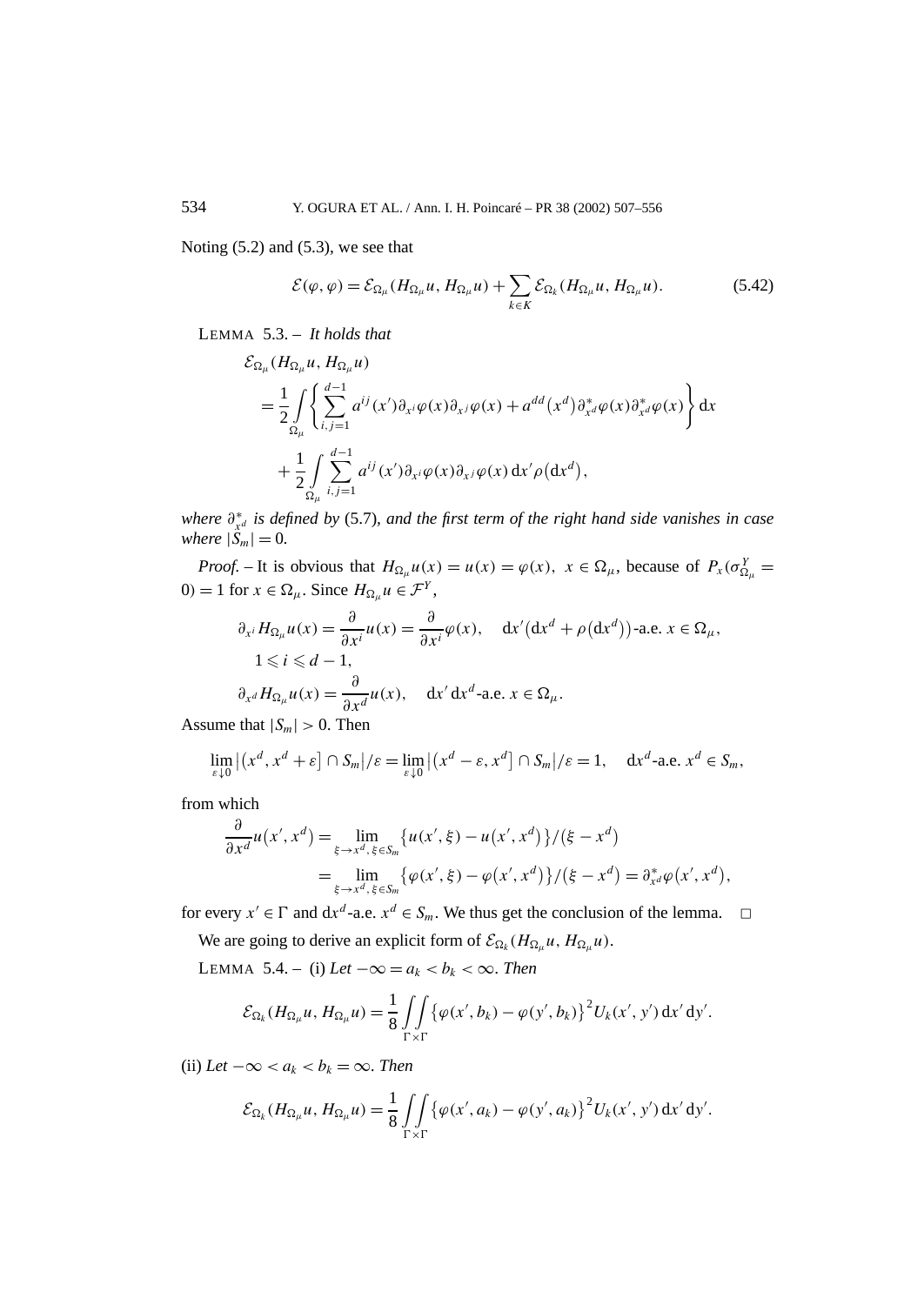*Proof.* – We assume  $b_k < \infty$  and write *b* in place of  $b_k$ . The assumption (5.3) implies that  $P_{\xi}^{B}(\mathbf{f}(t) = t, 0 \leq t < \sigma_{S_m}^{B}) = 1$  for  $\xi \in I_k$ . We also note that  $P_x(\sigma_{\Omega_{\mu}}^Y = \sigma_{S_m}^B = \sigma_b^B <$  $\infty$ *)* = 1 for  $x \in \Omega_k$ . Therefore

$$
H_{\Omega_{\mu}}u(x) = E_x[\varphi(X'(\sigma_b^B), b)] = -\frac{1}{2} \int_{\Gamma} \varphi(y', b) \partial_{y^d}^- G_k(x, (y', b)) dy', \quad (5.43)
$$

$$
P_{x}\left(X'(\sigma_{b}^{B}) \in dy'\right) = -\frac{1}{2} \partial_{y^{d}}^{-} G_{k}\left(x, (y', b)\right) dy', \tag{5.44}
$$

for  $x \in \Omega_k$ ,  $y' \in \Gamma$ . By means of Green's formula and (5.43),

$$
\mathcal{E}_{\Omega_{k}}(H_{\Omega_{\mu}}u, H_{\Omega_{\mu}}u) = \frac{1}{2} \int_{\Gamma} H_{\Omega_{\mu}}u(x', b)\partial_{x^{d}}^{-1}H_{\Omega_{\mu}}u(x', b) dx'\n= \frac{1}{2} \int_{\Gamma} \varphi(x', b)\partial_{x^{d}}^{-1} E_{x} [\varphi(X'(\sigma_{b}^{B}), b)]|_{x^{d}=b} dx'\n= -\frac{1}{4} \int_{\Gamma} \partial_{x^{d}}^{-1} E_{x} [\{\varphi(x', b) - \varphi(X'(\sigma_{b}^{B}), b)\}^{2}]|_{x^{d}=b} dx'\n+ \frac{1}{4} \int_{\Gamma} \partial_{x^{d}}^{-1} E_{x} [\varphi(x', b)^{2} + \varphi(X'(\sigma_{b}^{B}), b)^{2}]|_{x^{d}=b} dx'\n= J_{1} + J_{2}.
$$

By virtue of (5.44), (5.4) and (5.20),

$$
J_{1} = \frac{1}{8} \iint_{\Gamma \times \Gamma} \{ \varphi(x', b) - \varphi(y', b) \}^{2} \partial_{x^{d}}^{-} \partial_{y^{d}}^{-} G_{k}((x', b), (y', b)) dx' dy'= \frac{1}{8} \iint_{\Gamma \times \Gamma} \{ \varphi(x', b) - \varphi(y', b) \}^{2} U_{k}(x', y') dx' dy' < \infty.
$$

Since  $H_{\Omega_{\mu}} 1(x) = P_{x^d}^B (\sigma_b^B < \infty) = 1$  and hence  $\partial_{x^d} H_{\Omega_{\mu}} 1(x) = 0$ , by using Green's formula again,

$$
J_2 = \frac{1}{4} \int_{\Gamma} \partial_{x^d}^{-} E_x \left[ \varphi(X'(\sigma_b^B), b)^2 \right] \big|_{x^d = b} dx' = \frac{1}{2} \mathcal{E}_{\Omega_k} (H_{\Omega_{\mu}} 1, H_{\Omega_{\mu}} (u^2)) = 0.
$$

Thus we arrive at the first assertion. The second assertion is obtained in the same way as above.  $\square$ 

LEMMA 5.5. – Let 
$$
-\infty < a_k < b_k < \infty
$$
. Then  
\n
$$
\mathcal{E}_{\Omega_k}(H_{\Omega_\mu}u, H_{\Omega_\mu}u) = \frac{1}{8} \iint_{\Gamma \times \Gamma} \{\varphi(x', a_k) - \varphi(y', a_k)\}^2 U_k(x', y') dx' dy' + \frac{1}{8} \iint_{\Gamma \times \Gamma} \{\varphi(x', b_k) - \varphi(y', b_k)\}^2 U_k(x', y') dx' dy'
$$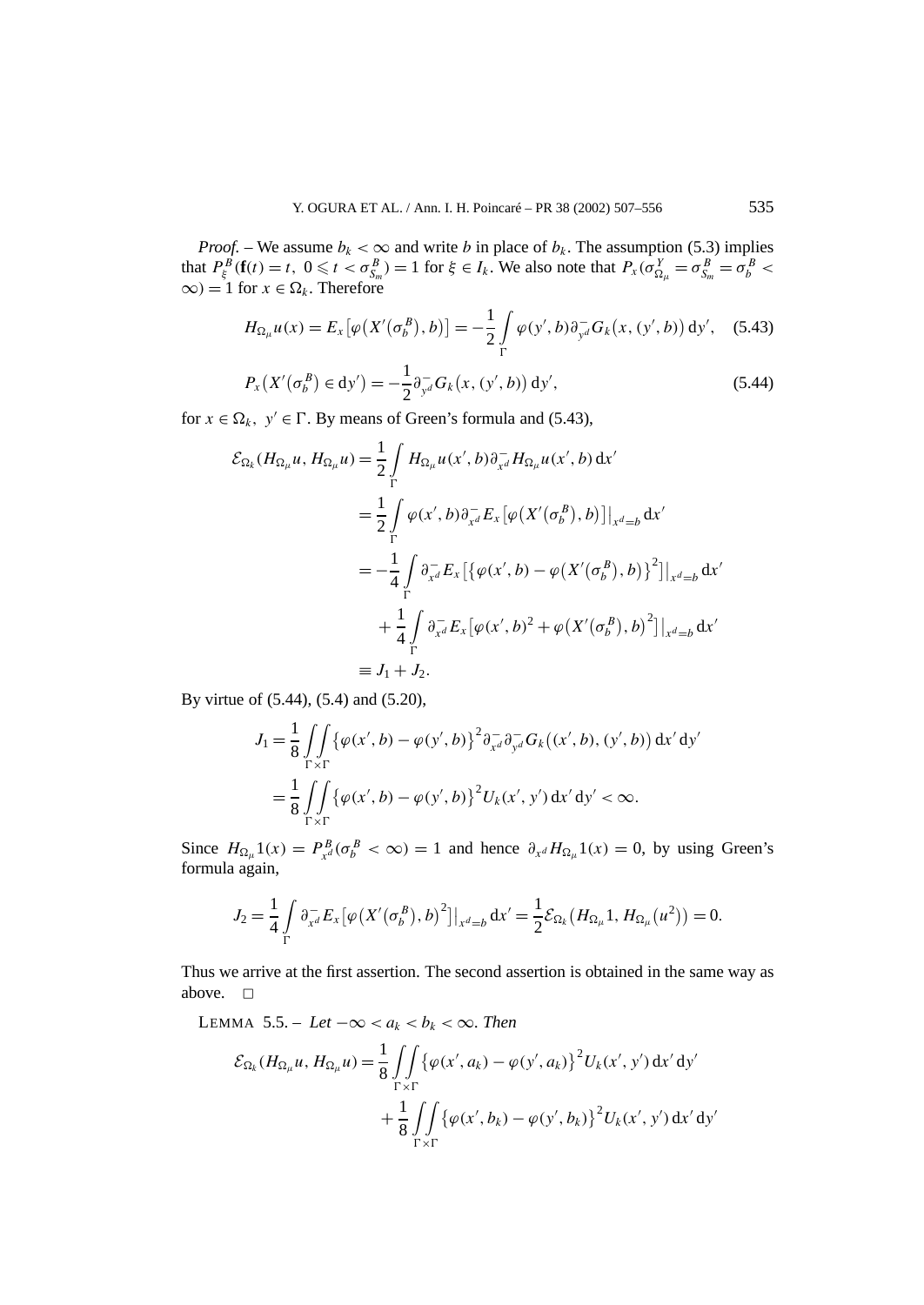536 Y. OGURA ET AL. / Ann. I. H. Poincaré – PR 38 (2002) 507–556

$$
+\frac{1}{4}\iint\limits_{\Gamma\times\Gamma}\{\varphi(x',a_k)-\varphi(y',b_k)\}^2V_k(x',y')\,dx'\,dy'.
$$

*Proof.* – We set  $a = a_k$ ,  $b = b_k$ . Since  $P_x(\sigma_{\Omega_\mu}^Y = \sigma_{\delta_m}^B = \sigma_a^B \wedge \sigma_b^B < \infty) = 1$  for  $x \in \Omega_k$ , where  $r \wedge s = \min\{r, s\}$ , we have

$$
H_{\Omega_{\mu}}u(x) = E_x[\varphi(X'(\sigma_a^B \wedge \sigma_b^B), B(\sigma_a^B \wedge \sigma_b^B))]
$$
  
=  $\frac{1}{2} \int_{\Gamma} {\varphi(y', a) \partial_{y^d}^+ G_k(x, (y', a)) - \varphi(y', b) \partial_{y^d}^- G_k(x, (y', b))} dy',$  (5.45)

$$
P_{x}\left(X'\left(\sigma_{a}^{B}\right)\in \mathrm{d}y',\ \sigma_{a}^{B}<\sigma_{b}^{B}\right)=\frac{1}{2}\partial_{y^{d}}^{+}G_{k}\left(x,\left(y',a\right)\right)\mathrm{d}y',\tag{5.46}
$$

$$
P_{x}\left(X'(\sigma_{b}^{B}) \in dy', \; \sigma_{b}^{B} < \sigma_{a}^{B}\right) = -\frac{1}{2}\partial_{y^{d}}^{-}G_{k}\left(x, \left(y', b\right)\right) dy',\tag{5.47}
$$

for  $x \in \Omega_k$  and  $y \in \Gamma$ . By means of Green's formula and (5.45), we get

$$
\mathcal{E}_{\Omega_{k}}(H_{\Omega_{\mu}}u, H_{\Omega_{\mu}}u)
$$
\n
$$
= \frac{1}{2} \int_{\Gamma} \{H_{\Omega_{\mu}}u(x',b)\partial_{x^{d}}^{-1}H_{\Omega_{\mu}}u(x',b) - H_{\Omega_{\mu}}u(x',a)\partial_{x^{d}}^{+}H_{\Omega_{\mu}}u(x',a)\} dx'
$$
\n
$$
= \frac{1}{2} \int_{\Gamma} \{\varphi(x',b)\partial_{x^{d}}^{-1}E_{x}[\varphi(X'(\sigma_{a}^{B} \wedge \sigma_{b}^{B}), B(\sigma_{a}^{B} \wedge \sigma_{b}^{B}))]\big|_{x^{d}=b}
$$
\n
$$
- \varphi(x',a)\partial_{x^{d}}^{+}E_{x}[\varphi(X'(\sigma_{a}^{B} \wedge \sigma_{b}^{B}), B(\sigma_{a}^{B} \wedge \sigma_{b}^{B}))]\big|_{x^{d}=a}\} dx'
$$
\n
$$
= \frac{1}{2} \int_{\Gamma} \{\varphi(x',b)\partial_{x^{d}}^{-1}E_{x}[\varphi(X'(\sigma_{a}^{B}),a); \sigma_{a}^{B} < \sigma_{b}^{B}]\big|_{x^{d}=b}
$$
\n
$$
+ \varphi(x',b)\partial_{x^{d}}^{-1}E_{x}[\varphi(X'(\sigma_{a}^{B}),b); \sigma_{b}^{B} < \sigma_{a}^{B}]\big|_{x^{d}=b}
$$
\n
$$
- \varphi(x',a)\partial_{x^{d}}^{+}E_{x}[\varphi(X'(\sigma_{a}^{B}),a); \sigma_{a}^{B} < \sigma_{b}^{B}]\big|_{x^{d}=a}
$$
\n
$$
- \varphi(x',a)\partial_{x^{d}}^{+}E_{x}[\varphi(X'(\sigma_{b}^{B}),b); \sigma_{b}^{B} < \sigma_{a}^{B}]\big|_{x^{d}=a}\} dx'
$$
\n
$$
= -\frac{1}{4} \int_{\Gamma} \partial_{x^{d}}^{-1}E_{x}[\varphi(x',b) - \varphi(X'(\sigma_{a}^{B}),a)^{2}; \sigma_{a}^{B} < \sigma_{b}^{B}]\big|_{x^{d}=b}\,dx'
$$
\n
$$
+ \frac{1}{4} \int_{\Gamma} \partial_{x^{d}}^{-1}E_{x}[\varphi(x',b) -
$$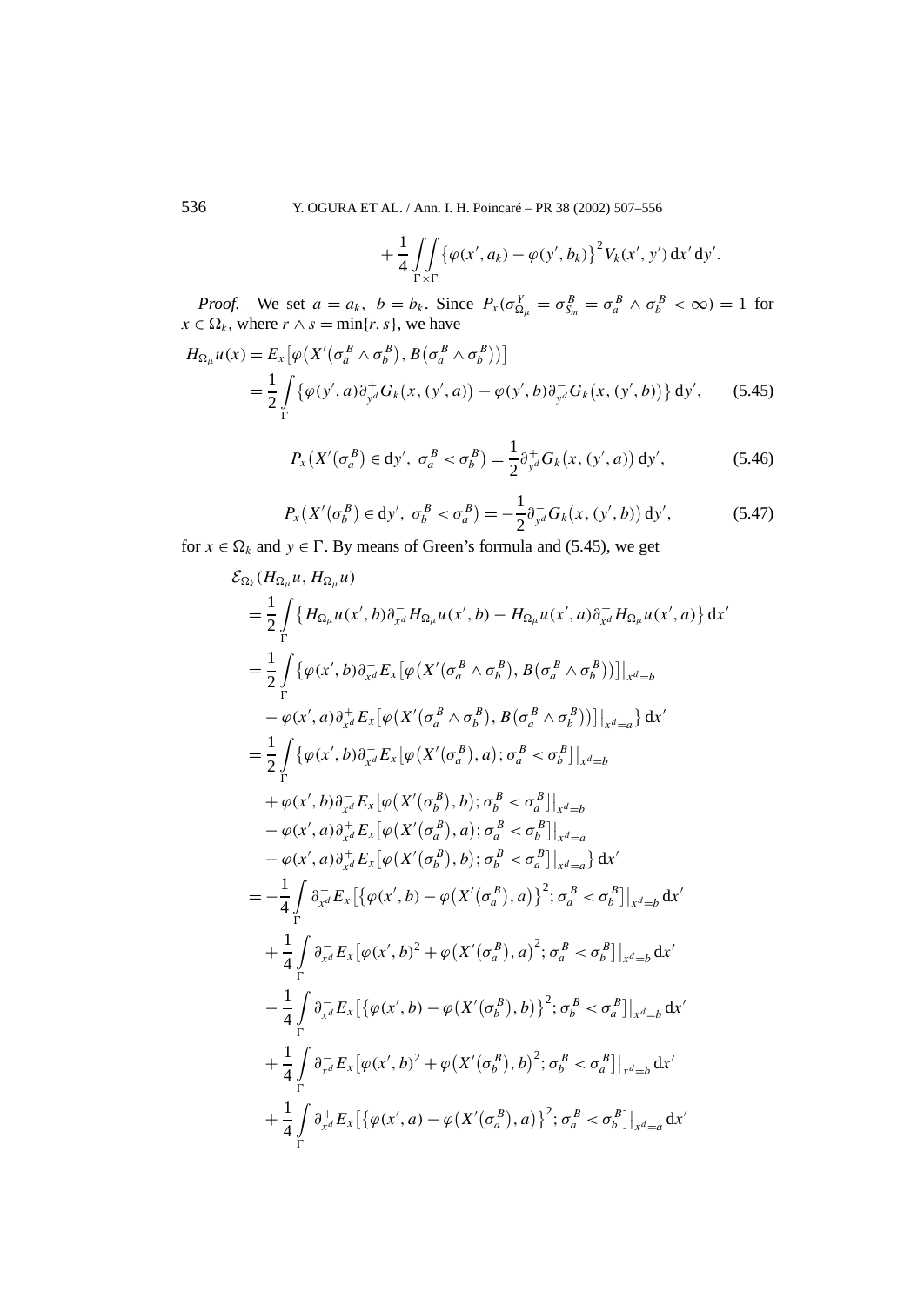Y. OGURA ET AL. / Ann. I. H. Poincaré – PR 38 (2002) 507–556 537

$$
-\frac{1}{4}\int_{\Gamma} \partial_{x^d}^+ E_x \left[\varphi(x', a)^2 + \varphi(X'(\sigma_a^B), a)^2; \sigma_a^B < \sigma_b^B\right]\Big|_{x^d=a} dx'
$$
\n
$$
+\frac{1}{4}\int_{\Gamma} \partial_{x^d}^+ E_x \left[\left\{\varphi(x', a) - \varphi(X'(\sigma_b^B), b)\right\}^2; \sigma_b^B < \sigma_a^B\right]\Big|_{x^d=a} dx'
$$
\n
$$
-\frac{1}{4}\int_{\Gamma} \partial_{x^d}^+ E_x \left[\varphi(x', a)^2 + \varphi(X'(\sigma_b^B), b)^2; \sigma_b^B < \sigma_a^B\right]\Big|_{x^d=a} dx'
$$
\n
$$
\equiv J_1 + J_2 + J_3 + J_4 + J_5 + J_6 + J_7 + J_8.
$$

By virtue of (5.46), (5.47), (5.4), (5.5), (5.21), (5.22) and (5.23),

$$
J_{1} = -\frac{1}{8} \iint_{\Gamma \times \Gamma} \{\varphi(x',b) - \varphi(y',a)\}^{2} \partial_{x^{d}}^{-} \partial_{y^{d}}^{+} G_{k}((x',b), (y',a)) dx'dy'
$$
  
\n
$$
= \frac{1}{8} \iint_{\Gamma \times \Gamma} \{\varphi(x',b) - \varphi(y',a)\}^{2} V_{k}(x',y') dx'dy' < \infty,
$$
  
\n
$$
J_{3} = \frac{1}{8} \iint_{\Gamma \times \Gamma} \{\varphi(x',b) - \varphi(y',b)\}^{2} \partial_{x^{d}}^{-} \partial_{y^{d}}^{-} G_{k}((x',b), (y',b)) dx'dy'
$$
  
\n
$$
= \frac{1}{8} \iint_{\Gamma \times \Gamma} \{\varphi(x',b) - \varphi(y',b)\}^{2} U_{k}(x',y') dx'dy' < \infty,
$$
  
\n
$$
J_{5} = \frac{1}{8} \iint_{\Gamma \times \Gamma} \{\varphi(x',a) - \varphi(y',a)\}^{2} U_{k}(x',y') dx'dy' < \infty,
$$
  
\n
$$
J_{7} = \frac{1}{8} \iint_{\Gamma \times \Gamma} \{\varphi(x',a) - \varphi(y',b)\}^{2} V_{k}(x',y') dx'dy' = J_{1} < \infty.
$$

On the other hand, by means of (5.45) and Green's formula,

$$
J_2 + J_4 + J_6 + J_8
$$
  
\n
$$
= \frac{1}{4} \int_{\Gamma} \{ \partial_{x^d}^{-1} E_x \left[ \varphi(x', b)^2 + \varphi(X'(\sigma_a^B \wedge \sigma_b^B), B(\sigma_a^B \wedge \sigma_b^B)) \right] |_{x^d=b}
$$
  
\n
$$
- \partial_{x^d}^{+} E_x \left[ \varphi(x', a)^2 + \varphi(X'(\sigma_a^B \wedge \sigma_b^B), B(\sigma_a^B \wedge \sigma_b^B)) \right] |_{x^d=a} dx'
$$
  
\n
$$
= \frac{1}{4} \int_{\Gamma} \{ \partial_{x^d}^{-1} E_x \left[ \varphi(X'(\sigma_a^B \wedge \sigma_b^B), B(\sigma_a^B \wedge \sigma_b^B)) \right] |_{x^d=b}
$$
  
\n
$$
- \partial_{x^d}^{+} E_x \left[ \varphi(X'(\sigma_a^B \wedge \sigma_b^B), B(\sigma_a^B \wedge \sigma_b^B)) \right] |_{x^d=a} dx'
$$
  
\n
$$
= \frac{1}{2} \mathcal{E}_{\Omega_k} (H_{\Omega_{\mu}} 1, H_{\Omega_{\mu}} (u^2)) = 0.
$$

We thus get the conclusion of the lemma.  $\Box$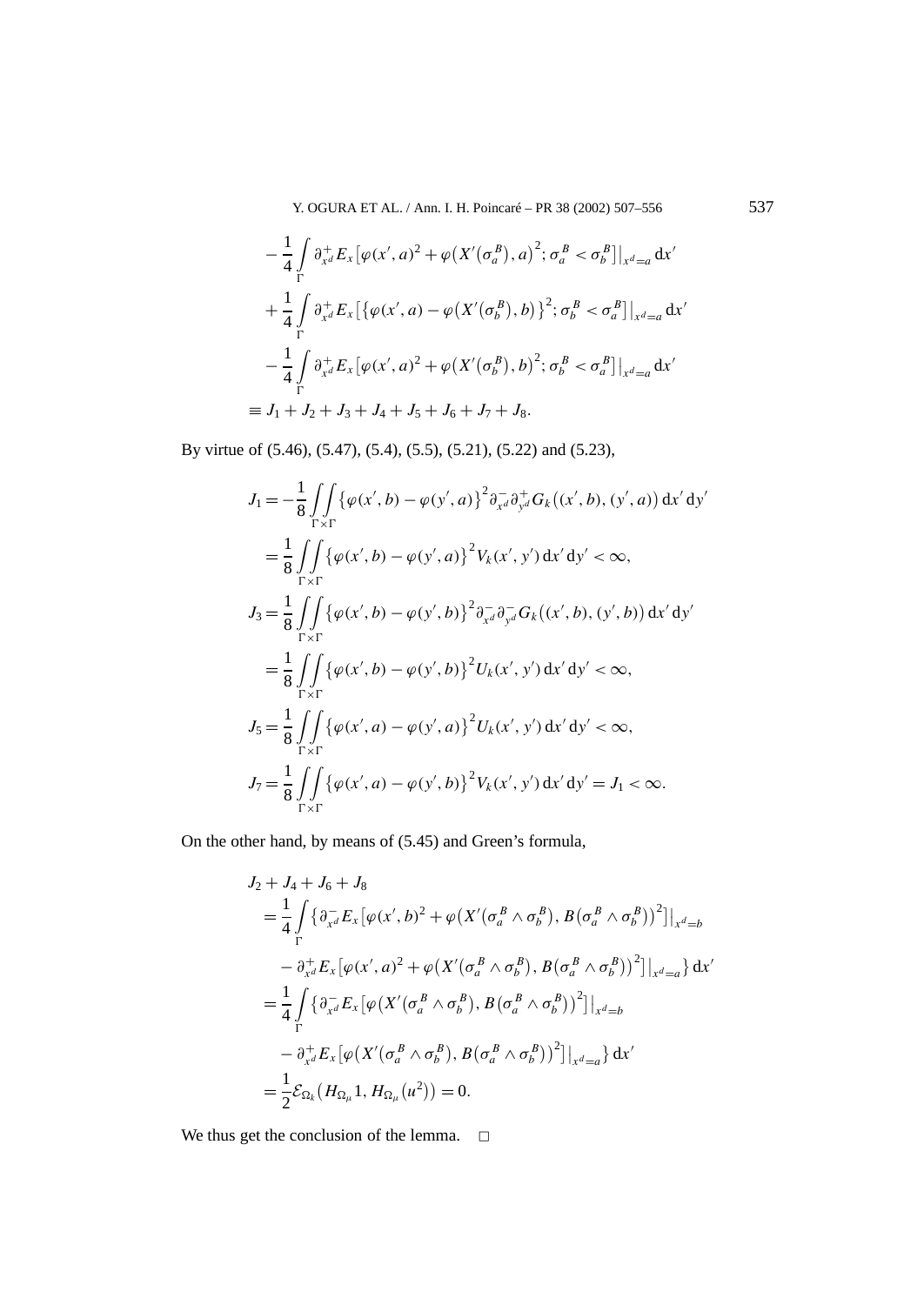*Proof of Theorem 5.1.* – In view of [7, Theorem 6.2.1],  $(\mathcal{E}, \mathcal{F})$  is regular on  $L^2(\Omega_\mu, \mu)$ and  $C_0^{\infty}(\mathbb{R}^d)|_{\Omega_\mu}$  is a core of  $(\mathcal{E}, \mathcal{F})$ . We then see that, for  $u \in C_0^{\infty}(\mathbb{R}^d)|_{\Omega_\mu}$ ,  $\mathcal{E}(u, u)$  is given by (5.6) because of (5.42) and Lemmas 5.3, 5.4, 5.5.  $\Box$ 

*Example* 5.6. – Let **X**' be the  $(d-1)$ -dimensional Brownian motion and  $\Xi$  the onedimensional one, that is,  $a^{ij}(x') = \delta^{ij}(x')$ ,  $1 \le i, j \le d - 1$ , and  $a^{dd}(\xi) = 1$ . We exhibit Dirichlet spaces corresponding to some  $m$  and  $\rho$ .

(i) Let  $m(d\xi) = I_{(a,\infty)}(\xi) d\xi$  and  $\rho(d\xi) = \kappa_a \delta_a(d\xi)$ , where  $a \in \mathbb{R}$ ,  $\kappa_a$  is a nonnegative constant. Then the corresponding Dirichlet space  $(\mathcal{E}, \mathcal{F})$  in Theorem 5.1 is given by

$$
\mathcal{E}(u, u) = \frac{1}{2} \int_{E_a} \sum_{i=1}^d (\partial_{x^i} u)^2 dx + \frac{\kappa_a}{2} \int_{\Gamma} \sum_{i=1}^{d-1} (\partial_{x^i} \gamma_a^+ u)^2 dx'
$$
  
+ 
$$
\frac{1}{8} \int_{\Gamma \times \Gamma} \{ \gamma_a^+ u(x') - \gamma_a^+ u(y') \}^2 U_0(x', y') dx' dy',
$$
  

$$
\mathcal{F} = \{ u \in L^2(E_a, dx) : \mathcal{E}(u, u) < \infty \}
$$
  
= 
$$
\begin{cases} \{ u \in H^1(E_a) : \gamma_a^+ u \in H^1(\Gamma) \}, & \text{if } \kappa_a > 0, \\ \{ u \in H^1(E_a) : \gamma_a^+ u \in H^{1/2}(\Gamma) \}, & \text{if } \kappa_a = 0, \end{cases}
$$
(5.48)

where  $E_a = \Gamma \times (a, \infty)$ ,  $\Gamma_a = \Gamma \times \{a\}$ ,  $\gamma_a^+$  is the trace operator on  $\Gamma_a$  from the domain *Ea*, and

$$
U_0(x', y') = \frac{2}{\sqrt{2\pi}} \int_0^{\infty} (2\pi t)^{-(d-1)/2} e^{-|x'-y'|^2/2t} t^{-3/2} dt
$$
  
=  $2\pi^{-d/2} \Gamma(d/2) |x'-y'|^{-d}$ . (5.49)

*H*<sup>1/2</sup>( $\Gamma$ ) is the fractional order space defined by  $H^{1/2}(\Gamma) = \{u \in L^2(\Gamma): ||u||_{H^{1/2}(\Gamma)}\}$  $<\infty$ } with the norm

$$
||u||_{H^{1/2}(\Gamma)} = ||u||_{L^2(\Gamma)} + \left\{ \iint_{\Gamma \times \Gamma} (u(x') - u(y'))^2 |x' - y'|^{-d} \, dx' \, dy' \right\}^{1/2}.
$$

We always identify  $\Gamma_a$  with  $\Gamma$ . In order to see (5.48), it is enough to note that

$$
\|\gamma_a^+u\|_{L^2(\Gamma)} \leq c_1\|u\|_{H^1(E_a)}, \quad u \in H^1(E_a),
$$

$$
||v||_{H^{1/2}(\Gamma)} \leqslant c_2 ||v||_{H^1(\Gamma)}, \quad v \in H^1(\Gamma),
$$

for some positive constants  $c_1$  and  $c_2$  (cf. [1, Ch. VII]).

(ii) Let  $m(d\xi) = I_{(a,b)}(\xi) d\xi$  and  $\rho(d\xi) = \kappa_a \delta_a(d\xi) + \kappa_b \delta_b(d\xi)$ , where  $-\infty < a < b <$  $\infty$  and  $\kappa_a$ ,  $\kappa_b$  are nonnegative constants. Then the corresponding Dirichlet space  $(\mathcal{E}, \mathcal{F})$ in Theorem 5.1 is given by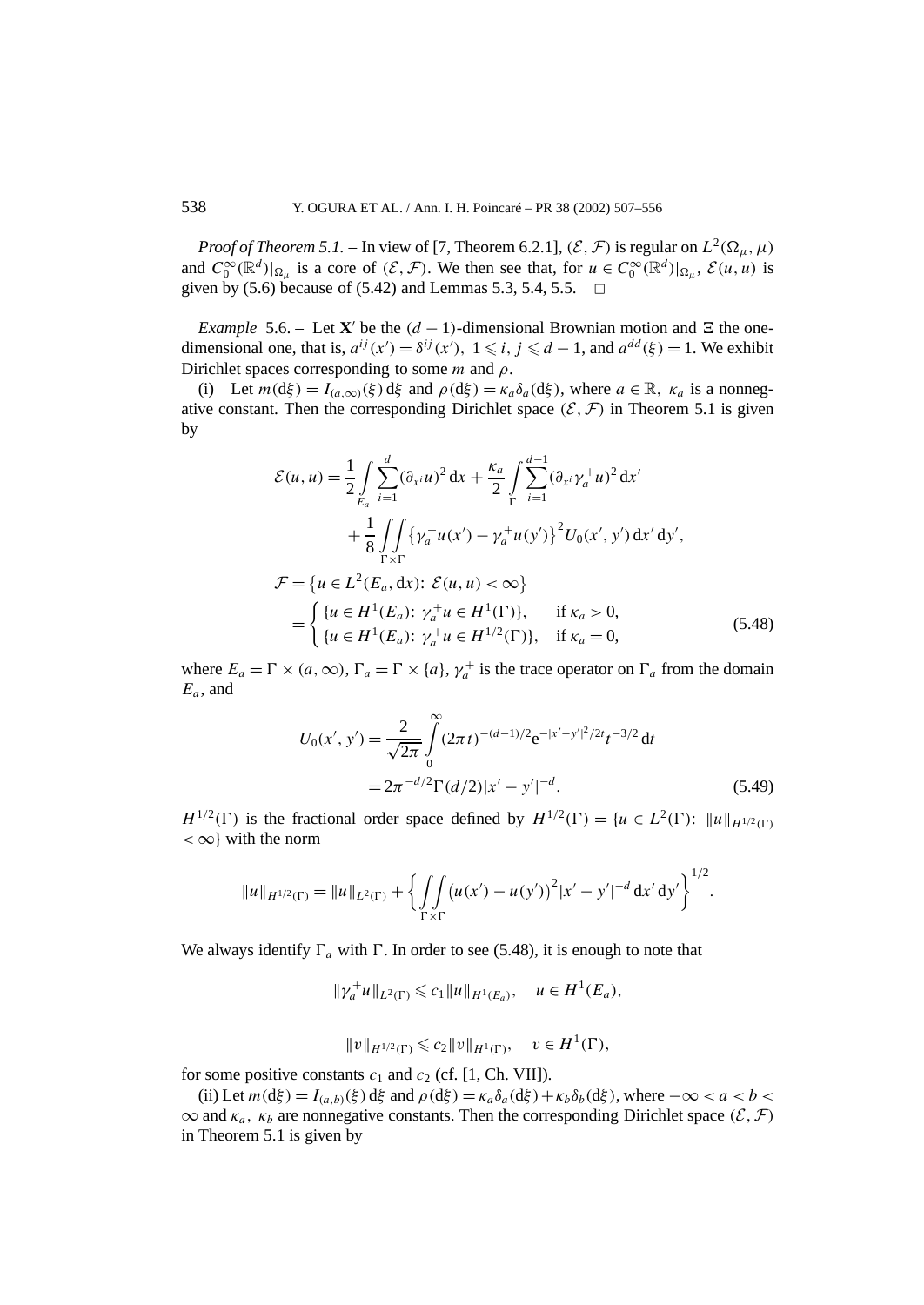$$
\mathcal{E}(u, u) = \frac{1}{2} \int_{E_{ab}} \sum_{i=1}^{d} (\partial_{x^{i}} u)^{2} dx
$$
  
+  $\frac{\kappa_{a}}{2} \int_{\Gamma} \sum_{i=1}^{d-1} (\partial_{x^{i}} \gamma_{a}^{+} u)^{2} dx' + \frac{\kappa_{b}}{2} \int_{\Gamma} \sum_{i=1}^{d-1} (\partial_{x^{i}} \gamma_{b}^{-} u)^{2} dx'$   
+  $\frac{1}{8} \int_{\Gamma \times \Gamma} \{ \gamma_{a}^{+} u(x') - \gamma_{a}^{+} u(y') \}^{2} U_{0}(x', y') dx' dy'$   
+  $\frac{1}{8} \int_{\Gamma \times \Gamma} \{ \gamma_{b}^{-} u(x') - \gamma_{b}^{-} u(y') \}^{2} U_{0}(x', y') dx' dy',$   

$$
\mathcal{F} = \begin{cases} \gamma_{a}^{+} u \in H^{1}(\Gamma) & \text{if } \kappa_{a} > 0, \\ u \in H^{1}(E_{ab}) : \begin{array}{l} \gamma_{a}^{+} u \in H^{1/2}(\Gamma) & \text{if } \kappa_{a} = 0, \\ \gamma_{b}^{-} u \in H^{1}(\Gamma) & \text{if } \kappa_{b} > 0, \\ \gamma_{b}^{-} u \in H^{1/2}(\Gamma) & \text{if } \kappa_{b} = 0 \end{array} \end{cases},
$$

where  $E_{ab} = \Gamma \times (a, b)$ ,  $\Gamma_a = \Gamma \times \{a\}$ ,  $\Gamma_b = \Gamma \times \{b\}$ ,  $\gamma_a^+ \left[\gamma_b^-\right]$  stands for the trace operator on  $\Gamma_a$  [ $\Gamma_b$ ] from the domain  $E_{ab}$ , and  $U_0$  is given by (5.49).

(iii) Let  $m(d\xi) = I_{(-\infty,a)}(\xi) d\xi + I_{(b,\infty)}(\xi) d\xi$  and  $\rho(d\xi) = \kappa_a \delta_a(d\xi) + \kappa_b \delta_b(d\xi)$ , where  $-\infty < a < b < \infty$  and  $\kappa_a$ ,  $\kappa_b$  are nonnegative constants. Then the corresponding Dirichlet form in Theorem 5.1 is given by

$$
\mathcal{E}(u, u) = \frac{1}{2} \int_{E_a \cup E_b} \sum_{i=1}^d (\partial_{x^i} u)^2 dx \n+ \frac{\kappa_a}{2} \int_{\Gamma} \sum_{i=1}^{d-1} (\partial_{x^i} \gamma_a^- u)^2 dx' + \frac{\kappa_b}{2} \int_{\Gamma} \sum_{i=1}^{d-1} (\partial_{x^i} \gamma_b^+ u)^2 dx' \n+ \frac{1}{8} \int_{\Gamma \times \Gamma} \{ \gamma_a^- u(x') - \gamma_a^- u(y') \}^2 U_{ab}(x', y') dx' dy' \n+ \frac{1}{8} \int_{\Gamma \times \Gamma} \{ \gamma_b^+ u(x') - \gamma_b^+ u(y') \}^2 U_{ab}(x', y') dx' dy' \n+ \frac{1}{4} \int_{\Gamma \times \Gamma} \{ \gamma_a^- u(x') - \gamma_b^+ u(y') \}^2 V_{ab}(x', y') dx' dy',
$$

where  $E_a = \Gamma \times (-\infty, a)$ ,  $E_b = \Gamma \times (b, \infty)$ ,  $\Gamma_a = \Gamma \times \{a\}$ ,  $\Gamma_b = \Gamma \times \{b\}$ ,  $\gamma_a^-\ [\gamma_b^+]$ stands for the trace operator on  $\Gamma_a$  [ $\Gamma_b$ ] from the domain  $E_a$  [ $E_b$ ], and  $U_{ab}(x', y')$  and  $V_{ab}(x', y')$  are given by

$$
U_{ab}(x',y') = \int_{0}^{\infty} (2\pi t)^{-(d-1)/2} e^{-|x'-y'|^2/2t} \frac{2}{b-a} \sum_{n=1}^{\infty} \left(\frac{n\pi}{b-a}\right)^2 e^{-(n\pi/(b-a))^2t/2} dt
$$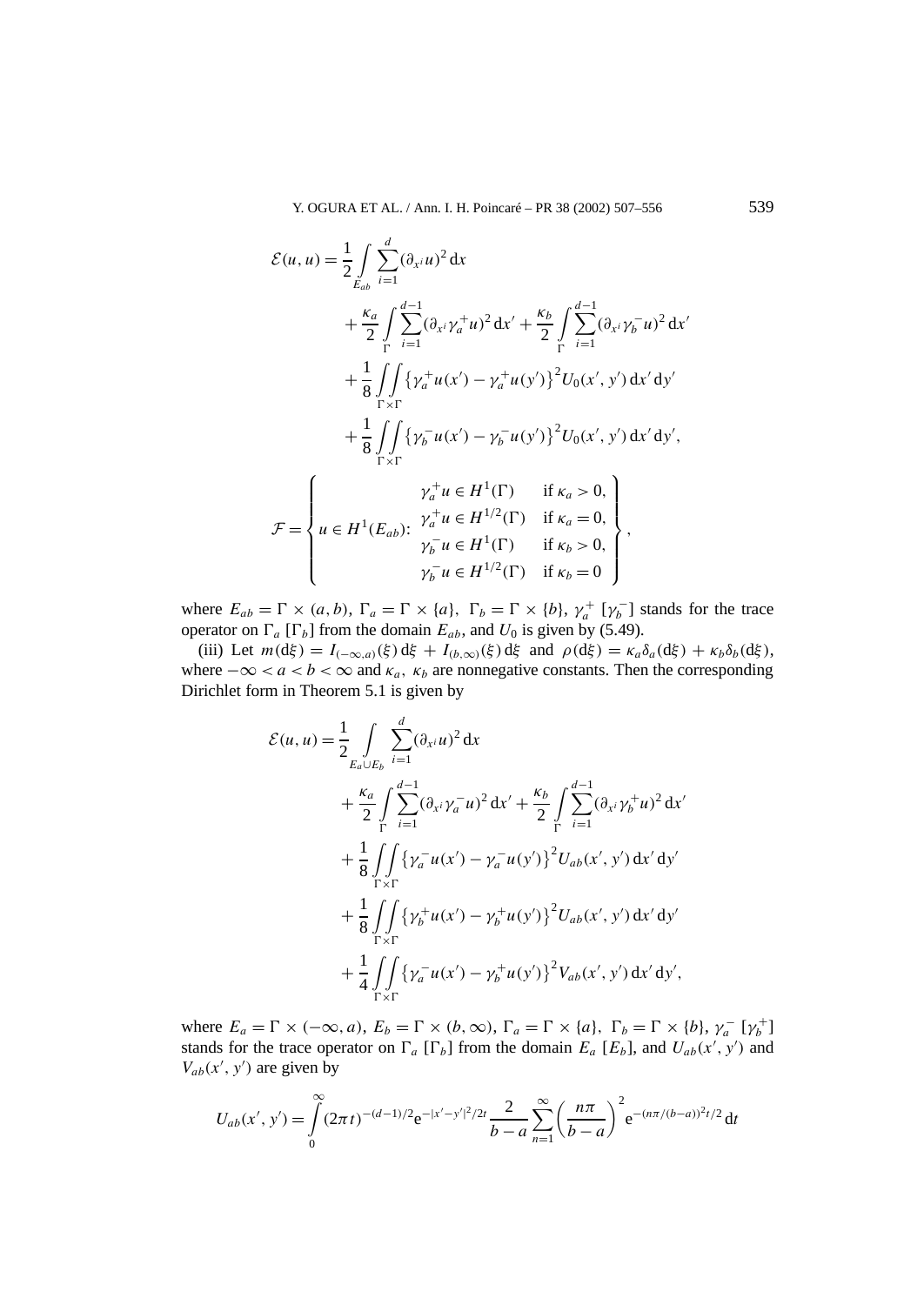540 Y. OGURA ET AL. / Ann. I. H. Poincaré – PR 38 (2002) 507–556

$$
=2^{-(d-5)/2}\pi (b-a)^{-(d+3)/2}|x'-y'|^{-(d-3)/2}
$$

$$
\times \sum_{n=1}^{\infty} n^{(d+1)/2} K_{(d-3)/2}(n\pi |x'-y'|/(b-a)), \qquad (5.50)
$$

$$
V_{ab}(x', y') = \int_{0}^{\infty} (2\pi t)^{-(d-1)/2} e^{-|x'-y'|^2/2t} \frac{2}{b-a}
$$
  
 
$$
\times \sum_{n=1}^{\infty} (-1)^{n-1} \left(\frac{n\pi}{b-a}\right)^2 e^{-(n\pi/(b-a))^2 t/2} dt
$$
  
=  $2^{-(d-5)/2} \pi (b-a)^{-(d+3)/2} |x'-y'|^{-(d-3)/2}$   

$$
\times \sum_{n=1}^{\infty} (-1)^{n-1} n^{(d+1)/2} K_{(d-3)/2} (n\pi |x'-y'|/(b-a)).
$$
 (5.51)

Note that  $U_{ab}$ ,  $V_{ab}$  satisfy (5.23) with  $C_2 = C_4 = 1/2$ . Especially, if  $d = 2$ ,  $U_{ab}$ ,  $V_{ab}$  are reduced to

$$
U_{ab}(x', y') = \frac{2\pi}{(b-a)^2} e^{-|x'-y'| \pi/(b-a)} \{1 - e^{-|x'-y'| \pi/(b-a)}\}^{-2},
$$
  

$$
V_{ab}(x', y') = \frac{2\pi}{(b-a)^2} e^{-|x'-y'| \pi/(b-a)} \{1 + e^{-|x'-y'| \pi/(b-a)}\}^{-2},
$$

because of  $K_{-1/2}(\xi) = \sqrt{\pi/2\xi} e^{-\xi}$ . By virtue of Lemma 5.2, it holds that for  $\phi = \gamma_a^- u$ or  $\gamma_b^+ u$  with  $u \in H^1(E_a \cup E_b)$ ,

$$
\iint_{\Gamma \times \Gamma} |\phi(x') - \phi(y')|^2 U_{ab}(x', y') dx' dy' \leq c_1 ||\phi||_{H^{1/2}(\Gamma)}^2
$$
  

$$
\leq c_2 \Biggl\{ \iint_{\Gamma \times \Gamma} |\phi(x') - \phi(y')|^2 U_{ab}(x', y') dx' dy' + ||\phi||_{L^2(\Gamma)}^2 \Biggr\},
$$

and further,

$$
\iint\limits_{\Gamma\times\Gamma} \left|\gamma_a^- u(x') - \gamma_b^+ u(y')\right|^2 V_{ab}(x',y')\,dx'\,dy' \leq c_3 \left\{\|\gamma_a^- u\|_{L^2(\Gamma)}^2 + \|\gamma_b^+ u\|_{L^2(\Gamma)}^2\right\},\,
$$

where  $c_i$  ( $i = 1, 2, 3$ ) are positive constants. Therefore the domain  $\mathcal F$  is given by

$$
\mathcal{F} = \begin{cases}\n\gamma_a^- u \in H^1(\Gamma) & \text{if } \kappa_a > 0, \\
u \in H^1(E_a \cup E_b): \begin{cases}\n\gamma_a^- u \in H^{1/2}(\Gamma) & \text{if } \kappa_a = 0, \\
\gamma_b^+ u \in H^1(\Gamma) & \text{if } \kappa_b > 0, \\
\gamma_b^+ u \in H^{1/2}(\Gamma) & \text{if } \kappa_b = 0\n\end{cases}.\n\end{cases}
$$

(iv) Let  $m(d\xi) = \delta_a(d\xi)$  and  $\rho(d\xi) = \kappa_a \delta_a(d\xi)$ , where  $-\infty < a < \infty$  and  $\kappa_a$  is a nonnegative constant. Then the corresponding Dirichlet space is given by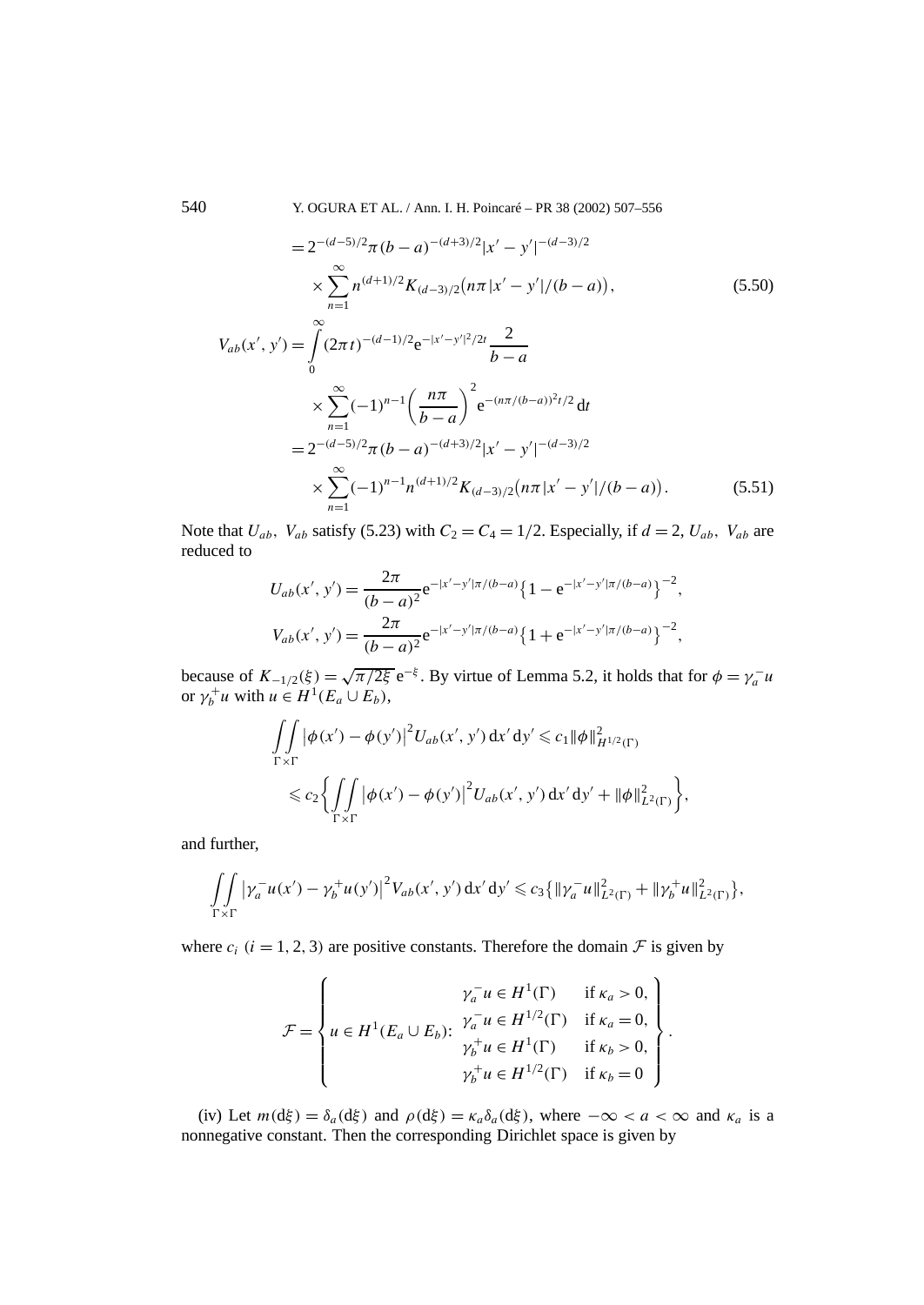Y. OGURA ET AL. / Ann. I. H. Poincaré – PR 38 (2002) 507–556 541

$$
\mathcal{E}(u, u) = \frac{\kappa_a}{2} \int_{\Gamma} \sum_{i=1}^{d-1} (\partial_{x^i} u(x', a))^2 dx' + \frac{1}{4} \int_{\Gamma \times \Gamma} \{u(x', a) - u(y', a)\}^2 U_0(x', y') dx' dy',
$$
 (5.52)

$$
\mathcal{F} = \begin{cases} H^1(\Gamma_a), & \text{if } \kappa_a > 0, \\ H^{1/2}(\Gamma_a), & \text{if } \kappa_a = 0, \end{cases}
$$
\n(5.53)

where  $\Gamma_a = \Gamma \times \{a\}$  and  $U_0$  is given by (5.49). The Dirichlet space corresponding to the case  $\kappa_a = 0$  is obtained in [7, Example 6.2.2]. The coefficient 1/4 in the right hand side of (5.52) is twice of 1*/*8 in (6.2.33) of [7], because (5.52) is derived from the Brownian motion on the whole space  $\mathbb{R}^d$  and (6.2.33) in [7] is derived from the reflecting Brownian motion on the half space.

(v) Let  $\{a_n\}_{n=1}^{\infty}$  and  $\{b_n\}_{n=0}^{\infty}$  be increasing sequences such that  $-\infty < b_0 < a_1 < b_1 <$  $\cdots < a_n < b_n < a_{n+1} < b_{n+1} < \cdots$ , and  $\lim_{n\to\infty} a_n = \lim_{n\to\infty} b_n = a_* < \infty$ . Let

$$
m(\mathrm{d}\xi) = \sum_{n=1}^{\infty} m_n I_{(b_{n-1},a_n)}(\xi) \, \mathrm{d}\xi + m_* \delta_{a_*}(\mathrm{d}\xi),
$$

where  $m_n > 0$ ,  $m_* \ge 0$  and  $\sum_{n=1}^{\infty} m_n(a_n - b_{n-1}) + m_* < \infty$ . Hence *m* is a finite measure on R. In this case  $S_m = \bigcup_{n=1}^{\infty} [b_{n-1}, a_n] \cup \{a_*\}$  and  $\mathbb{R} \setminus S_m = (-\infty, b_0) \cup (\bigcup_{n=1}^{\infty} (a_n, b_n)) \cup$  $(a<sub>∗</sub>, ∞)$ . Let

$$
\rho(d\xi) = \sum_{n=1}^{\infty} \kappa_{a_n} \delta_{a_n}(d\xi) + \sum_{n=0}^{\infty} \kappa_{b_n} \delta_{b_n}(d\xi) + \kappa_* \delta_{a_*}(d\xi),
$$

where  $\kappa_{a_n} \geq 0$ ,  $\kappa_{b_n} \geq 0$ ,  $\kappa_* \geq 0$ , and  $\sum_{n=1}^{\infty} \kappa_{a_n} + \sum_{n=0}^{\infty} \kappa_{b_n} + \kappa_* < \infty$ . Hence  $\rho$  is a finite measure on  $\mathbb R$  and supp $[\rho] \subset S_m$ . Then (5.6) is reduced to

$$
\mathcal{E}(u, u) = \sum_{n=1}^{\infty} \frac{1}{2} \int_{E_n}^{d} \sum_{i=1}^{2} (\partial_{x^i} u(x))^2 dx + \sum_{n=1}^{\infty} \frac{\kappa_{a_n}}{2} \int_{\Gamma} \sum_{i=1}^{d-1} (\partial_{x^i} u(x', a_n))^2 dx' \n+ \sum_{n=0}^{\infty} \frac{\kappa_{b_n}}{2} \int_{\Gamma} \sum_{i=1}^{d-1} (\partial_{x^i} u(x', b_n))^2 dx' + \frac{\kappa_*}{2} \int_{\Gamma} \sum_{i=1}^{d-1} (\partial_{x^i} u(x', a_*))^2 dx' \n+ \frac{1}{8} \sum_{n=1}^{\infty} \int_{\Gamma \times \Gamma} \{u(x', a_n) - u(y', a_n)\}^2 U_n(x', y') dx' dy' \n+ \frac{1}{8} \sum_{n=0}^{\infty} \int_{\Gamma \times \Gamma} \{u(x', b_n) - u(y', b_n)\}^2 U_n(x', y') dx' dy' \n+ \frac{1}{8} \int_{\Gamma \times \Gamma} \{u(x', a_*) - u(y', a_*)\}^2 U_0(x', y') dx' dy'
$$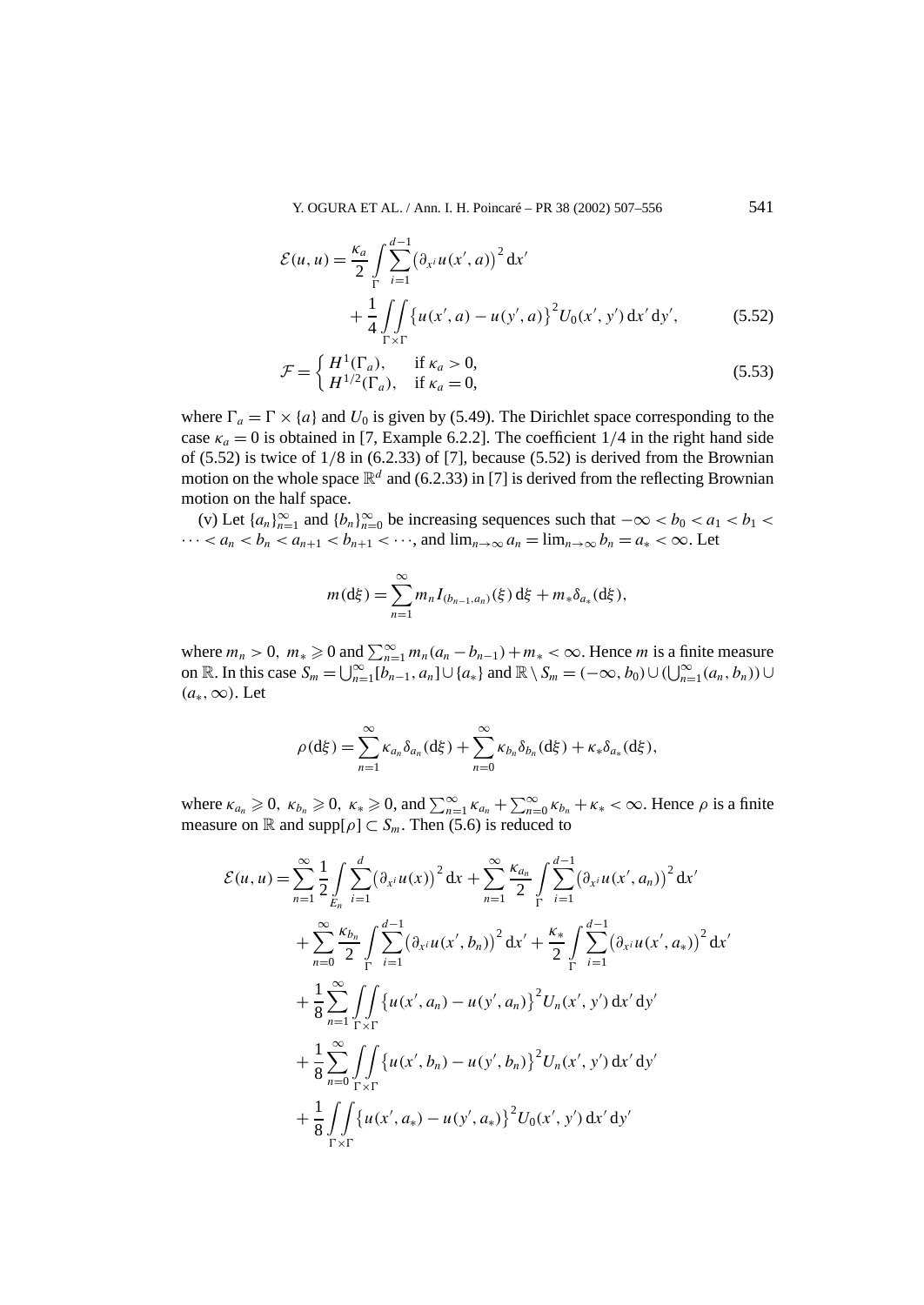542 Y. OGURA ET AL. / Ann. I. H. Poincaré – PR 38 (2002) 507–556

$$
+\frac{1}{4}\sum_{n=1}^{\infty}\iint\limits_{\Gamma\times\Gamma}\left\{u(x', a_n)-u(y', b_n)\right\}^2V_n(x', y') dx' dy',
$$

for  $u \in C_0^{\infty}(\mathbb{R}^d)|_{\Omega_\mu}$ , where  $E_n = \Gamma \times (b_{n-1}, a_n)$ ,  $n = 1, 2, ..., U_0$  is defined by (5.49),  $U_n \equiv U_{a_n b_n}$  is defined by (5.50) with  $a = a_n$ ,  $b = b_n$ , and  $V_n \equiv V_{a_n b_n}$  is defined by (5.51) with  $a = a_n$ ,  $b = b_n$  for each  $n = 1, 2, \ldots$ .

The domain  $\mathcal F$  is the completion of  $C_0^{\infty}(\mathbb{R}^d)|_{\Omega_\mu}$  with respect to the norm  $\mathcal E_1(\cdot, \cdot)^{1/2}$ , where  $\mathcal{E}_1(u, u) = \mathcal{E}(u, u) + (u, u)_{L^2(\Omega_u, u)}$ . Therefore every  $u \in \mathcal{F}$  possesses at least the following properties.

(v.1) If  $m_* > 0$ , then  $u(\cdot, a_*) \in H^1(\Gamma)$  or  $u(\cdot, a_*) \in H^{1/2}(\Gamma)$  according to  $\kappa_* > 0$  or  $\kappa_* = 0$ .

(v.2) *u* ∈ *H*<sup>1</sup>(*E<sub>n</sub>*) for *n* = 1, 2, ... and

$$
||u||_{(C)}^{2} := \sum_{n=1}^{\infty} \left\{ \int_{E_{n}} \sum_{i=1}^{d} (\partial_{x^{i}} u)^{2} dx + m_{n} \int_{E_{n}} u^{2} dx \right\} < \infty.
$$

(v.3) Both of  $\gamma_{a_n}^- u$  and  $\gamma_{b_{n-1}}^+ u$  belong to  $H^{1/2}(\Gamma)$  for  $n = 1, 2, \ldots$ , and

$$
||u||_{(J)}^{2} := \sum_{n=1}^{\infty} \int \int \{ \gamma_{a_n}^{-} u(x') - \gamma_{a_n}^{-} u(y') \}^{2} U_n(x', y') dx' dy' + \sum_{n=0}^{\infty} \int \int \int \{ \gamma_{b_n}^{+} u(x') - \gamma_{b_n}^{+} u(y') \}^{2} U_n(x', y') dx' dy' + \sum_{n=1}^{\infty} \int \int \int \{ \gamma_{a_n}^{-} u(x') - \gamma_{b_n}^{+} u(y') \}^{2} V_n(x', y') dx' dy' < \infty.
$$

(v.4) For each  $n = 1, 2, ..., \gamma_{a_n}^{-1}u \in H^1(\Gamma)$  if  $\kappa_{a_n} > 0$ . For each  $n = 0, 1, 2, ...,$  $\gamma_{b_n}^+ u \in H^1(\Gamma)$  if  $\kappa_{b_n} > 0$ . Further

$$
\sum_{n=1}^{\infty} \kappa_{a_n} \int_{\Gamma} \sum_{i=1}^{d-1} (\partial_{x^i} \gamma_{a_n}^- u)^2 dx' + \sum_{n=0}^{\infty} \kappa_{b_n} \int_{\Gamma} \sum_{i=1}^{d-1} (\partial_{x^i} \gamma_{b_n}^+ u)^2 dx' < \infty.
$$
<sup>5</sup>

Here  $\gamma_{a_n}^-$  and  $\gamma_{b_{n-1}}^+$  are the trace operators on  $\Gamma_{a_n} := \Gamma \times \{a_n\}$  and  $\Gamma_{b_{n-1}} := \Gamma \times \{b_{n-1}\}\$ from the domain  $E_n$ , respectively.

By means of above properties, it is easy to see that every  $u \in \mathcal{F}$  satisfies the following identity and finiteness condition.

$$
\gamma_{a_n}^{-1}u(x') - \gamma_{b_{n-1}}^{+1}u(x') = \int\limits_{b_{n-1}}^{a_n} \partial_{x^d}u(x', x^d) dx^d, \quad \text{a.e. } x' \in \Gamma.
$$
 (5.54)

<sup>5</sup> We use the convention  $0 \cdot \infty = 0$  throughout this paper.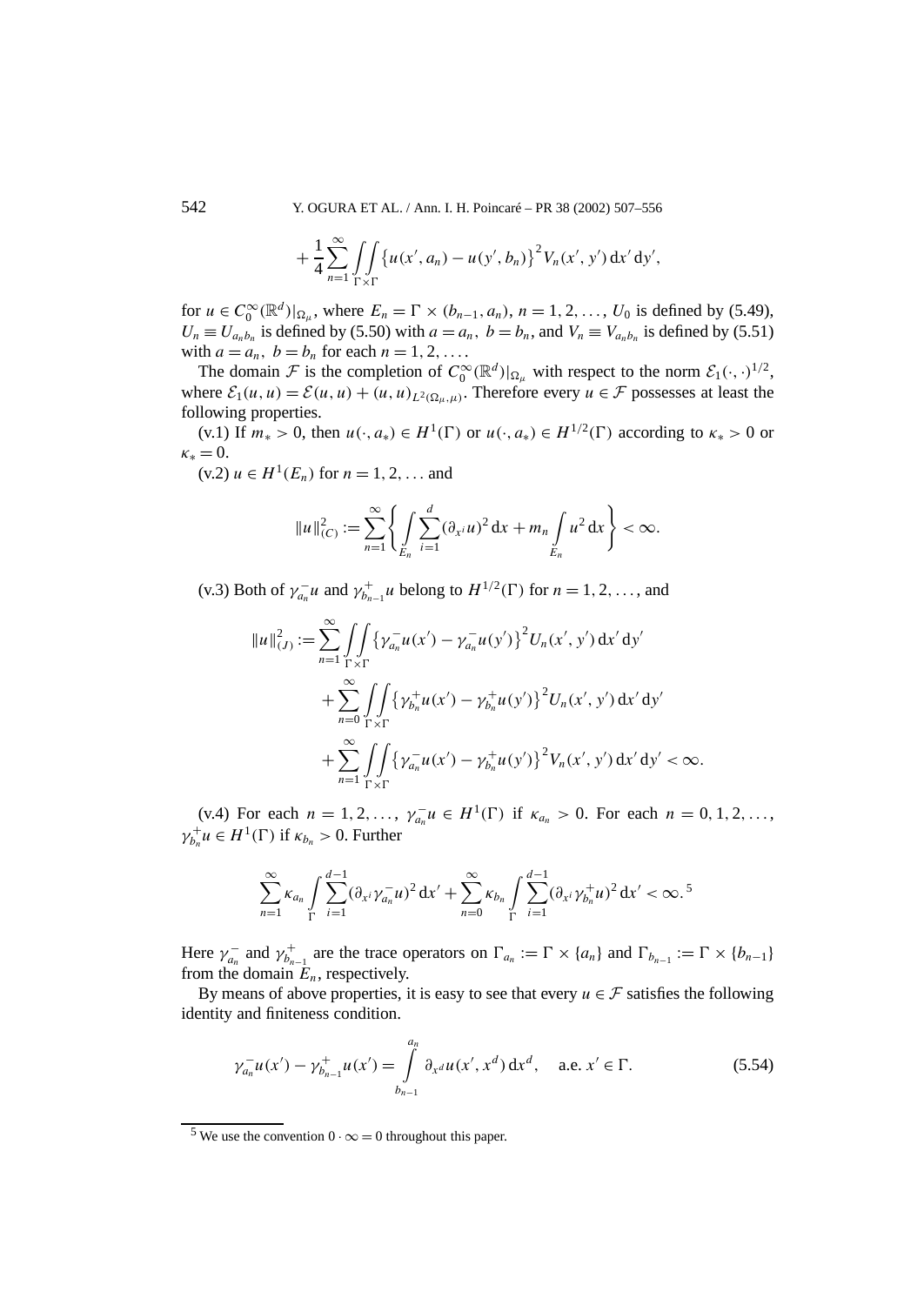$$
\sum_{n=1}^{\infty} \int_{b_{n-1}}^{a_n} \sum_{i=1}^d (\partial_{x^i} u(x', x^d))^2 dx^d
$$
  
+ 
$$
\sum_{n=1}^{\infty} \int_{\Gamma} {\{\gamma_{a_n}^- u(x') - \gamma_{a_n}^- u(y')\}}^2 U_n(x', y') dy'
$$
  
+ 
$$
\sum_{n=0}^{\infty} \int_{\Gamma} {\{\gamma_{b_n}^+ u(x') - \gamma_{b_n}^+ u(y')\}}^2 U_n(x', y') dy'
$$
  
+ 
$$
\sum_{n=1}^{\infty} \int_{\Gamma} {\{\gamma_{a_n}^- u(x') - \gamma_{b_n}^+ u(y')\}}^2 V_n(x', y') dy' < \infty, \quad \text{a.e. } x' \in \Gamma.
$$
 (5.55)

Let us remark that, for every  $u \in \mathcal{F}$ , there exists the limit

$$
\gamma_* u(x') := \lim_{n \to \infty} \gamma_{\varepsilon_n} u(x'), \quad \text{a.e. } x' \in \Gamma,
$$
 (5.56)

where  $\varepsilon_n = a_n$  or  $b_n$ ,  $\gamma_{\varepsilon_n} = \gamma_{a_n}^-$  if  $\varepsilon_n = a_n$ ,  $= \gamma_{b_n}^+$  if  $\varepsilon_n = b_n$ , for each  $n \in \mathbb{N}$ , and further it holds that

$$
\gamma_* u(x') = u(x', a_*), \quad \text{a.e. } x' \in \Gamma, \quad \text{if } m_* > 0,
$$
\n(5.57)

$$
\|\gamma_* u\|_{L^2(\Gamma)} \leqslant c_1 \{ \|u\|_{(C)} + \|u\|_{(J)} + \|\gamma_{b_0}^+ u\|_{L^2(\Gamma)} \},\tag{5.58}
$$

where  $c_1$  is a positive constant independent of  $u \in \mathcal{F}$ . In order to prove above properties  $(5.56)$ – $(5.58)$ , it is enough to show that there is a positive constant  $c_2$  such that, for *u* ∈ *F*, *m*, *n* = 0, 1, 2, ... (*m* < *n*), and for a.e.  $x'$  ∈  $\Gamma$ ,

$$
\left|\gamma_{\varepsilon_n}u(x') - \gamma_{\varepsilon_m}u(x')\right|^2 \leqslant c_2 \Bigg\{\sum_{k=m}^{n-1} \int_{b_k}^{a_{k+1}} \left(\partial_{x^d}u(x',x^d)\right)^2 dx^d + \sum_{k=m}^{n} \int_{\Gamma} \left|\gamma_{a_k}^{-}u(x') - \gamma_{a_k}^{-}u(y')\right|^2 U_k(x',y') dy' + \sum_{k=m}^{n} \int_{\Gamma} \left|\gamma_{b_k}^{+}u(x') - \gamma_{a_k}^{-}u(y')\right|^2 V_k(x',y') dy' \Bigg\}.
$$
 (5.59)

We give a proof of (5.59) in the case where  $\varepsilon_n = a_n$ ,  $\varepsilon_m = b_m$ . Since

$$
\gamma_{a_n}^{-}u(x') - \gamma_{b_m}^{+}u(x') = \sum_{k=m}^{n-1} \{ \gamma_{a_{k+1}}^{-}u(x') - \gamma_{b_k}^{+}u(x') \} + \sum_{k=m+1}^{n-1} \{ \gamma_{b_k}^{+}u(x') - \gamma_{a_k}^{-}u(y'_k) \} + \sum_{k=m+1}^{n-1} \{ \gamma_{a_k}^{-}u(y'_k) - \gamma_{a_k}^{-}u(x') \},
$$

for  $y'_k \in \Gamma$  ( $k = m + 1, \ldots, n - 1$ ), by virtue of (5.54), we find that

$$
\left|\gamma_{a_n}^{-}u(x')-\gamma_{b_m}^{+}u(x')\right|^2\leq 3\bigg\{\sum_{k=m}^{n-1}\int\limits_{b_k}^{a_{k+1}}\left(\partial_{x^d}u(x',x^d)\right)^2\mathrm{d}x^d\cdot\sum_{k=m}^{n-1}(a_{k+1}-b_k)
$$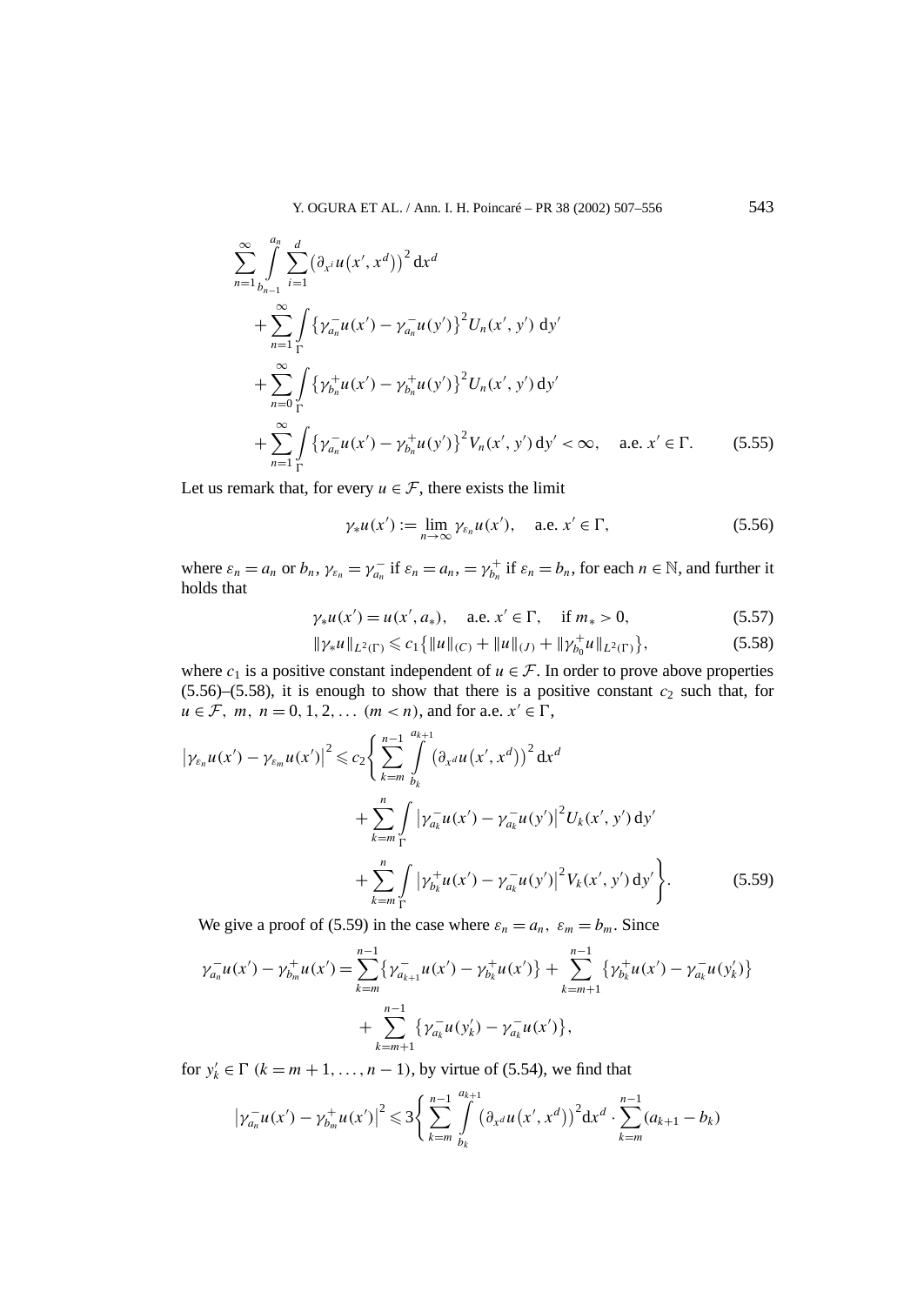$$
+\left(\sum_{k=m+1}^{n-1} |\gamma_{b_k}^+ u(x') - \gamma_{a_k}^- u(y'_k)|\right)^2
$$
  
+ 
$$
\left(\sum_{k=m+1}^{n-1} |\gamma_{a_k}^- u(y'_k) - \gamma_{a_k}^- u(x')|\right)^2\right\}.
$$
 (5.60)

Put  $A_k = \int_{\Gamma} V_k(x', y') dy'$ , which is independent of *x'* because  $V_k(x', y')$  is a function of  $|x' - y'|$  by means of (5.51). By virtue of Lemma 5.2,  $c_3 := \inf_{k \in \mathbb{N}, x' \in \Gamma}(b_k - a_k)A_k > 0$ . Let  $v_k(x', dy') = A_k^{-1} V_k(x', y') dy'$ . Integrating the second term of the right hand side of (5.60) by the product measure  $\prod_{j=m+1}^{n-1} v_j(x', dy'_j)$  over the set  $\Gamma^{n-m-1}$ , we find that

$$
\int_{\Gamma^{n-m-1}} \left( \sum_{k=m+1}^{n-1} |\gamma_{b_k}^+ u(x') - \gamma_{a_k}^- u(y'_k)| \right)^2 \prod_{j=m+1}^{n-1} v_j(x', dy'_j)
$$
\n
$$
= \sum_{k=m+1}^{n-1} \int_{\Gamma} |\gamma_{b_k}^+ u(x') - \gamma_{a_k}^- u(y')|^2 v_k(x', dy')
$$
\n
$$
+ \sum_{k \neq l} \int_{\Gamma} |\gamma_{b_k}^+ u(x') - \gamma_{a_k}^- u(y')| v_k(x', dy')
$$
\n
$$
\times \int_{\Gamma} |\gamma_{b_l}^+ u(x') - \gamma_{a_l}^- u(z')| v_l(x', dz')
$$
\n
$$
\leq \left\{ \sum_{k=m+1}^{n-1} \left( \int_{\Gamma} |\gamma_{b_k}^+ u(x') - \gamma_{a_k}^- u(y')|^2 v_k(x', dy') \right)^{1/2} \right\}^2
$$
\n
$$
\leq \sum_{k=m+1}^{n-1} \int_{\Gamma} |\gamma_{b_k}^+ u(x') - \gamma_{a_k}^- u(y')|^2 V_k(x', y') dy' \times \sum_{k=m+1}^{n-1} \frac{1}{A_k}
$$
\n
$$
\leq \frac{a_* - b_0}{c_3} \sum_{k=m+1}^{n-1} \int_{\Gamma} |\gamma_{b_k}^+ u(x') - \gamma_{a_k}^- u(y')|^2 V_k(x', y') dy'.
$$

Noting that  $V_k(x', y') \le U_k(x', y')$ , and integrating both sides of (5.60) by the product measure  $\prod_{j=m+1}^{n-1} v_j(x', dy'_j)$  over the set  $\Gamma^{n-m-1}$ , we obtain (5.59).

From above observation, it follows that the Dirichlet space  $(\mathcal{E}, \mathcal{F})$  is given as follows:

$$
\mathcal{E}(u, u) = \sum_{n=1}^{\infty} \frac{1}{2} \int_{E_n} \sum_{i=1}^d (\partial_{x^i} u(x))^2 dx + \sum_{n=1}^{\infty} \frac{\kappa_{a_n}}{2} \int_{\Gamma} \sum_{i=1}^{d-1} (\partial_{x^i} \gamma_{a_n}^- u(x'))^2 dx'\n+ \sum_{n=0}^{\infty} \frac{\kappa_{b_n}}{2} \int_{\Gamma} \sum_{i=1}^{d-1} (\partial_{x^i} \gamma_{b_n}^+ u(x'))^2 dx' + \frac{\kappa_*}{2} \int_{\Gamma} \sum_{i=1}^{d-1} (\partial_{x^i} \gamma_* u(x'))^2 dx'\n+ \frac{1}{8} \sum_{n=1}^{\infty} \int_{\Gamma \times \Gamma} {\{\gamma_{a_n}^- u(x') - \gamma_{a_n}^- u(y')\}}^2 U_n(x', y') dx' dy'
$$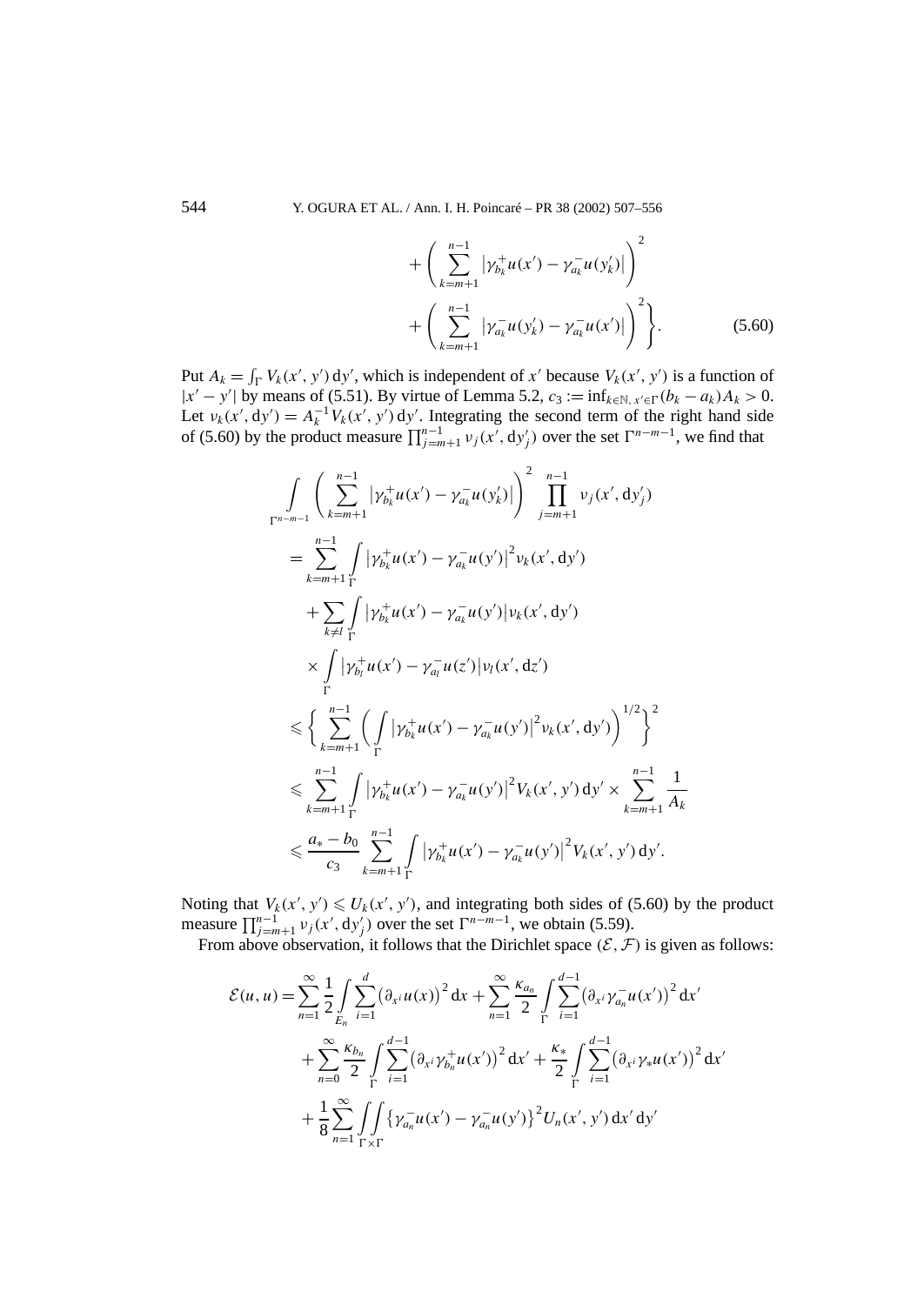Y. OGURA ET AL. / Ann. I. H. Poincaré – PR 38 (2002) 507–556 545

$$
+\frac{1}{8} \sum_{n=0}^{\infty} \iint_{\Gamma \times \Gamma} {\{\gamma_{b_n}^+ u(x') - \gamma_{b_n}^+ u(y')\}}^2 U_n(x', y') dx' dy'+ \frac{1}{8} \iint_{\Gamma \times \Gamma} {\{\gamma_* u(x') - \gamma_* u(y')\}}^2 U_0(x', y') dx' dy'+ \frac{1}{4} \sum_{n=1}^{\infty} \iint_{\Gamma \times \Gamma} {\{\gamma_{a_n}^- u(x') - \gamma_{b_n}^+ u(y')\}}^2 V_n(x', y') dx' dy',
$$

$$
\mathcal{F} = \left\{ u \colon \begin{array}{l} u \text{ satisfies (v.2), (v.3), (v.4), and further } \gamma_* u \in H^1(\Gamma) \\ \text{or } \gamma_* u \in H^{1/2}(\Gamma) \text{ according to } \kappa_* > 0 \text{ or } \kappa_* = 0 \end{array} \right\}.
$$

(vi) Let us consider the case where  $E_n = \emptyset$  for every  $n \in \mathbb{N}$  in (v). Namely, let  $\{a_n\}_{n=1}^{\infty}$ be an increasing sequence with  $\lim_{n\to\infty} a_n = a_* \in \mathbb{R}$ . Let

$$
m(\mathrm{d}\xi)=\sum_{n=1}^{\infty}m_n\delta_{a_n}(\mathrm{d}\xi)+m_*\delta_{a_*}(\mathrm{d}\xi),
$$

where  $m_n > 0$ ,  $m_* \ge 0$ ,  $\sum_{n=1}^{\infty} m_n + m_* < \infty$ . Hence *m* is a finite measure on R. In this  $\cos S_m = \bigcup_{n=1}^{\infty} \{a_n\} \cup \{a_*\}$  and  $\mathbb{R} \setminus S_m = (-\infty, a_1) \cup (\bigcup_{n=1}^{\infty} (a_n, a_{n+1})) \cup (a_*, \infty)$ . Let

$$
\rho(\mathrm{d}\xi) = \sum_{n=1}^{\infty} \kappa_n \delta_{a_n}(\mathrm{d}\xi) + \kappa_* \delta_{a_*}(\mathrm{d}\xi),
$$

where  $\kappa_n \geq 0$ ,  $\kappa_* \geq 0$ ,  $\sum_{n=1}^{\infty} \kappa_n + \kappa_* < \infty$ . Hence  $\rho$  is a finite measure on R and  $supp[\rho] \subset S_m$ . Then (5.6) is reduced to

$$
\mathcal{E}(u, u) = \sum_{n=1}^{\infty} \frac{\kappa_n}{2} \int_{\Gamma} \sum_{i=1}^{d-1} (\partial_{x^i} u(x', a_n))^2 dx' + \frac{\kappa_*}{2} \int_{\Gamma} \sum_{i=1}^{d-1} (\partial_{x^i} u(x', a_*))^2 dx' \n+ \frac{1}{8} \sum_{n=1}^{\infty} \int_{\Gamma \times \Gamma} \{u(x', a_n) - u(y', a_n)\}^2 (U_{n-1}(x', y') + U_n(x', y')) dx' dy' \n+ \frac{1}{8} \int_{\Gamma \times \Gamma} \{u(x', a_*) - u(y', a_*)\}^2 U_0(x', y') dx' dy' \n+ \frac{1}{4} \sum_{n=1}^{\infty} \int_{\Gamma \times \Gamma} \{u(x', a_n) - u(y', a_{n+1})\}^2 V_n(x', y') dx' dy',
$$

for  $u \in C_0^{\infty}(\mathbb{R}^d)|_{\Omega_\mu}$ , where  $U_0$  is defined by (5.49),  $U_n \equiv U_{a_na_{n+1}}$  is defined by (5.50) with  $a = a_n$ ,  $b = a_{n+1}$ , and  $V_n \equiv V_{a_n a_{n+1}}$  is defined by (5.51) with  $a = a_n$ ,  $b = a_{n+1}$  for each  $n = 1, 2, \ldots$ 

Since the domain  $\mathcal F$  is the completion of  $C_0^{\infty}(\mathbb{R}^d)|_{\Omega_\mu}$  with respect to the norm  $\mathcal{E}_1(\cdot, \cdot)^{1/2}$ , every  $u \in \mathcal{F}$  has the following properties.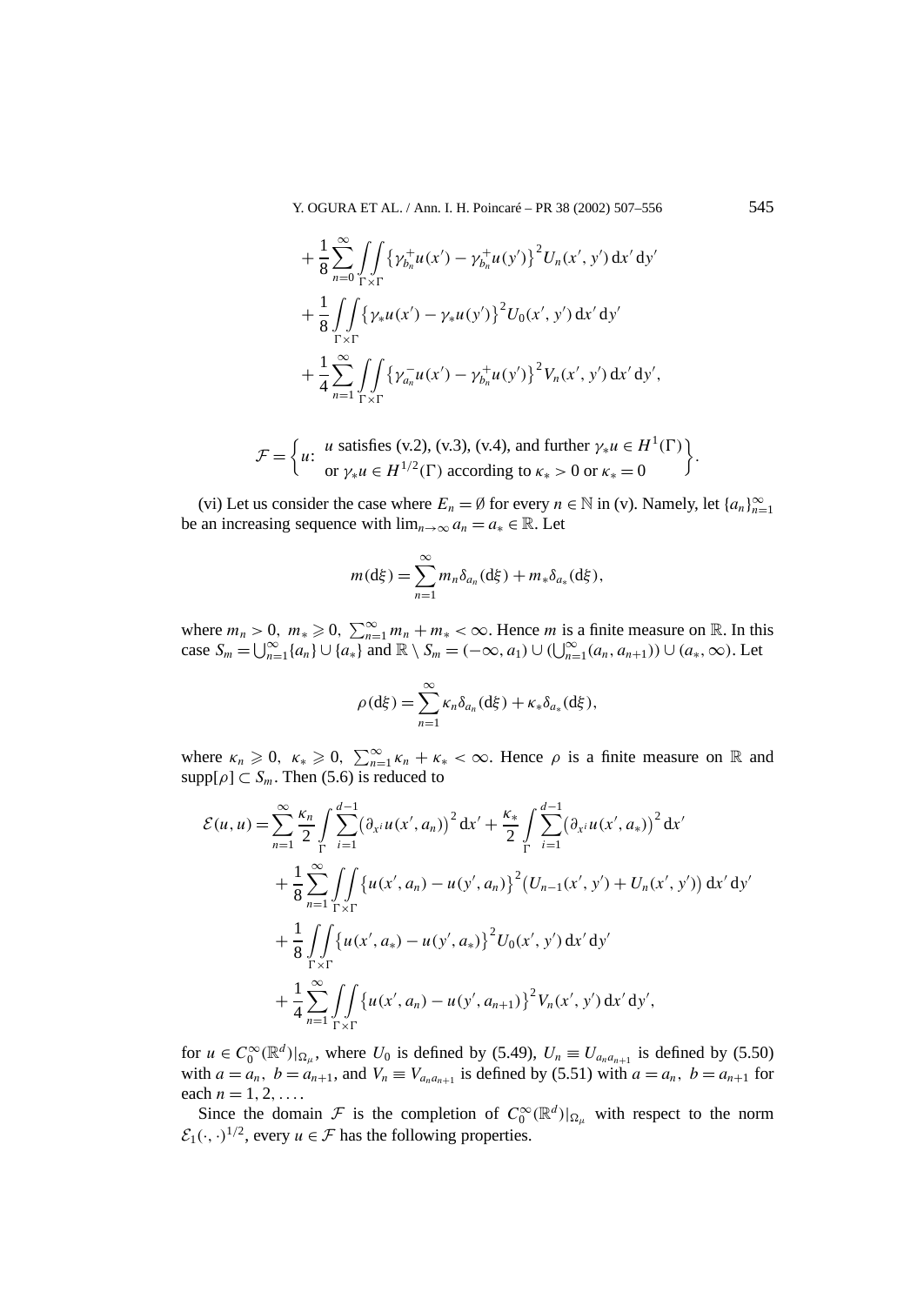(vi.1) If  $m_* > 0$ , then  $u(\cdot, a_*) \in H^1(\Gamma)$  or  $u(\cdot, a_*) \in H^{1/2}(\Gamma)$  according to  $\kappa_* > 0$  or  $\kappa_* = 0$ .

 $(vi.2) u(\cdot, a_n) \in H^{1/2}(\Gamma)$  for  $n = 1, 2, ...,$  and

$$
||u||_{(J)}^{2} := \sum_{n=1}^{\infty} \int \int \int \{u(x', a_{n}) - u(y', a_{n})\}^{2} (U_{n-1}(x', y') + U_{n}(x', y')) dx' dy'+ \sum_{n=1}^{\infty} \int \int \int \int \{u(x', a_{n}) - u(y', a_{n+1})\}^{2} V_{n}(x', y') dx' dy' < \infty.
$$

Further, by the same argument as in (v), we find that, for every  $u \in \mathcal{F}$ , there exists the limit

$$
\gamma_* u(x') := \lim_{n \to \infty} u(x', a_n), \quad \text{a.e. } x' \in \Gamma,
$$

and

$$
\gamma_* u(x') = u(x', a_*)
$$
, a.e.  $x' \in \Gamma$ , if  $m_* > 0$ ,  
 $\|\gamma_* u\|_{L^2(\Gamma)} \leq c_1 \{ \|u\|_{(J)} + \|u(\cdot, a_1)\|_{L^2(\Gamma)} \}$ ,

where  $c_1$  is a positive constant independent of  $u \in \mathcal{F}$ . Thus the Dirichlet space  $(\mathcal{E}, \mathcal{F})$  is given as follows.

$$
\mathcal{E}(u, u) = \sum_{n=1}^{\infty} \frac{\kappa_n}{2} \int_{\Gamma} \sum_{i=1}^{d-1} (\partial_{x^i} u(x', a_n))^2 dx' + \frac{\kappa_*}{2} \int_{\Gamma} \sum_{i=1}^{d-1} (\partial_{x^i} \gamma_* u(x'))^2 dx'
$$
  
+ 
$$
\frac{1}{8} \sum_{n=1}^{\infty} \int_{\Gamma \times \Gamma} \{u(x', a_n) - u(y', a_n)\}^2 (U_{n-1}(x', y') + U_n(x', y')) dx' dy'
$$
  
+ 
$$
\frac{1}{8} \int_{\Gamma \times \Gamma} \{ \gamma_* u(x') - \gamma_* u(y') \}^2 U_0(x', y') dx' dy'
$$
  
+ 
$$
\frac{1}{4} \sum_{n=1}^{\infty} \int_{\Gamma \times \Gamma} \{u(x', a_n) - u(y', a_{n+1})\}^2 V_n(x', y') dx' dy',
$$

$$
\mathcal{F} = \left\{ u: \begin{array}{l} u \text{ satisfies (vi.2), and further } \gamma_* u \in H^1(\Gamma) \text{ or} \\ \gamma_* u \in H^{1/2}(\Gamma) \text{ according to } \kappa_* > 0 \text{ or } \kappa_* = 0 \end{array} \right\}.
$$

(vii) Let *E* be the triadic Cantor set, that is,  $E = [0, 1] \setminus \bigcup_{n=1}^{\infty} \bigcup_{e \in \{0, 2\}^{n-1}} (a_e, b_e)$ , where  $a_e = \sum_{i=1}^{n-1} \varepsilon_i 3^{-i} + 3^{-n}$  and  $b_e = a_e + 3^{-n}$ , for  $e = (\varepsilon_1, \ldots, \varepsilon_{n-1}) \in \{0, 2\}^{n-1}$ . Let *m* be the Cantor measure, that is, a finite measure corresponding to the Cantor function. Then  $S_m = E$ . Let

$$
\rho(\mathrm{d}\xi) = \sum_{n=1}^{\infty} \sum_{e \in \{0,2\}^{n-1}} \left\{ \kappa_{a_e} \delta_{a_e}(\mathrm{d}\xi) + \kappa_{b_e} \delta_{b_e}(\mathrm{d}\xi) \right\},\,
$$

where  $\kappa_{a_e}$  and  $\kappa_{b_e}$  are nonnegative constants and  $\sum_{n=1}^{\infty} \sum_{e \in \{0,2\}^{n-1}} {\kappa_{a_e} + \kappa_{b_e}} < \infty$ . Then  $\rho$  is a finite measure and supp $[\rho] \subset S_m$ . Therefore (5.6) is reduced to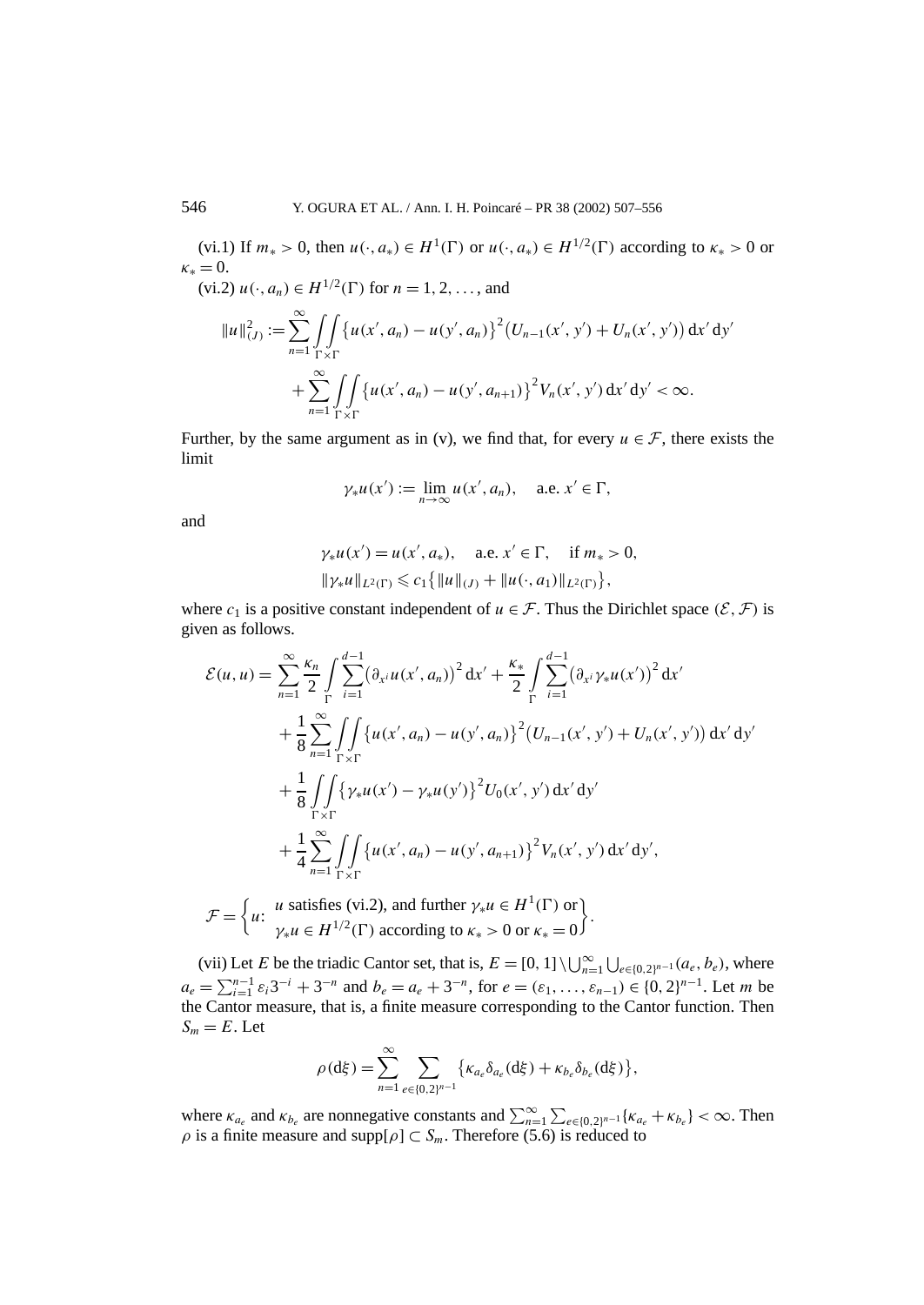$$
\mathcal{E}(u, u) = \frac{1}{2} \sum_{n=1}^{\infty} \sum_{e \in \{0, 2\}^{n-1}} \kappa_{a_e} \int_{\Gamma} \sum_{i=1}^{d-1} (\partial_{x^i} u(x', a_e))^2 dx' \n+ \frac{1}{2} \sum_{n=1}^{\infty} \sum_{e \in \{0, 2\}^{n-1}} \kappa_{b_e} \int_{\Gamma} \sum_{i=1}^{d-1} (\partial_{x^i} u(x', b_e))^2 dx' \n+ \frac{1}{8} \int_{\Gamma \times \Gamma} \{u(x', 0) - u(y', 0)\}^2 U_0(x', y') dx' dy' \n+ \frac{1}{8} \int_{\Gamma \times \Gamma} \{u(x', 1) - u(y', 1)\}^2 U_0(x', y') dx' dy' \n+ \frac{1}{8} \sum_{n=1}^{\infty} \sum_{e \in \{0, 2\}^{n-1}} \int_{\Gamma \times \Gamma} \{u(x', a_e) - u(y', a_e)\}^2 U_e(x', y') dx' dy' \n+ \frac{1}{8} \sum_{n=1}^{\infty} \sum_{e \in \{0, 2\}^{n-1}} \int_{\Gamma \times \Gamma} \{u(x', b_e) - u(y', b_e)\}^2 U_e(x', y') dx' dy' \n+ \frac{1}{4} \sum_{n=1}^{\infty} \sum_{e \in \{0, 2\}^{n-1}} \int_{\Gamma \times \Gamma} \{u(x', a_e) - u(y', b_e)\}^2 V_e(x', y') dx' dy',
$$

for  $u \in C_0^{\infty}(\mathbb{R}^d)|_{\Omega_\mu}$ , where  $U_0$  is defined by (5.49),  $U_e$  is defined by (5.50) with  $a = a_e$ ,  $b = b_e$ , and  $V_e$  is defined by (5.51) with  $a = a_e$ ,  $b = b_e$ . The domain  $\mathcal F$  is the completion of  $C_0^{\infty}(\mathbb{R}^d)|_{\Omega_\mu}$  with respect to the norm  $\{\mathcal{E}(\cdot, \cdot) + (\cdot, \cdot)_{L^2(\Omega_\mu, \mu)}\}^{1/2}$ . Although we cannot determine the domain  $F$ , we may say that

$$
\mathcal{F} \subset \bigg\{ u \in L^2(\Omega_\mu, \mu) \colon \sup_{N \in \mathbb{N}} \int_{\Gamma \times E \times \Gamma \times E} |u(x', x^d) - u(y', y^d)|^2 \nu_N(\mathrm{d}x' \, \mathrm{d}x^d \, \mathrm{d}y' \, \mathrm{d}y^d) < \infty \bigg\},
$$

where  $\nu_N$ 's are Radon measures on  $\Gamma \times E \times \Gamma \times E$  defined by

$$
v_N \left(\frac{dx'dx^d dy'dy^d}{dx^2 dy'dy^d}\right)
$$
  
=  $U_0(x', y') \left\{ \frac{dx'}{\delta_0} \left(\frac{dx^d}{dy^d}\right) + \frac{dx'}{\delta_1} \left(\frac{dx^d}{dy^d}\right) \frac{dy'}{\delta_1} \left(\frac{dy^d}{dy^d}\right) \right\}$   
+  $\sum_{n=1}^N \sum_{e \in \{0,2\}^{n-1}} \left\{ U_e(x', y') \left\{ \frac{dx'}{\delta_{a_e}} \left(\frac{dx^d}{dy^d}\right) \frac{dy'}{\delta_{a_e}} \left(\frac{dy^d}{dy^d}\right) \right\} \right\}$   
+  $\frac{dx'}{\delta_{b_e}} \left(\frac{dx^d}{dy^d}\right) \frac{dy'}{\delta_{b_e}} \left(\frac{dy^d}{dy^d}\right) + V_e(x', y') \frac{dx'}{\delta_{a_e}} \left(\frac{dx^d}{dy^d}\right) \frac{dy'}{\delta_{b_e}} \left(\frac{dy^d}{dy^d}\right).$ 

# **6. The partial differential equation for the limit process**

Let  $\{a_k\}_{k=-\infty}^{\infty}$  and  $\{b_k\}_{k=-\infty}^{\infty}$  be sequences such that  $a_k < b_k < a_{k+1} < b_{k+1}$ ,  $k =$ 0*,* ±1*,* ±2*,...,* and  $\lim_{k\to\infty} a_k = \lim_{k\to\infty} b_k = -\infty$ *,*  $\lim_{k\to\infty} a_k = \lim_{k\to\infty} b_k = \infty$ . Let  $m(d\xi) = \sum_{k=-\infty}^{\infty} m_k I_{(b_k, a_{k+1})}(\xi) d\xi$  and  $\rho(d\xi) = \sum_{k=-\infty}^{\infty} {\kappa_{a_k} \delta_{a_k} (d\xi) + \kappa_{b_k} \delta_{b_k} (d\xi)}$ , where  $m_k$ 's are positive constants, and  $\kappa_{a_k}$ 's and  $\kappa_{b_k}$ 's are nonnegative constants.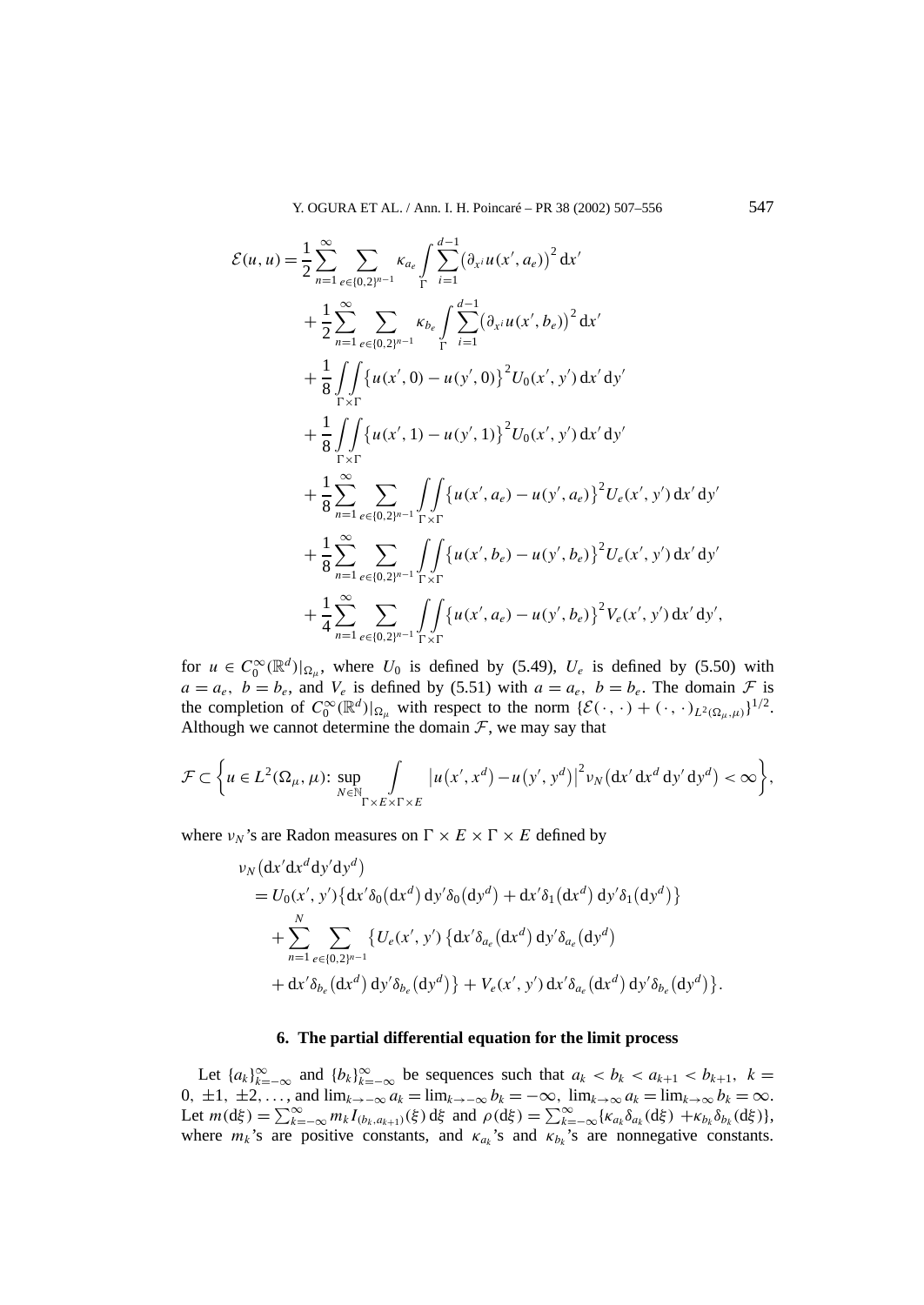*m* and *ρ* are Radon measures on  $\mathbb{R}$ , supp $[\rho] \subset S_m = \bigcup_{k=-\infty}^{\infty} [b_k, a_{k+1}]$ , and  $\mathbb{R} \setminus S_m = \bigcup_{k=-\infty}^{\infty} [a_k, b_k]$ . In view of Theorem 5.1, the corresponding Dirichlet form is given by  $\bigcup_{k=-\infty}^{\infty} (a_k, b_k)$ . In view of Theorem 5.1, the corresponding Dirichlet form is given by

$$
\mathcal{E}(u, u) = \sum_{k=-\infty}^{\infty} \frac{1}{2} \int_{E_k} \left\{ \sum_{i,j=1}^{d-1} a^{ij}(x') \partial_{x^i} u(x) \partial_{x^j} u(x) + a^{dd}(x^d) \partial_{x^d} u(x) \partial_{x^d} u(x) \right\} dx \n+ \sum_{k=-\infty}^{\infty} \frac{\kappa_{a_k}}{2} \int_{\Gamma} \sum_{i,j=1}^{d-1} a^{ij}(x') \partial_{x^i} \gamma_{a_k}^- u(x') \partial_{x^j} \gamma_{a_k}^- u(x') dx' \n+ \sum_{k=-\infty}^{\infty} \frac{\kappa_{b_k}}{2} \int_{\Gamma} \sum_{i,j=1}^{d-1} a^{ij}(x') \partial_{x^i} \gamma_{b_k}^+ u(x') \partial_{x^j} \gamma_{b_k}^+ u(x') dx' \n+ \frac{1}{8} \sum_{k=-\infty}^{\infty} \int_{\Gamma \times \Gamma} \left\{ \gamma_{a_k}^- u(x') - \gamma_{a_k}^- u(y') \right\}^2 U_k(x', y') dx' dy' \n+ \frac{1}{8} \sum_{k=-\infty}^{\infty} \int_{\Gamma \times \Gamma} \left\{ \gamma_{b_k}^+ u(x') - \gamma_{b_k}^+ u(y') \right\}^2 U_k(x', y') dx' dy' \n+ \frac{1}{4} \sum_{k=-\infty}^{\infty} \int_{\Gamma \times \Gamma} \left\{ \gamma_{a_k}^- u(x') - \gamma_{b_k}^+ u(y') \right\}^2 V_k(x', y') dx' dy',
$$

where  $E_k = \Gamma \times (b_k, a_{k+1}), \ \Gamma_{a_k} = \Gamma \times \{a_k\}, \ \Gamma_{b_k} = \Gamma \times \{b_k\}, \ \gamma_{a_k^-} [\gamma_{b_k^+}]$  is the trace operator on  $\Gamma_{a_k}$  [ $\Gamma_{b_k}$ ] from  $E_{k-1}$  [ $E_k$ ], and  $U_k$ ,  $V_k$  are given by (5.13) and (5.17). The domain  $\mathcal{F}$  is the space of all measurable functions *u* defined on  $E := \bigcup_{k=-\infty}^{\infty} E_k$ satisfying the following properties.

 $(\mathcal{F}.1) u \in H^1(E_k)$  for  $k = 0, \pm 1, \pm 2, \ldots$ , and

$$
\sum_{k=-\infty}^{\infty} \left\{ \int\limits_{E_k} \sum_{i=1}^d (\partial_{x^i} u)^2 \, \mathrm{d} x + m_k \int\limits_{E_k} u^2 \, \mathrm{d} x \right\} < \infty.
$$

 $(\mathcal{F}.2)$  For each  $k = 0, \pm 1, \pm 2, \ldots, \gamma_{a_k}^{-1} u \in H^1(\Gamma)$  or  $H^{1/2}(\Gamma)$  according to  $\kappa_{a_k} > 0$  or  $\kappa_{a_k} = 0$ , and  $\gamma_{b_k}^+ u \in H^1(\Gamma)$  or  $H^{1/2}(\Gamma)$  according to  $\kappa_{b_k} > 0$  or  $\kappa_{b_k} = 0$ . Further

$$
\sum_{k=-\infty}^{\infty} \kappa_{a_k} \int_{\Gamma} \sum_{i=1}^{d-1} (\partial_{x^i} \gamma_{a_k}^- u)^2 dx' + \sum_{k=-\infty}^{\infty} \kappa_{b_k} \int_{\Gamma} \sum_{i=1}^{d-1} (\partial_{x^i} \gamma_{b_k}^+ u)^2 dx' \n+ \sum_{k=-\infty}^{\infty} \int_{\Gamma \times \Gamma} \{ \gamma_{a_k}^- u(x') - \gamma_{a_k}^- u(y') \}^2 U_k(x', y') dx' dy' \n+ \sum_{k=-\infty}^{\infty} \int_{\Gamma \times \Gamma} \{ \gamma_{b_k}^+ u(x') - \gamma_{b_k}^+ u(y') \}^2 U_k(x', y') dx' dy' \n+ \sum_{k=-\infty}^{\infty} \int_{\Gamma \times \Gamma} \{ \gamma_{a_k}^- u(x') - \gamma_{b_k}^+ u(y') \}^2 V_k(x', y') dx' dy' < \infty.
$$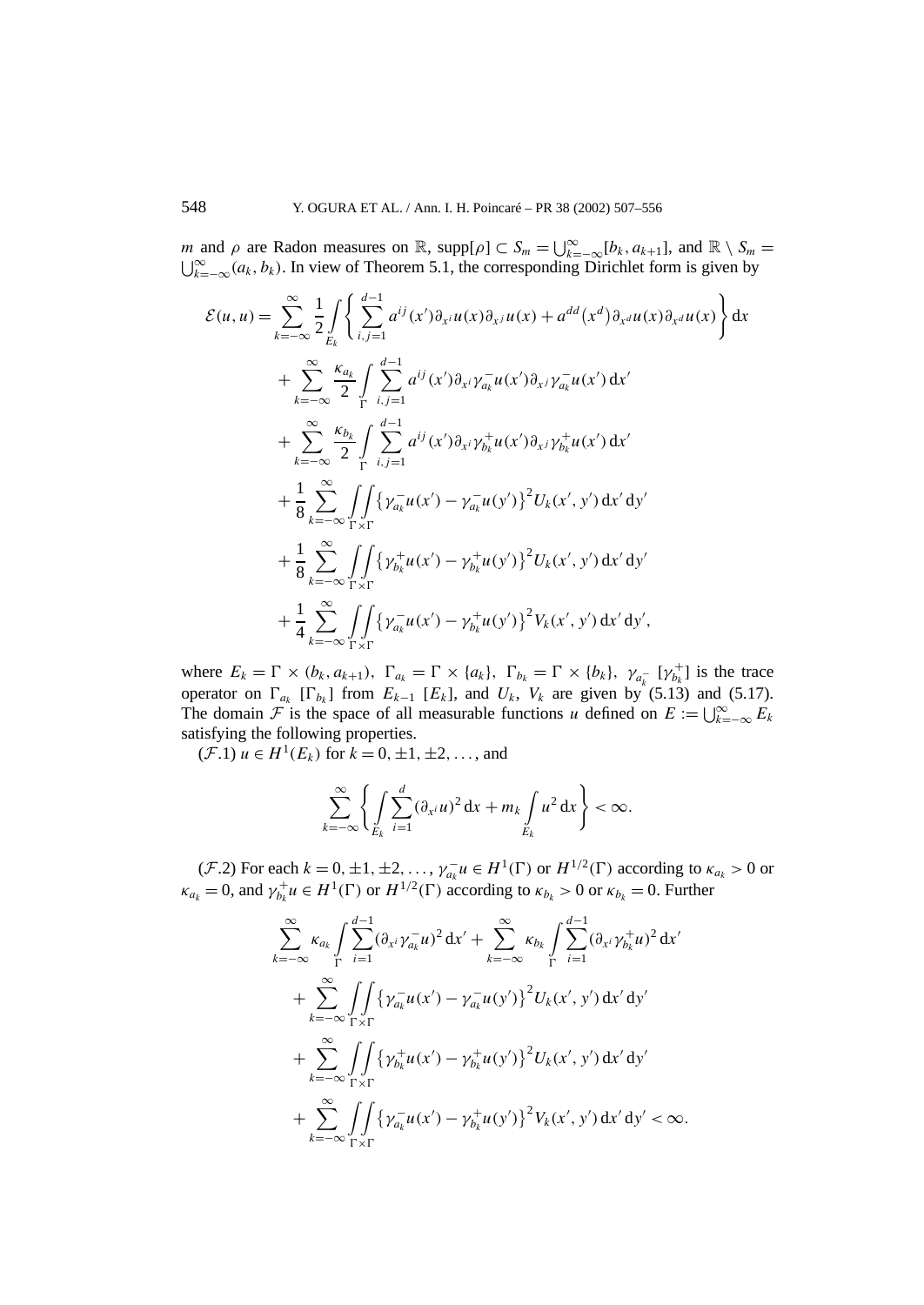Put  $\mathcal{E}_{\lambda}(u, v) = \mathcal{E}(u, v) + \lambda(u, v)_{L^2(F, u)}$  for  $\lambda > 0$ . By virtue of the general theory, for each  $f \in L^2(E, \mu)$  and  $\lambda > 0$ , there exists a unique element *u* of *F* denoted by  $G_\lambda f$ such that

$$
\mathcal{E}_{\lambda}(u,v) = (f,v)_{L^2(E,\mu)}, \quad v \in \mathcal{F}.\tag{6.1}
$$

It is known that  ${G_\lambda, \lambda > 0}$  is Markovian in the sense that  $0 \leq \lambda G_\lambda f \leq 1$  whenever  $0 \leq f \leq 1$  ([7]). Hence it is defined as a bounded linear operator on  $C(\overline{E})$ , where  $\overline{E} = \bigcup_{k=-\infty}^{\infty} \overline{E_k}$  with  $\overline{E}_k = E_k \cup \Gamma_{a_{k+1}} \cup \Gamma_{b_k}$ . We pose the following assumption on the sequences  $\{a_k\}_{k=-\infty}^{\infty}$  and  $\{b_k\}_{k=-\infty}^{\infty}$ .

$$
\sum_{0 \leqslant k < \infty} m_k (a_{k+1} - b_k)^2 = \infty,\tag{6.2}
$$

$$
\sum_{-\infty < k < 0} m_k (a_{k+1} - b_k)^2 = \infty,\tag{6.3}
$$

which imply that  $(4.5)$  and  $(4.6)$  are satisfied. Therefore we can derive the following assertion from Theorem 4.3.

THEOREM 6.1. – *Under the conditions* (6.2) *and* (6.3) *it holds that*

$$
G_{\lambda}(\widehat{C}(\overline{E})) \subset \widehat{C}(\overline{E}), \quad \lambda > 0.
$$

We are going to observe the assertion of Theorem 6.1 from a point of view of partial differential equation theory. In order to proceed our argument, we need the following assumption.

$$
a^{ij} \in C^{1,\alpha}(\Gamma), \quad i, j = 1, \dots, d - 1,\tag{6.4}
$$

for an  $\alpha \in (0, 1]$ . Here  $C^{1, \alpha}(\Gamma)$  is the space of all continuously differentiable functions on  $\Gamma$  with bounded derivatives and with the finite norm

$$
|| f ||_{1,\alpha} = \sum_{|r|=0,1} ||\partial^r f|| + \sum_{|r|=1} [\partial^r f]_{\alpha},
$$

where

$$
|| f || = \sup_{x \in \Gamma} |f(x)|, \quad [f]_{\alpha} = \sup_{x, y \in \Gamma} \frac{|f(x) - f(y)|}{|x - y|^{\alpha}},
$$
  

$$
\partial^{r} = (\partial_{x^{1}})^{r_{1}} (\partial_{x^{2}})^{r_{2}} \cdots (\partial_{x^{d}})^{r_{d}}, \qquad r = (r_{1}, r_{2}, \dots, r_{d}),
$$
  

$$
|r| = r_{1} + r_{2} + \cdots + r_{d}.
$$

In the following, we fix a nonnegative element  $\chi \in C_0^{\infty}(\Gamma)$  such that  $\chi(y') = 1$  for  $|y'| \le 1/2$ ,  $\chi(y') = 0$  for  $|y'| \ge 1$ , and  $\chi(-y') = \chi(y')$ .

PROPOSITION 6.2. – *Under the assumption* (6.4)*, there exists the limit*

$$
b_k^i(x') = \lim_{\varepsilon \downarrow 0} \int_{\Gamma \backslash \Delta_{\varepsilon}^{x'}} (y^i - x^i) \chi(y' - x') U_k(x', y') \, dy', \quad x' \in \Gamma,
$$
 (6.5)

*for each*  $i = 1, 2, ..., d - 1$ *, and*  $k = 0, \pm 1, \pm 2, ...,$  *where*  $\Delta_{\varepsilon}^{x'} = \{y' \in \Gamma : |x' - y'| < \varepsilon\}$ *.*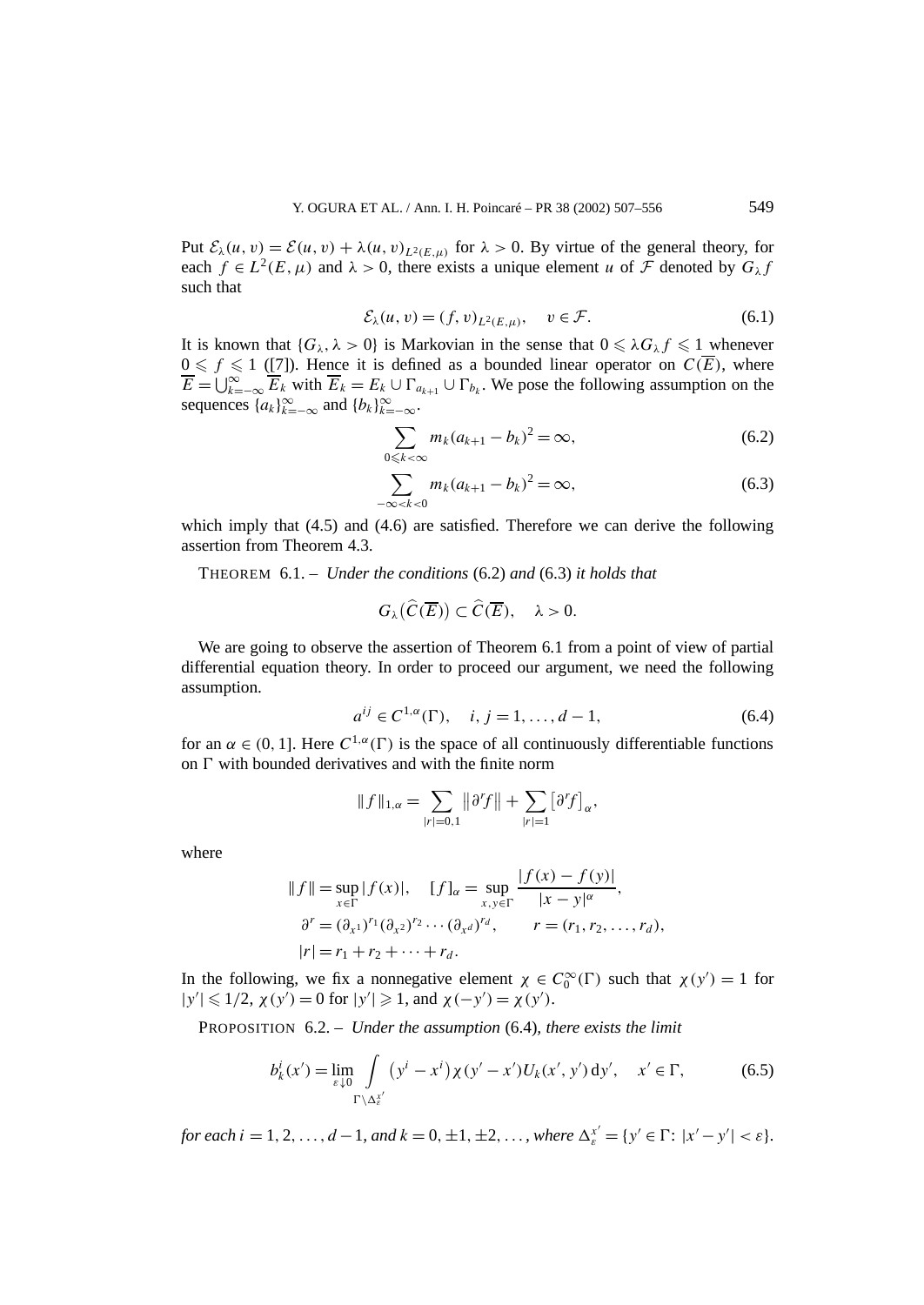In order to prove Proposition 6.2, we need some estimates of  $p'(t, x', y')$ . We summarize them first of all. Following the parametric method, we find that  $p'(t, x', y')$ is represented as

$$
p'(t, x', y') = \overline{q}^{y'}(t, x', y') + \widetilde{q}(t, x', y'),
$$
\n(6.6)

where

$$
\overline{q}^{z'}(t, x', y') = \left(\det a(z')\right)^{1/2} (2\pi t)^{-(d-1)/2} \exp\left\{-\frac{1}{2t}(x' - y')a(z')^t(x' - y')\right\},\tag{6.7}
$$

 $a(z') = (a_{ij}(z')) = (a^{ij}(z'))^{-1}$ , and  $\tilde{q}(t, x', y')$  is the remainder term.

LEMMA 6.3. – *There are positive constants*  $C_{13}$  *and*  $C_{14}$  *such that* 

$$
|\tilde{q}(t, x', y')| \leq C_{13} t^{-(d-1-\alpha)/2} e^{-C_{14}|x'-y'|^2/t}, \quad 0 < t < \infty, \ x', y' \in \Gamma.
$$
 (6.8)

*Proof.* – In the following,  $c_1$ ,  $c_2$ , etc. stand for positive constants independent of variables. Let *x'*, *y'*,  $z' \in \Gamma$ . By means of (6.7),

$$
\left|\overline{q}^{z'}(t, x', y')\right| \leqslant c_1 t^{-(d-1)/2} e^{-c_2 |x'-y'|^2/t}, \quad 0 < t < \infty.
$$
 (6.9)

Combining this with (4.31), we get

$$
|\widetilde{q}(t, x', y')| \leq c_3 t^{-(d-1)/2} e^{-c_4 |x'-y'|^2/t}, \quad 0 < t < \infty.
$$
 (6.10)

In [13, p. 378, (13.5)], the following estimate is already obtained.

$$
|\tilde{q}(t, x', y')| \leq c_5 t^{-(d-1-\alpha)/2} e^{-c_6 |x'-y'|^2/t}, \quad 0 < t \leq T,
$$

where  $T > 0$  is fixed arbitrarily. This estimate coupled with (6.10) implies (6.8).  $\Box$ 

*Proof of Proposition 6.2. –* We put

$$
W_k(y'; z') = \left(\det a(z')\right)^{1/2} \int_0^\infty (2\pi t)^{-(d-1)/2} \exp\left\{-\frac{1}{2t}y'a(z')\,t\,y'\right\} \alpha_k(t) \,dt,\tag{6.11}
$$

for  $y'$ ,  $z' \in \Gamma$ . We note that there is a positive constant  $C_{15}$  such that

$$
\left|W_k(y';x') - W_k(y';z')\right| \leqslant C_{15}|x'-z'||y'|^{-d},\tag{6.12}
$$

for every  $x'$ ,  $y'$ ,  $z' \in \Gamma$ ,  $k = 0, \pm 1, \pm 2, \ldots$  Indeed, noting (6.4), we see that

$$
\begin{aligned} \left| W_k(y'; x') - W_k(y'; z') \right| &= \left| \int_0^1 \partial_s W_k(y'; x' + s(z' - x')) \, \mathrm{d}s \right| \\ &\leqslant |x' - z'| \int_0^1 |\nabla_{\eta'} W_k(y'; \, \eta')|_{\eta' = x' + s(z' - x')} \, \mathrm{d}s \end{aligned}
$$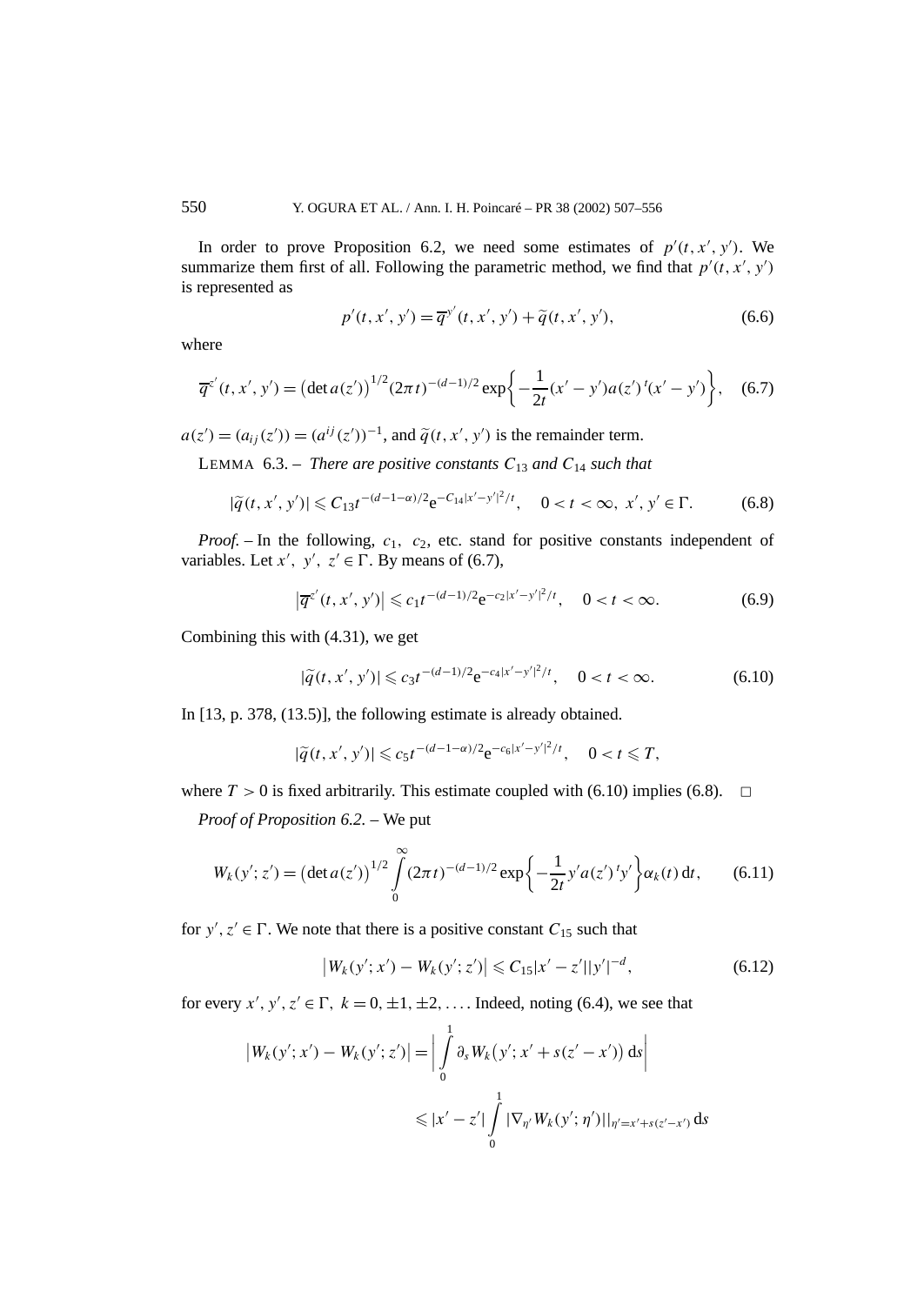$$
\leq c_1 |x'-z'| \Bigg\{ \int\limits_0^\infty t^{-(d-1)/2} e^{-c_2 |y'|^2/t} \alpha_k(t) dt + |y'|^2 \int\limits_0^\infty t^{-(d+1)/2} e^{-c_2 |y'|^2/t} \alpha_k(t) dt \Bigg\},
$$

for some positive constants  $c_1$  and  $c_2$ . Combining this with (5.24) and (5.25), we get (6.12).

By virtue of (6.6),

$$
U_k(x', y') = \int_{0}^{\infty} \overline{q}^{y'}(t, x', y') \alpha_k(t) dt + \int_{0}^{\infty} \widetilde{q}(t, x', y') \alpha_k(t) dt
$$
  

$$
\equiv U_{k,1}(x', y') + U_{k,2}(x', y').
$$

From (6.11),

$$
U_{k,1}(x',y') = W_k(y'-x';y').
$$

Noting that  $\int_{\Gamma \setminus \Delta_{\varepsilon}^{x'}} (y^{i} - x^{i}) \chi(y' - x') W_{k}(y' - x'; x') dy' = 0$ , we have

$$
\int_{\Gamma \backslash \Delta_{\varepsilon}^{x'}} (y^{i} - x^{i}) \chi(y' - x') U_{k,1}(x', y') dy' \n= \int_{\Gamma \backslash \Delta_{\varepsilon}^{x'}} (y^{i} - x^{i}) \chi(y' - x') \{ W_{k}(y' - x'; y') - W_{k}(y' - x'; x') \} dy'.
$$

By virtue of (6.12),

$$
|W_k(y'-x';y')-W_k(y'-x';x')|\leqslant C_{15}|x'-y'|^{-d+1}.
$$

Therefore there exists the following limit:

$$
b_{k,1}^{i}(x') := \lim_{\varepsilon \downarrow 0} \int_{\Gamma \setminus \Delta_{\varepsilon}^{x'}} (y^{i} - x^{i}) \chi(y' - x') U_{k,1}(x', y') dy'
$$
  
= 
$$
\int_{\Gamma} (y^{i} - x^{i}) \chi(y' - x') \{ W_{k}(y' - x'; y') - W_{k}(y' - x'; x') \} dy'
$$
  
= 
$$
\int_{\Gamma} y^{i} \chi(y') \{ W_{k}(y'; x' + y') - W_{k}(y'; x') \} dy'.
$$

By means of (6.8), (5.24) and (5.25),

$$
|U_{k,2}(x',y')| \leqslant c_1 \int\limits_0^\infty t^{-(d+2-\alpha)/2} e^{-c_2|x'-y'|^2/t} dt \leqslant c_3 |x'-y'|^{-(d-\alpha)},
$$

for some positive constants  $c_i$  ( $i = 1, 2, 3$ ). Therefore there exists the following limit: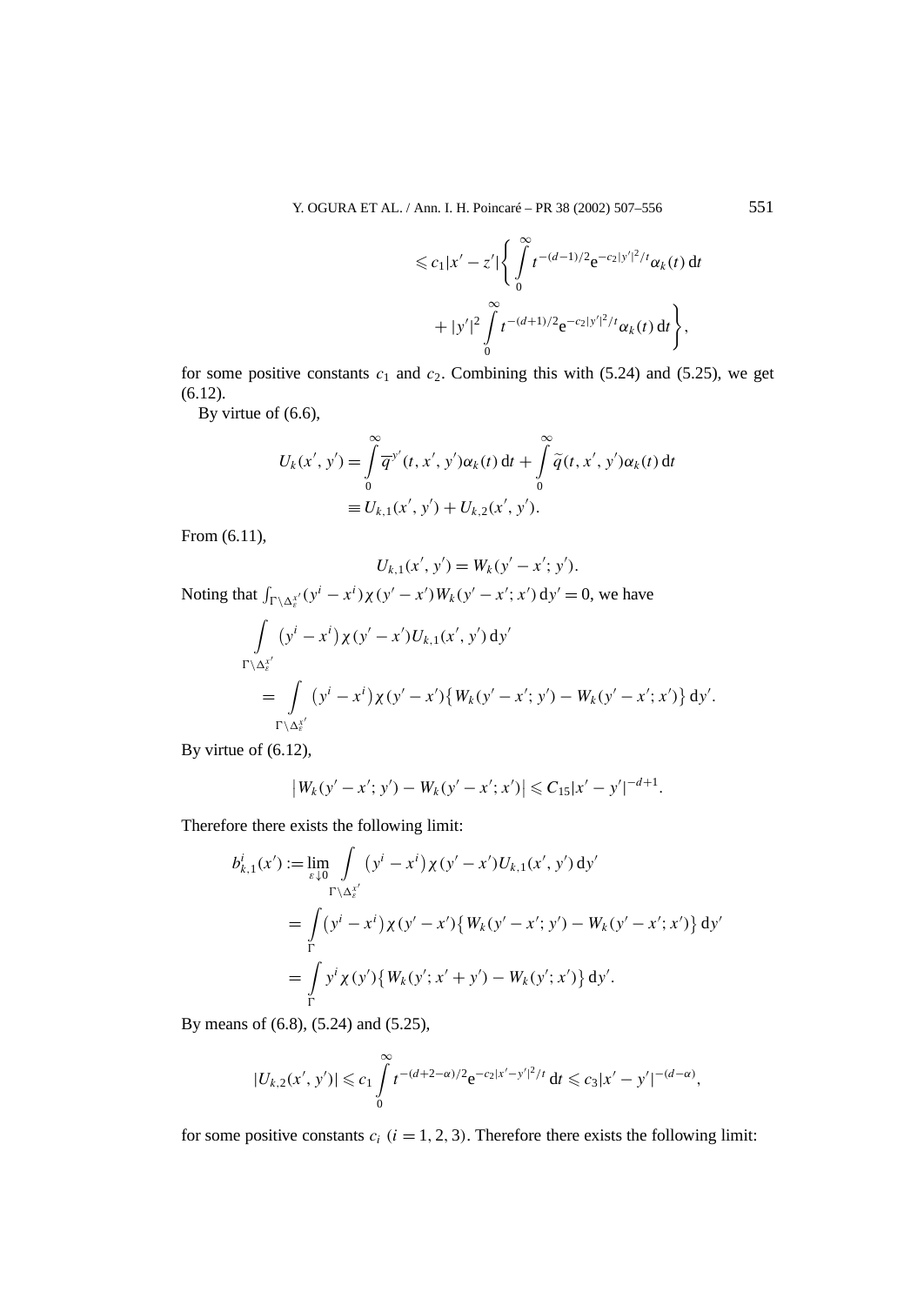552 Y. OGURA ET AL. / Ann. I. H. Poincaré – PR 38 (2002) 507–556

$$
b_{k,2}^i(x') := \lim_{\varepsilon \downarrow 0} \int_{\Gamma \backslash \Delta_{\varepsilon}^{x'}} (y^i - x^i) \chi(y' - x') U_{k,2}(x', y') \, dy' = \int_{\Gamma} (y^i - x^i) \chi(y' - x') U_{k,2}(x', y') \, dy'.
$$

Thus there exists the limit  $b^i_k$  defined by (6.5).  $\Box$ 

We define the following operators.

$$
\mathcal{A}u(x) = \frac{1}{2} \Biggl\{ \sum_{i,j=1}^{d-1} \partial_{x^i} (a^{ij}(x') \partial_{x^j} u(x)) + \partial_{x^d} (a^{dd}(x^d) \partial_{x^d} u(x)) \Biggr\},
$$
  
\n
$$
\partial_{\eta_a^-} u(x') = \frac{1}{2} a^{dd}(a) \partial_{x^d} u(x', a), \qquad \partial_{\eta_b^+} u(x') = -\frac{1}{2} a^{dd}(b) \partial_{x^d} u(x', b),
$$
  
\n
$$
\widetilde{\mathcal{A}}_{\xi}^{\pm} u(x') = \frac{\kappa_{\xi}}{2} \sum_{i,j=1}^{d-1} \partial_{x^i} (a^{ij}(x') \partial_{x^j} \gamma_{\xi}^{\pm} u(x'),
$$
  
\n
$$
\widetilde{\mathcal{B}}_{\xi}^{\pm} u(x') = \frac{1}{4} \int_{\Gamma} \{ \gamma_{\xi}^{\pm} u(x' + y') - \gamma_{\xi}^{\pm} u(x') - \nabla_{x'} \gamma_{\xi}^{\pm} u(x') \cdot y' \chi(y') \} \times U_k(x', x' + y') dy' + \frac{1}{4} \sum_{i=1}^{d-1} b^i_k(x') \partial_{x^i} \gamma_{\xi}^{\pm} u(x'),
$$
  
\n
$$
\widetilde{\mathcal{C}}_{a_k}^{+-} u(x') = \frac{1}{4} \int_{\Gamma} \{ \gamma_{b_k}^{\pm} u(x' + y') - \gamma_{a_k}^- u(x') \} V_k(x', x' + y') dy',
$$
  
\n
$$
\widetilde{\mathcal{C}}_{b_k}^{-+} u(x') = \frac{1}{4} \int_{\Gamma} \{ \gamma_{a_k}^- u(x' + y') - \gamma_{b_k}^+ u(x') \} V_k(x', x' + y') dy',
$$

where  $\xi = a_k$  or  $b_k$ .

THEOREM 6.4. – *Assume* (6.2), (6.3)*, and* (6.4)*. Let*  $f \in \widehat{C(E)}$  *and*  $\lambda > 0$ *. Then*  $u = G_{\lambda} f$  *is the unique element in*  $\widehat{C(E)} \cap \mathcal{F}$  *satisfying the following equations in weak sense: for every*  $k = 0, \pm 1, \pm 2, \ldots$ 

$$
(\lambda m_k - A)u = m_k f \qquad \qquad \text{in } E_k,\tag{6.13}
$$

$$
\partial_{n_{b_k}^+} u = \widetilde{\mathcal{A}}_{b_k}^+ u + \widetilde{\mathcal{B}}_{b_k}^+ u + \widetilde{\mathcal{C}}_{b_k}^{-+} u \qquad in \ \Gamma_{b_k}, \tag{6.14}
$$

$$
\partial_{n_{a_{k+1}}^-} u = \tilde{\mathcal{A}}_{a_{k+1}}^- u + \tilde{\mathcal{B}}_{a_{k+1}}^- u + \tilde{\mathcal{C}}_{a_{k+1}}^{+-} u \quad \text{in } \Gamma_{a_{k+1}}.
$$
 (6.15)

*Remark* 6.5. – We say that an element  $u \in \mathcal{F}$  satisfies Eqs. (6.13)–(6.15) in the weak sense if the equations

$$
\int_{E_k} (\lambda m_k - A) u(x) v(x) dx = \int_{E_k} m_k f(x) v(x) dx \quad \text{for } v \in H_0^1(E_k), \tag{6.16}
$$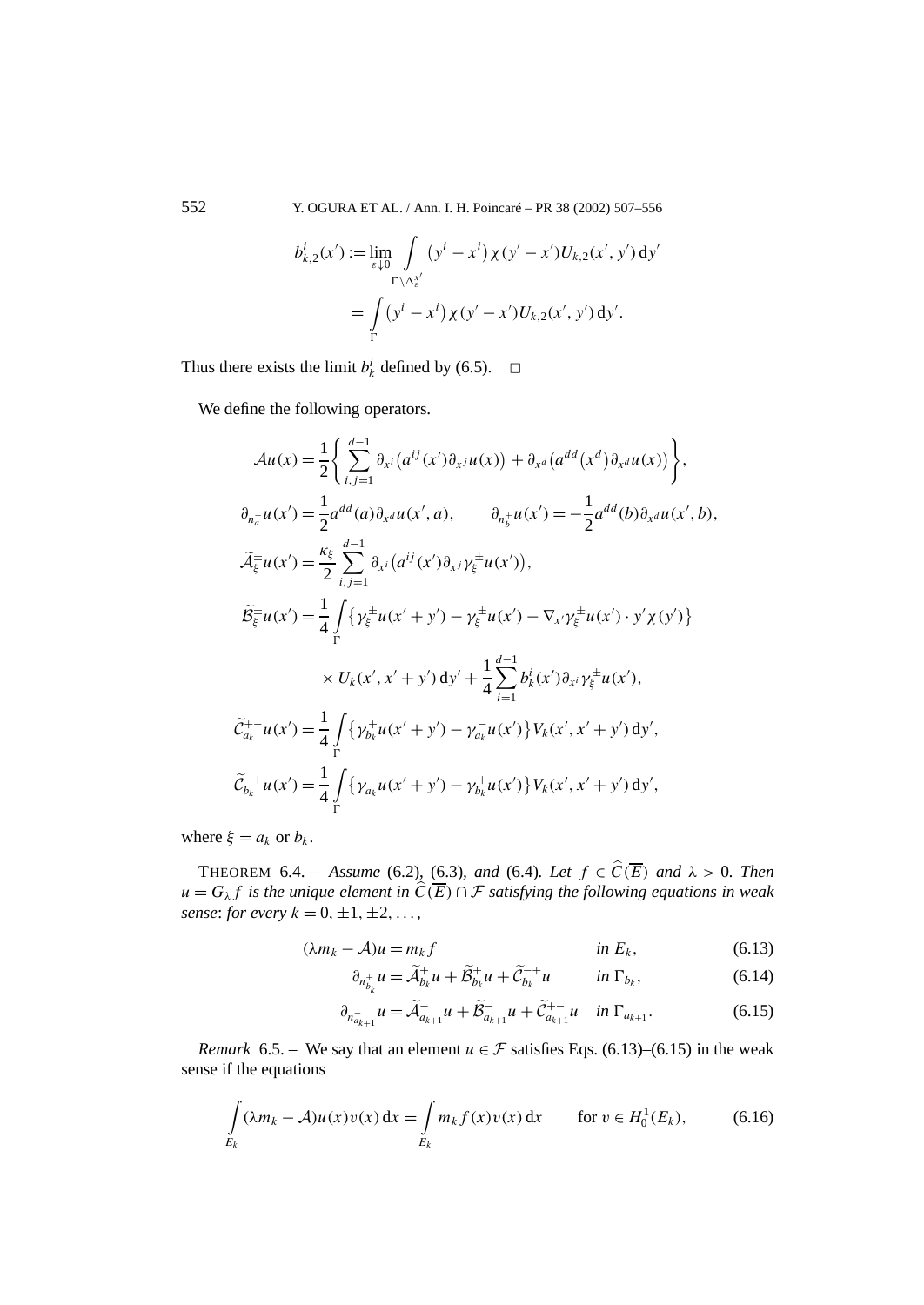Y. OGURA ET AL. / Ann. I. H. Poincaré – PR 38 (2002) 507–556 553

$$
\int_{\Gamma} \partial_{n_{b_k}^+} u(x') \phi(x') dx' = \int_{\Gamma} (\widetilde{\mathcal{A}}_{b_k}^+ u + \widetilde{\mathcal{B}}_{b_k}^+ u + \widetilde{\mathcal{C}}_{b_k}^{-+} u)(x') \phi(x') dx' \qquad (6.17)
$$
  
for  $\phi \in H^1(\Gamma)$  or  $H^{1/2}(\Gamma)$  according as  $\kappa_{b_k} > 0$  or  $\kappa_{b_k} = 0$ 

hold for  $(6.13)$  and  $(6.14)$  and a similar equation for  $(6.15)$ . More precisely, the integrals in the above are understood as follows. Firstly,

$$
\int_{E_k} Au(x)v(x) dx
$$
\n
$$
= -\frac{1}{2} \int_{E_k} \left\{ \sum_{i,j=1}^{d-1} a^{ij}(x') \partial_{x^i} u(x) \partial_{x^j} v(x) + a^{dd}(x^d) \partial_{x^d} u(x) \partial_{x^d} v(x) \right\} dx
$$

for  $v \in H_0^1(E_k)$ . Secondly, let  $v = H_{\Gamma \times \{b_k\}}\phi$  and take a sequence  $\{\rho_n\} \subset C_0^{\infty}(\mathbb{R})$  such that  $\rho_n(\xi) = 1$  for  $|\xi - b_k| < 1/n$ ,  $= 0$  for  $|\xi - b_k| > 2/n$ , and  $0 \le \rho_n \le 1$ . Then

$$
\int\limits_{\Gamma} \partial_{n_{b_k}^+} u(x') \phi(x') dx' = \lim_{n \to \infty} \frac{1}{2} \int\limits_{E_k} a^{dd}(x^d) \partial_{x^d} u(x) \partial_{x^d} (v(x) \rho_n(x^d)) dx, \tag{6.18}
$$

for each  $\phi \in H^1(\Gamma)$  or  $H^{1/2}(\Gamma)$ . Note that the convergence is secured in the following proof of Theorem 6.4. Further,  $v = H_{\Gamma \times \{b_k\}} \phi(x)$  can be replaced by any other  $v \in$  $H^{3/2}(E_k)$  or  $H^1(E_k)$  with  $\gamma_{b_k}^+ v = \phi$ . Thirdly,

$$
\int\limits_{\Gamma} \widetilde{\mathcal{A}}_{b_k}^+ u(x') \phi(x') dx' = -\frac{\kappa_{b_k}}{2} \int\limits_{\Gamma} \sum_{i,j=1}^{d-1} a^{ij}(x') \partial_{x^i} \gamma_{b_k}^+ u(x') \partial_{x^j} \phi(x') dx',
$$

for  $\phi \in H^1(\Gamma)$  if  $\kappa_{b_k} > 0$ , and  $\int_{\Gamma} \widetilde{\mathcal{A}}_{b_k}^+ u(x') \phi(x') dx' = 0$  for all  $\phi \in H^{1/2}(\Gamma)$  otherwise. Finally,

$$
\int_{\Gamma} \widetilde{\mathcal{B}}_{b_k} u(x') \phi(x') dx' \qquad (6.19)
$$
\n
$$
= -\frac{1}{8} \int_{\Gamma \times \Gamma} \{ \gamma_{b_k} u(x') - \gamma_{b_k} u(y') \} \{ \phi(x') - \phi(y') \} U_k(x', y') dx' dy',
$$
\n
$$
\int_{\Gamma} \widetilde{\mathcal{C}}_{b_k}^{-+} u(x') \phi(x') dx' = -\frac{1}{4} \int_{\Gamma} \int_{\Gamma} \{ \gamma_{a_k}^{-} u(y') - \gamma_{b_k}^{+} u(x') \} V_k(x', y') dy' \phi(x') dx',
$$

for all  $\phi \in H^1(\Gamma)$  or  $H^{1/2}(\Gamma)$ .

*Proof of Theorem 6.4.* – We will only prove (6.16) and (6.17). Taking  $v \in H_0^1(E_k)$  in (6.1), we obtain (6.16). Take next  $v(x)\rho_n(x^d)$  for *v* in (6.1), where  $v = H_{\Gamma\times\{b_k\}}\phi$  and  $\rho_n$ given in Remark 6.5. We then have, for sufficiently large *n*,

$$
\lambda m_k \int\limits_{E_k} u(x) v(x) \rho_n(x^d) dx + \frac{1}{2} \int\limits_{E_k} \sum_{i,j=1}^{d-1} a^{ij}(x') \partial_{x^i} u(x) \partial_{x^j} v(x) \rho_n(x^d) dx
$$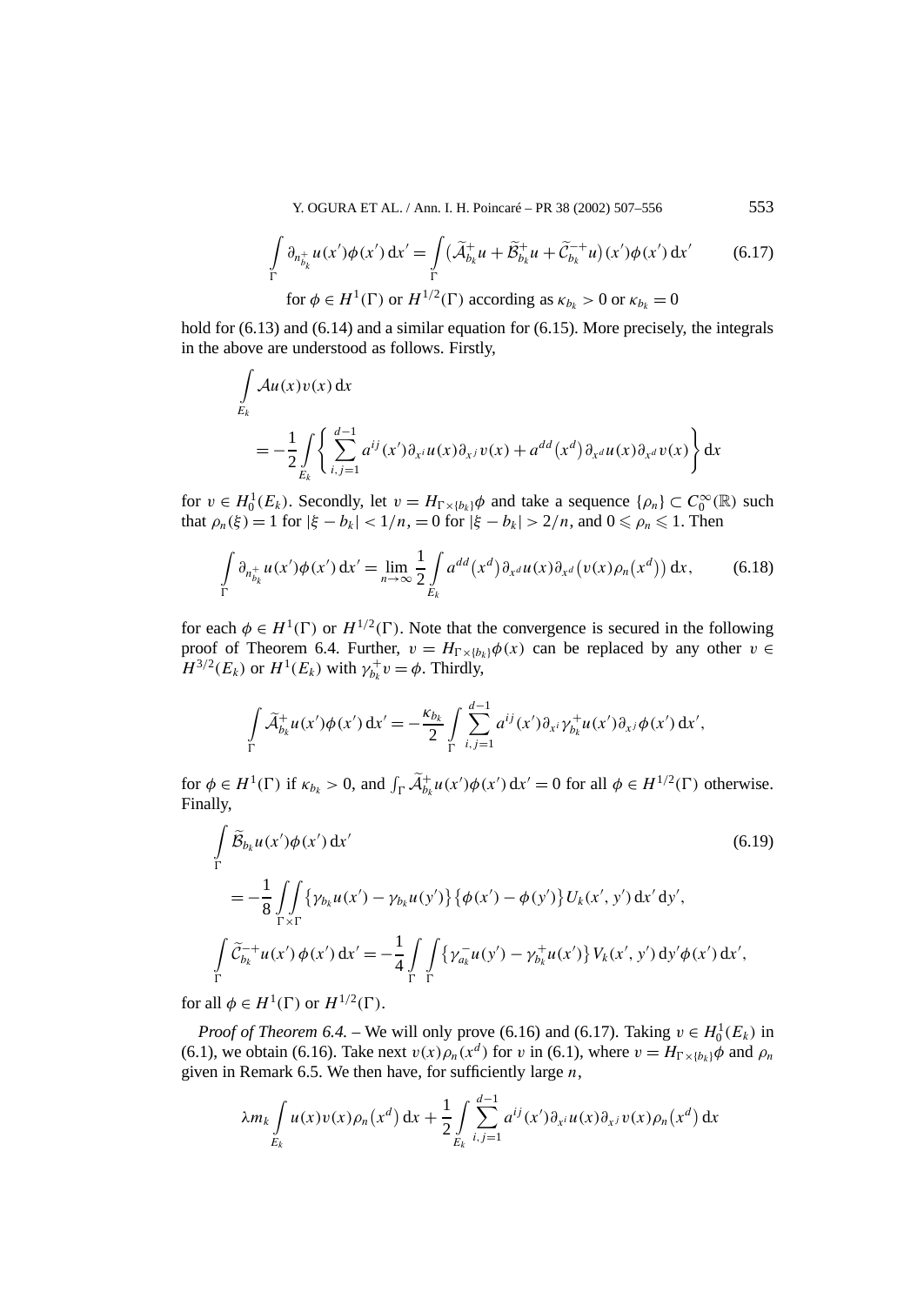554 Y. OGURA ET AL. / Ann. I. H. Poincaré – PR 38 (2002) 507–556

$$
+\frac{1}{2}\int_{E_k} a^{dd}(x^d)\partial_{x^d}u(x)\partial_{x^d}(v(x)\rho_n(x^d)) dx
$$
  
+
$$
\frac{\kappa_{b_k}}{2}\int_{\Gamma} \sum_{i,j=1}^{d-1} a^{ij}(x')\partial_{x^i}\gamma_{b_k}^+u(x')\partial_{x^j}\phi(x') dx'
$$
  
+
$$
\frac{1}{8}\int_{\Gamma\times\Gamma} \{\gamma_{\xi}u(x')-\gamma_{\xi}u(y')\}\{\phi(x')-\phi(y')\}U_k(x',y') dx'dy',
$$
  
+
$$
\frac{1}{4}\int_{\Gamma} \int_{\Gamma} \{\gamma_{a_k}^-u(y')-\gamma_{b_k}^+u(x')\}V_k(x',y') dy'\phi(x') dx'
$$
  
=
$$
\int_{E_k} f(x)v(x)\rho_n(x^d) dx.
$$

The first two terms and the last term go to 0 as  $n \to \infty$ . Hence the limit in (6.18) exists and (6.17) follows in the sense of Remark 6.5.  $\Box$ 

Finally we give intuitive validity of  $\widetilde{\mathcal{B}}_{b_k}^{\pm}$ . The expression for  $\widetilde{\mathcal{B}}_{a_k}^{\pm}$  is similar.

PROPOSITION 6.6. – *For each*  $u \in C_0^{\infty}(\mathbb{R}^d)|_{\overline{E_k}}$  *and*  $\phi \in C_0^{\infty}(\Gamma)$ , (6.19) *holds in the strict sense.*

*Proof.* – Let  $\phi$ ,  $\varphi \in C_0^{\infty}(\Gamma)$ . Then  $\int$  $\Gamma \times \Gamma$  $\{\phi(x') - \phi(y')\} \{\phi(x') - \phi(y')\} U_k(x', y') dx' dy'$ = lim *ε*↓0  $\int$  $\Gamma \times \Gamma \backslash \Delta_{\varepsilon}$  $\{\phi(x') - \phi(y')\} \{\phi(x') - \phi(y')\} U_k(x', y') dx' dy'$  $\equiv \lim_{\varepsilon \downarrow 0} \Phi_{\varepsilon},$ 

where  $\Delta_{\varepsilon} = \{(x', y') \in \Gamma \times \Gamma : |x' - y'| < \varepsilon\}$ . Noting that  $U_k(x', y') = U_k(y', x')$ , we have

$$
\Phi_{\varepsilon} = -\iint\limits_{\Gamma \times \Gamma \backslash \Delta_{\varepsilon}} \phi(x') \{ \varphi(y') - \varphi(x') - \nabla_{x'} \varphi(x') \cdot (y' - x') \chi(y' - x') \} \times U_k(x', y') dx' dy' \n- \iint\limits_{\Gamma \times \Gamma \backslash \Delta_{\varepsilon}} \phi(y') \{ \varphi(x') - \varphi(y') - \nabla_{y'} \varphi(y') \cdot (x' - y') \chi(x' - y') \} \times U_k(x', y') dx' dy' \n- \iint\limits_{\Gamma \times \Gamma \backslash \Delta_{\varepsilon}} \phi(x') \nabla_{x'} \varphi(x') \cdot (y' - x') \chi(y' - x') U_k(x', y') dx' dy' \n- \iint\limits_{\Gamma \times \Gamma \backslash \Delta_{\varepsilon}} \phi(y') \nabla_{y'} \varphi(y') \cdot (x' - y') \chi(x' - y') U_k(x', y') dx' dy' \n\Gamma \times \Gamma \backslash \Delta_{\varepsilon}
$$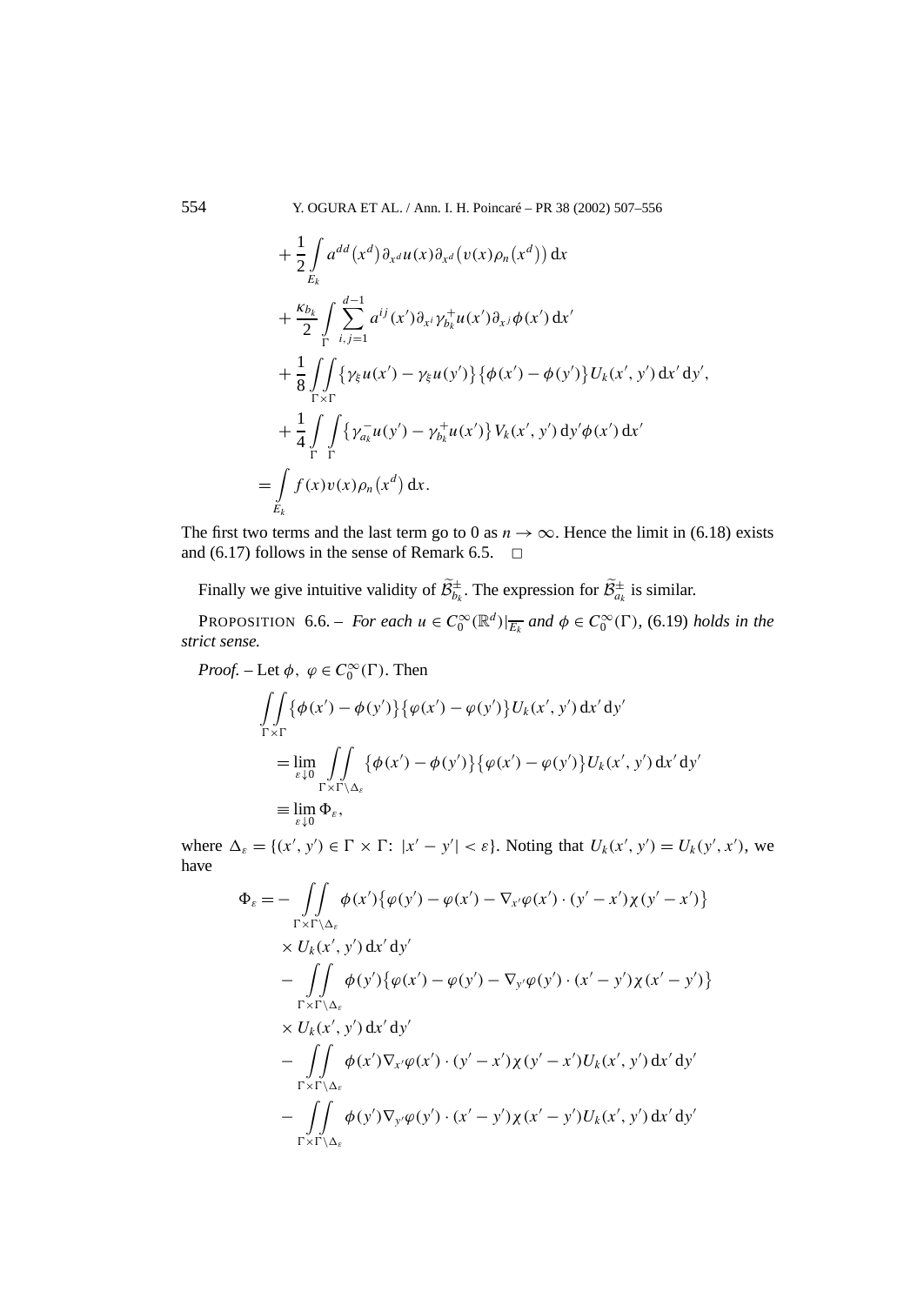Y. OGURA ET AL. / Ann. I. H. Poincaré – PR 38 (2002) 507–556 555

$$
= -2 \iint_{\Gamma \times \Gamma \backslash \Delta_{\varepsilon}} \phi(x') \{ \varphi(y') - \varphi(x') - \nabla_{x'} \varphi(x') \cdot (y' - x') \chi(y' - x') \} \times U_k(x', y') dx' dy' - 2 \iint_{\Gamma \times \Gamma \backslash \Delta_{\varepsilon}} \phi(x') \nabla_{x'} \varphi(x') \cdot (y' - x') \chi(y' - x') U_k(x', y') dx' dy' \n= -2\Phi_{1,\varepsilon} - 2\Phi_{2,\varepsilon}.
$$

By means of Lemma 5.2 and Proposition 6.2, there exist the limits of  $\Phi_{i,\varepsilon}$ ,  $i = 1, 2$ , as *ε* ↓ 0 and

$$
\lim_{\varepsilon \downarrow 0} \Phi_{1,\varepsilon} = \int_{\Gamma} \phi(x') dx' \int_{\Gamma} \{ \varphi(x' + y') - \varphi(x') - \nabla_{x'} \varphi(x') \cdot y' \chi(y') \}
$$
\n
$$
\times U_k(x', x' + y') dy',
$$
\n
$$
\Phi_{2,\varepsilon} = \int_{\Gamma} \phi(x') dx' \int_{\Gamma \setminus \Delta_{\varepsilon}^{x'}} \nabla_{x'} \varphi(x') \cdot (y' - x') \chi(y' - x') U_k(x', y') dy'
$$
\n
$$
= \int_{\Gamma} \phi(x') \sum_{i=1}^{d-1} \partial_{x^i} \varphi(x') dx' \int_{\Gamma \setminus \Delta_{\varepsilon}^{x'}} (y^i - x^i) \chi(y' - x') U_k(x', y') dy'
$$
\n
$$
\longrightarrow \int_{\Gamma} \phi(x') \sum_{i=1}^{d-1} \partial_{x^i} \varphi(x') b_k(x') dx' \text{ as } \varepsilon \downarrow 0.
$$

Therefore we obtain (6.19).  $\Box$ 

# **Acknowledgement**

The authors would like to thank the anonymous referee for the valuable comments.

#### **REFERENCES**

- [1] Adams R.A., Sobolev Spaces, Academic Press, New York, 1975.
- [2] Albeverio S., Kusuoka S., Streit L., Convergence of Dirichlet forms and associated Schrödinger operators, J. Funct. Anal. 68 (1986) 130–148.
- [3] Aronson D.G., Bounds for the fundamental solution of a parabolic equation, Bull. Amer. Math. Soc. 73 (1967) 890–896.
- [4] Aronson D.G., Serrin J., Local behavior of solutions of quasilinear parabolic equations, Arch. Rational Mech. Anal. 25 (1967) 81–122.
- [5] Feller W., The parabolic differential equations and the associated semi-groups of transformations, Ann. of Math. 55 (1952) 468–519.
- [6] Fukushima M., Oshima Y., On the skew product of symmetric diffusion processes, Forum Math. 1 (1989) 103–142.
- [7] Fukushima M., Oshima Y., Takeda M., Dirichlet Forms and Symmetric Markov Processes, Walter de Gruyter, Berlin, 1994.